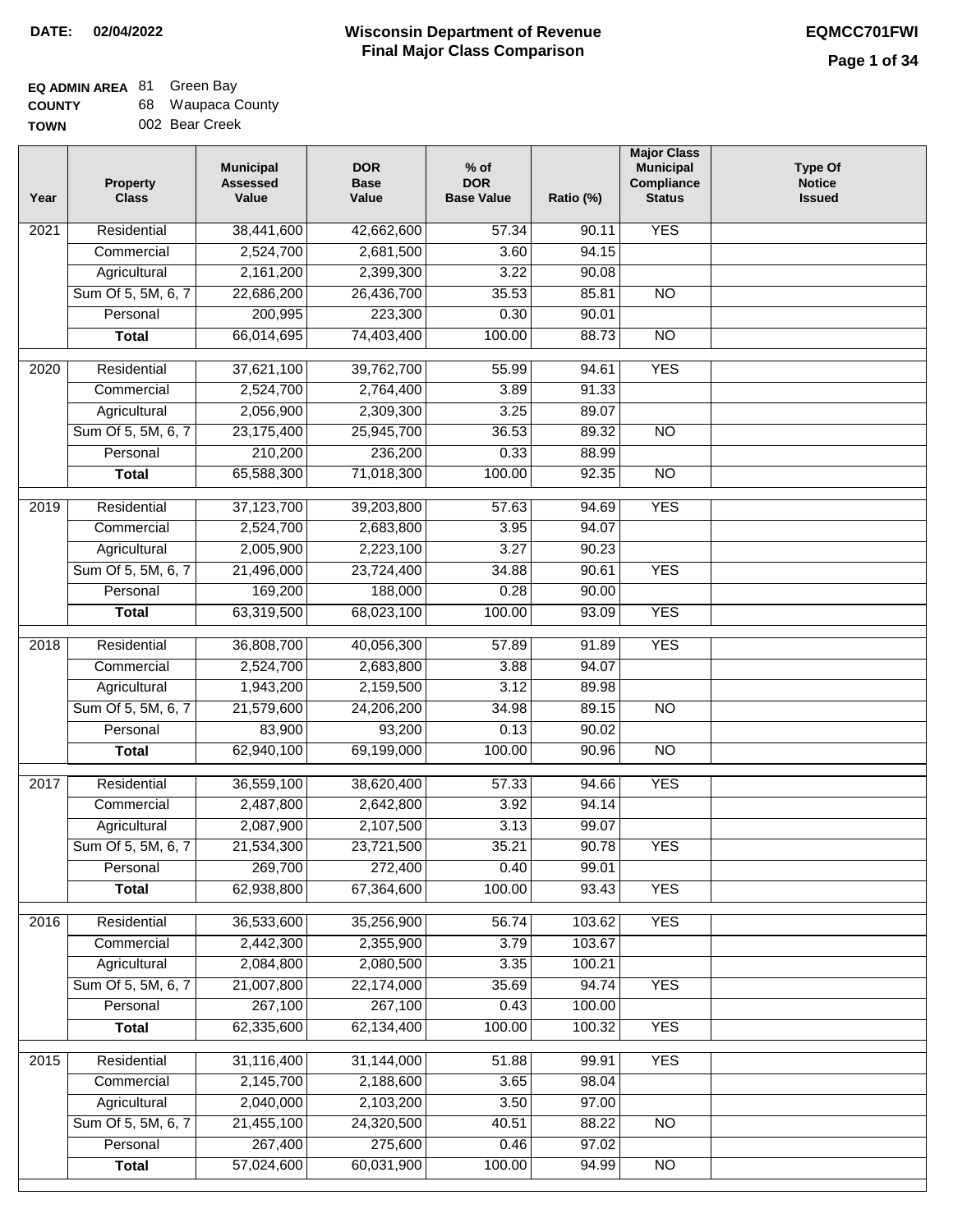┓

| <b>COUNTY</b> | 68 Waupaca County |  |
|---------------|-------------------|--|
|---------------|-------------------|--|

| <b>UUUN II</b> |  | ັບບ | waapaca Oodniy |               |  |  |
|----------------|--|-----|----------------|---------------|--|--|
| TOWN           |  |     |                | 004 Caledonia |  |  |
|                |  |     |                |               |  |  |

| Year             | <b>Property</b><br><b>Class</b> | <b>Municipal</b><br><b>Assessed</b><br>Value | <b>DOR</b><br><b>Base</b><br>Value | $%$ of<br><b>DOR</b><br><b>Base Value</b> | Ratio (%) | <b>Major Class</b><br><b>Municipal</b><br>Compliance<br><b>Status</b> | <b>Type Of</b><br><b>Notice</b><br><b>Issued</b> |
|------------------|---------------------------------|----------------------------------------------|------------------------------------|-------------------------------------------|-----------|-----------------------------------------------------------------------|--------------------------------------------------|
| 2021             | Residential                     | 143,356,800                                  | 168,351,800                        | 86.22                                     | 85.15     | $\overline{NO}$                                                       |                                                  |
|                  | Commercial                      | 6,079,800                                    | 6,195,900                          | 3.17                                      | 98.13     |                                                                       |                                                  |
|                  | Agricultural                    | 1,127,000                                    | 1,212,700                          | 0.62                                      | 92.93     |                                                                       |                                                  |
|                  | Sum Of 5, 5M, 6, 7              | 18,046,900                                   | 19,042,900                         | 9.75                                      | 94.77     |                                                                       |                                                  |
|                  | Personal                        | 429,630                                      | 462,000                            | 0.24                                      | 92.99     |                                                                       |                                                  |
|                  | <b>Total</b>                    | 169,040,130                                  | 195,265,300                        | 100.00                                    | 86.57     | $\overline{NO}$                                                       |                                                  |
| 2020             | Residential                     | 140, 177, 200                                | 151,314,500                        | 84.98                                     | 92.64     | <b>YES</b>                                                            |                                                  |
|                  | Commercial                      | 5,702,900                                    | 5,969,700                          | 3.35                                      | 95.53     |                                                                       |                                                  |
|                  | Agricultural                    | 1,132,800                                    | 1,170,300                          | 0.66                                      | 96.80     |                                                                       |                                                  |
|                  | Sum Of 5, 5M, 6, 7              | 18,315,400                                   | 19,133,200                         | 10.75                                     | 95.73     | <b>YES</b>                                                            |                                                  |
|                  | Personal                        | 451,360                                      | 465,400                            | 0.26                                      | 96.98     |                                                                       |                                                  |
|                  | <b>Total</b>                    | 165,779,660                                  | 178,053,100                        | 100.00                                    | 93.11     | <b>YES</b>                                                            |                                                  |
| $\frac{1}{2019}$ | Residential                     | 138,271,200                                  | 142,243,800                        | 84.82                                     | 97.21     | <b>YES</b>                                                            |                                                  |
|                  | Commercial                      | 5,379,900                                    | 5,472,600                          | 3.26                                      | 98.31     |                                                                       |                                                  |
|                  | Agricultural                    | 1,105,700                                    | 1,122,900                          | 0.67                                      | 98.47     |                                                                       |                                                  |
|                  | Sum Of 5, 5M, 6, 7              | 17,967,600                                   | 18,607,700                         | 11.10                                     | 96.56     | <b>YES</b>                                                            |                                                  |
|                  | Personal                        | 255,180                                      | 263,000                            | 0.16                                      | 97.03     |                                                                       |                                                  |
|                  | <b>Total</b>                    | 162,979,580                                  | 167,710,000                        | 100.00                                    | 97.18     | <b>YES</b>                                                            |                                                  |
| 2018             | Residential                     | 134,776,300                                  | 137,242,700                        | 84.21                                     | 98.20     | <b>YES</b>                                                            |                                                  |
|                  | Commercial                      | 5,370,500                                    | 5,462,900                          | 3.35                                      | 98.31     |                                                                       |                                                  |
|                  | Agricultural                    | 1,102,500                                    | 1,080,600                          | 0.66                                      | 102.03    |                                                                       |                                                  |
|                  | Sum Of 5, 5M, 6, 7              | 18,188,800                                   | 18,916,500                         | 11.61                                     | 96.15     | <b>YES</b>                                                            |                                                  |
|                  | Personal                        | 264,150                                      | 269,500                            | 0.17                                      | 98.01     |                                                                       |                                                  |
|                  | <b>Total</b>                    | 159,702,250                                  | 162,972,200                        | 100.00                                    | 97.99     | <b>YES</b>                                                            |                                                  |
| 2017             | Residential                     | 132,045,000                                  | 133,124,400                        | 83.59                                     | 99.19     | <b>YES</b>                                                            |                                                  |
|                  | Commercial                      | 4,694,100                                    | 4,750,200                          | 2.98                                      | 98.82     |                                                                       |                                                  |
|                  | Agricultural                    | 1,088,300                                    | 1,046,900                          | 0.66                                      | 103.95    |                                                                       |                                                  |
|                  | Sum Of 5, 5M, 6, 7              | 18,236,900                                   | 18,548,000                         | 11.65                                     | 98.32     | YES                                                                   |                                                  |
|                  | Personal                        | 1,780,120                                    | 1,780,100                          | 1.12                                      | 100.00    |                                                                       |                                                  |
|                  | <b>Total</b>                    | 157,844,420                                  | 159,249,600                        | 100.00                                    | 99.12     | <b>YES</b>                                                            |                                                  |
| 2016             | Residential                     | 130,365,300                                  | 121,571,500                        | 82.45                                     | 107.23    | <b>YES</b>                                                            |                                                  |
|                  | Commercial                      | 4,540,100                                    | 4,669,400                          | 3.17                                      | 97.23     |                                                                       |                                                  |
|                  | Agricultural                    | 1,073,300                                    | 1,052,700                          | 0.71                                      | 101.96    |                                                                       |                                                  |
|                  | Sum Of 5, 5M, 6, 7              | 15,411,300                                   | 18,148,900                         | 12.31                                     | 84.92     | N <sub>O</sub>                                                        |                                                  |
|                  | Personal                        | 2,052,040                                    | 2,011,900                          | 1.36                                      | 102.00    |                                                                       |                                                  |
|                  | <b>Total</b>                    | 153,442,040                                  | 147,454,400                        | 100.00                                    | 104.06    | $\overline{NO}$                                                       | 1st Notice of Non-Compliance                     |
| 2015             | Residential                     | 129,179,400                                  | 122,866,200                        | 83.77                                     | 105.14    | <b>YES</b>                                                            |                                                  |
|                  | Commercial                      | 2,679,000                                    | 2,844,800                          | 1.94                                      | 94.17     |                                                                       |                                                  |
|                  | Agricultural                    | 1,036,000                                    | 1,037,900                          | 0.71                                      | 99.82     |                                                                       |                                                  |
|                  | Sum Of 5, 5M, 6, 7              | 15,050,500                                   | 17,649,000                         | 12.03                                     | 85.28     | $\overline{NO}$                                                       |                                                  |
|                  | Personal                        | 2,274,870                                    | 2,274,900                          | 1.55                                      | 100.00    |                                                                       |                                                  |
|                  | <b>Total</b>                    | 150,219,770                                  | 146,672,800                        | 100.00                                    | 102.42    | $\overline{NO}$                                                       |                                                  |
|                  |                                 |                                              |                                    |                                           |           |                                                                       |                                                  |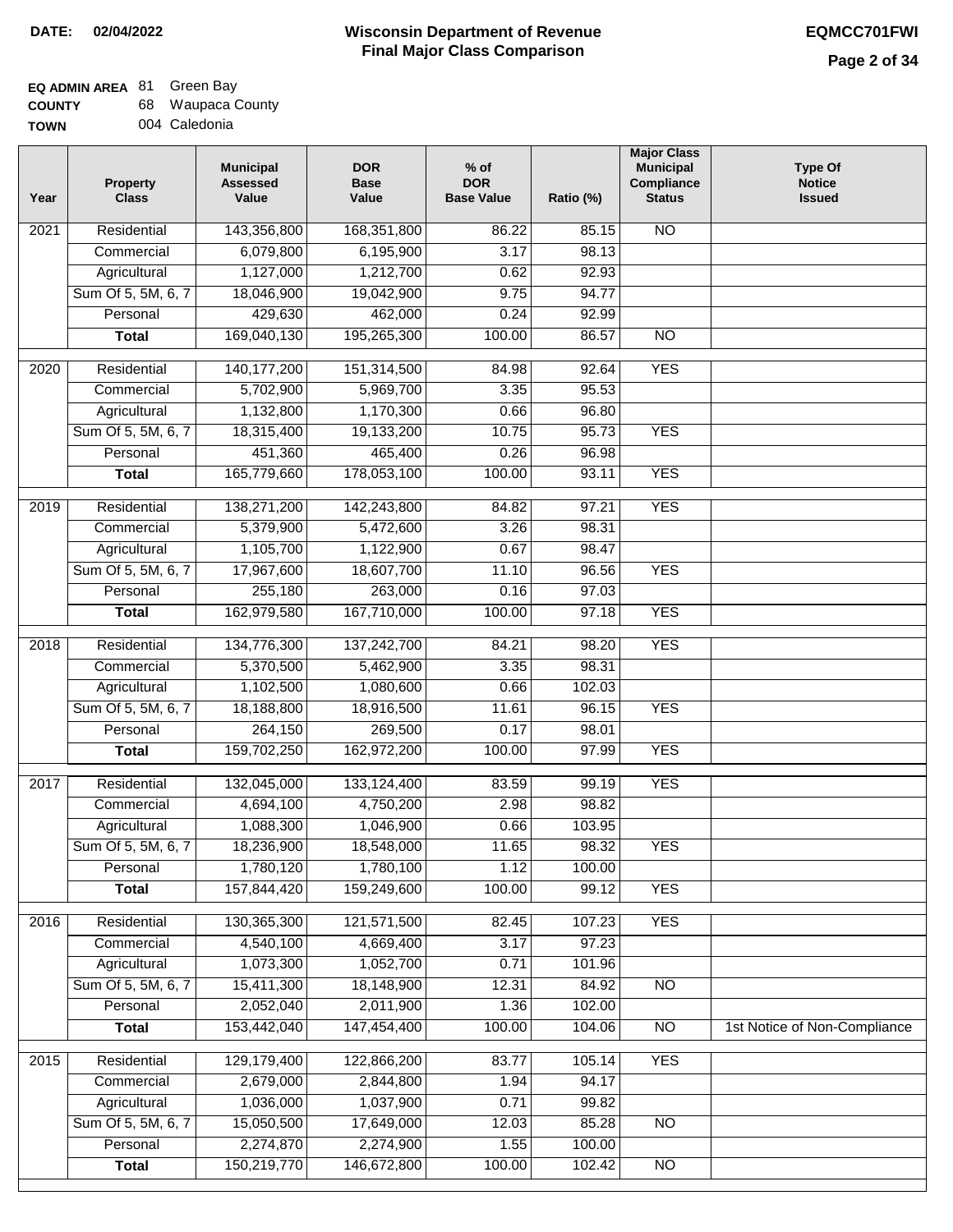#### **Wisconsin Department of Revenue Final Major Class Comparison DATE: 02/04/2022 EQMCC701FWI**

#### **EQ ADMIN AREA** 81 Green Bay **COUNTY** 68 Waupaca County

| <b>UUUNII</b> | ັບບ | waapaca Ooui |
|---------------|-----|--------------|
| <b>TOWN</b>   |     | 006 Dayton   |

| Year | <b>Property</b><br><b>Class</b> | <b>Municipal</b><br><b>Assessed</b><br>Value | <b>DOR</b><br><b>Base</b><br>Value | $%$ of<br><b>DOR</b><br><b>Base Value</b> | Ratio (%) | <b>Major Class</b><br><b>Municipal</b><br>Compliance<br><b>Status</b> | <b>Type Of</b><br><b>Notice</b><br><b>Issued</b> |
|------|---------------------------------|----------------------------------------------|------------------------------------|-------------------------------------------|-----------|-----------------------------------------------------------------------|--------------------------------------------------|
| 2021 | Residential                     | 349,878,745                                  | 436,768,400                        | 93.14                                     | 80.11     | <b>NO</b>                                                             |                                                  |
|      | Commercial                      | 7,287,500                                    | 7,266,700                          | 1.55                                      | 100.29    |                                                                       |                                                  |
|      | Agricultural                    | 951,350                                      | 1,056,100                          | 0.23                                      | 90.08     |                                                                       |                                                  |
|      | Sum Of 5, 5M, 6, 7              | 18,115,500                                   | 18,799,200                         | 4.01                                      | 96.36     |                                                                       |                                                  |
|      | Personal                        | 4,528,700                                    | 5,031,900                          | 1.07                                      | 90.00     |                                                                       |                                                  |
|      | <b>Total</b>                    | 380,761,795                                  | 468,922,300                        | 100.00                                    | 81.20     | $\overline{NO}$                                                       |                                                  |
| 2020 | Residential                     | 347,571,345                                  | 384,094,600                        | 92.55                                     | 90.49     | <b>YES</b>                                                            |                                                  |
|      | Commercial                      | 6,634,900                                    | 6,750,700                          | 1.63                                      | 98.28     |                                                                       |                                                  |
|      | Agricultural                    | 963,350                                      | 1,015,500                          | 0.24                                      | 94.86     |                                                                       |                                                  |
|      | Sum Of 5, 5M, 6, 7              | 17,976,200                                   | 18,360,200                         | 4.42                                      | 97.91     |                                                                       |                                                  |
|      | Personal                        | 4,533,400                                    | 4,772,000                          | 1.15                                      | 95.00     |                                                                       |                                                  |
|      | <b>Total</b>                    | 377,679,195                                  | 414,993,000                        | 100.00                                    | 91.01     | <b>YES</b>                                                            |                                                  |
| 2019 | Residential                     | 345,428,345                                  | 382,035,300                        | 92.62                                     | 90.42     | <b>YES</b>                                                            |                                                  |
|      | Commercial                      | 6,590,200                                    | 6,686,400                          | 1.62                                      | 98.56     |                                                                       |                                                  |
|      | Agricultural                    | 890,650                                      | 977,200                            | 0.24                                      | 91.14     |                                                                       |                                                  |
|      | Sum Of 5, 5M, 6, 7              | 17,711,500                                   | 17,592,000                         | 4.26                                      | 100.68    |                                                                       |                                                  |
|      | Personal                        | 4,567,000                                    | 5,189,800                          | 1.26                                      | 88.00     |                                                                       |                                                  |
|      | <b>Total</b>                    | 375, 187, 695                                | 412,480,700                        | 100.00                                    | 90.96     | <b>YES</b>                                                            |                                                  |
|      |                                 |                                              |                                    |                                           |           |                                                                       |                                                  |
| 2018 | Residential                     | 344,682,445                                  | 377,439,300                        | 92.73                                     | 91.32     | <b>YES</b>                                                            |                                                  |
|      | Commercial                      | 6,269,300                                    | 6,450,800                          | 1.58                                      | 97.19     |                                                                       |                                                  |
|      | Agricultural                    | 903,250                                      | 949,200                            | 0.23                                      | 95.16     |                                                                       |                                                  |
|      | Sum Of 5, 5M, 6, 7              | 17,563,800                                   | 17,465,300                         | 4.29                                      | 100.56    |                                                                       |                                                  |
|      | Personal                        | 4,357,300                                    | 4,736,200                          | 1.16                                      | 92.00     |                                                                       |                                                  |
|      | <b>Total</b>                    | 373,776,095                                  | 407,040,800                        | 100.00                                    | 91.83     | <b>YES</b>                                                            |                                                  |
| 2017 | Residential                     | 343,360,145                                  | 361,048,700                        | 92.66                                     | 95.10     | <b>YES</b>                                                            |                                                  |
|      | Commercial                      | 5,943,800                                    | 6,092,000                          | 1.56                                      | 97.57     |                                                                       |                                                  |
|      | Agricultural                    | 890,050                                      | 925,400                            | 0.24                                      | 96.18     |                                                                       |                                                  |
|      | Sum Of 5, 5M, 6, 7              | 17,278,700                                   | 17,051,600                         | 4.38                                      | 101.33    |                                                                       |                                                  |
|      | Personal                        | 4,360,700                                    | 4,542,500                          | 1.17                                      | 96.00     |                                                                       |                                                  |
|      | <b>Total</b>                    | 371,833,395                                  | 389,660,200                        | 100.00                                    | 95.43     | <b>YES</b>                                                            |                                                  |
| 2016 | Residential                     | 342,063,145                                  | 358,668,400                        | 93.05                                     | 95.37     | <b>YES</b>                                                            |                                                  |
|      | Commercial                      | 5,881,600                                    | 5,918,900                          | 1.54                                      | 99.37     |                                                                       |                                                  |
|      | Agricultural                    | 905,150                                      | 904,300                            | 0.23                                      | 100.09    |                                                                       |                                                  |
|      | Sum Of 5, 5M, 6, 7              | 17,189,300                                   | 15,895,900                         | 4.12                                      | 108.14    |                                                                       |                                                  |
|      | Personal                        | 4,078,300                                    | 4,078,300                          | 1.06                                      | 100.00    |                                                                       |                                                  |
|      | <b>Total</b>                    | 370,117,495                                  | 385,465,800                        | 100.00                                    | 96.02     | <b>YES</b>                                                            |                                                  |
|      |                                 |                                              |                                    |                                           |           |                                                                       |                                                  |
| 2015 | Residential                     | 341,073,822                                  | 333,743,600                        | 92.67                                     | 102.20    | <b>YES</b>                                                            |                                                  |
|      | Commercial                      | 5,567,800                                    | 5,592,800                          | 1.55                                      | 99.55     |                                                                       |                                                  |
|      | Agricultural                    | 883,750                                      | 884,000                            | 0.25                                      | 99.97     |                                                                       |                                                  |
|      | Sum Of 5, 5M, 6, 7              | 17,393,700                                   | 15,852,900                         | 4.40                                      | 109.72    |                                                                       |                                                  |
|      | Personal                        | 4,065,900                                    | 4,065,900                          | 1.13                                      | 100.00    |                                                                       |                                                  |
|      | <b>Total</b>                    | 368,984,972                                  | 360,139,200                        | 100.00                                    | 102.46    | <b>YES</b>                                                            |                                                  |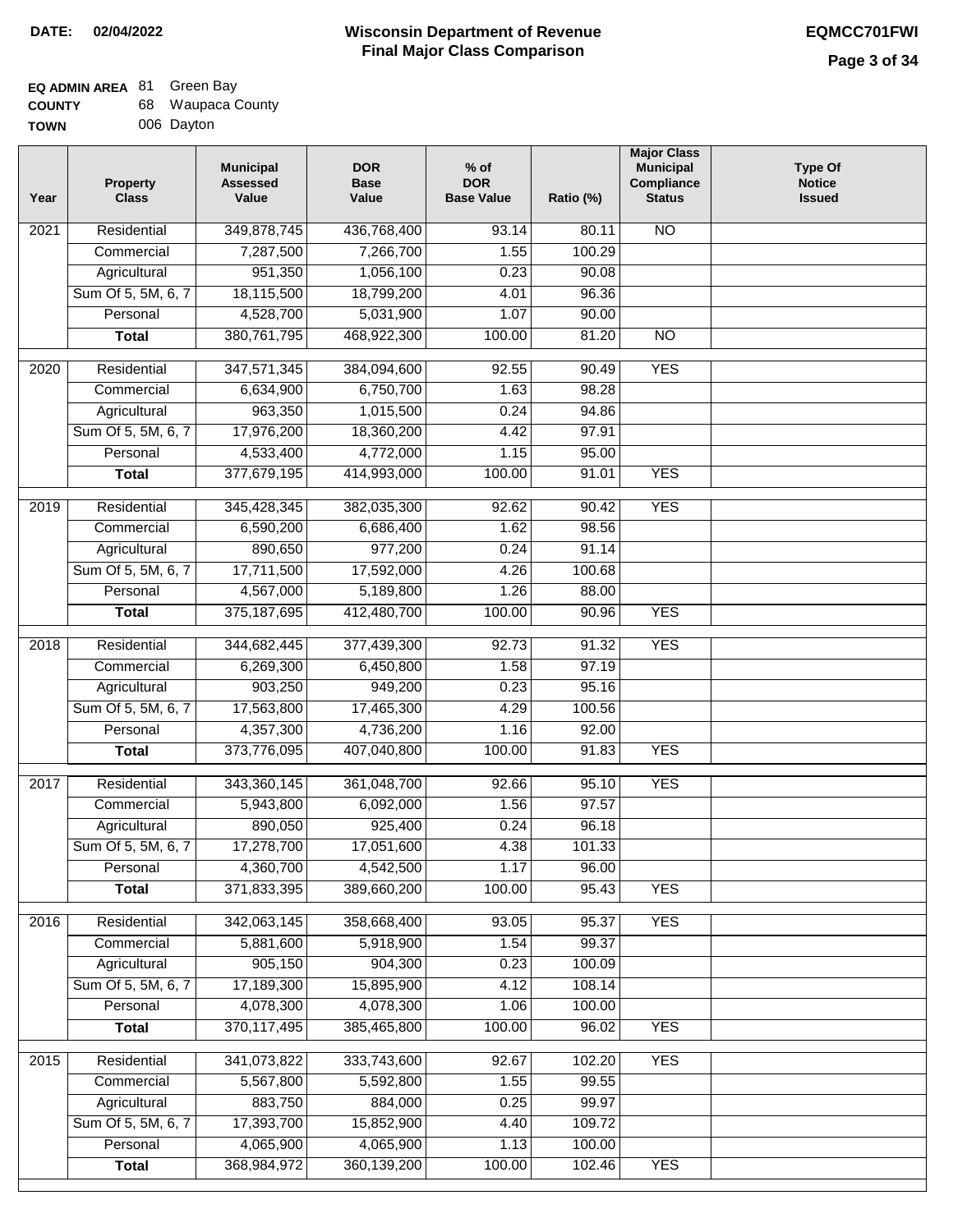| <b>COUNTY</b> | 68 Waupaca County |
|---------------|-------------------|
| <b>TOWN</b>   | 008 Dupont        |

| Year             | <b>Property</b><br><b>Class</b> | <b>Municipal</b><br><b>Assessed</b><br>Value | <b>DOR</b><br><b>Base</b><br>Value | $%$ of<br><b>DOR</b><br><b>Base Value</b> | Ratio (%) | <b>Major Class</b><br><b>Municipal</b><br><b>Compliance</b><br><b>Status</b> | <b>Type Of</b><br><b>Notice</b><br><b>Issued</b> |
|------------------|---------------------------------|----------------------------------------------|------------------------------------|-------------------------------------------|-----------|------------------------------------------------------------------------------|--------------------------------------------------|
| 2021             | Residential                     | 32,886,200                                   | 32,749,600                         | $\frac{1}{51.49}$                         | 100.42    | <b>YES</b>                                                                   |                                                  |
|                  | Commercial                      | 2,671,000                                    | 2,687,000                          | 4.22                                      | 99.40     |                                                                              |                                                  |
|                  | Agricultural                    | 1,995,600                                    | 1,993,000                          | 3.13                                      | 100.13    |                                                                              |                                                  |
|                  | Sum Of 5, 5M, 6, 7              | 26,192,900                                   | 26,015,200                         | 40.90                                     | 100.68    | <b>YES</b>                                                                   |                                                  |
|                  | Personal                        | 161,560                                      | 161,600                            | 0.25                                      | 99.98     |                                                                              |                                                  |
|                  | <b>Total</b>                    | 63,907,260                                   | 63,606,400                         | 100.00                                    | 100.47    | <b>YES</b>                                                                   |                                                  |
| $\frac{1}{2020}$ | Residential                     | 26,146,100                                   | 29,486,900                         | 49.42                                     | 88.67     | $\overline{NO}$                                                              |                                                  |
|                  | Commercial                      | 2,529,200                                    | 2,764,800                          | 4.63                                      | 91.48     |                                                                              |                                                  |
|                  | Agricultural                    | 1,737,200                                    | 1,923,300                          | 3.22                                      | 90.32     |                                                                              |                                                  |
|                  | Sum Of 5, 5M, 6, 7              | 22,430,000                                   | 25,269,100                         | 42.35                                     | 88.76     | $\overline{NO}$                                                              |                                                  |
|                  | Personal                        | 198,680                                      | 220,700                            | 0.37                                      | 90.02     |                                                                              |                                                  |
|                  | <b>Total</b>                    | 53,041,180                                   | 59,664,800                         | 100.00                                    | 88.90     | $\overline{NO}$                                                              | 1st Notice of Non-Compliance                     |
|                  |                                 |                                              |                                    |                                           |           |                                                                              |                                                  |
| 2019             | Residential                     | 25,556,600                                   | 28,834,400                         | 49.84                                     | 88.63     | $\overline{NO}$                                                              |                                                  |
|                  | Commercial                      | 2,450,300                                    | 2,677,100                          | 4.63                                      | 91.53     |                                                                              |                                                  |
|                  | Agricultural                    | 1,740,200                                    | 1,846,300                          | 3.19                                      | 94.25     |                                                                              |                                                  |
|                  | Sum Of 5, 5M, 6, 7              | 22,108,100                                   | 24,219,400                         | 41.86                                     | 91.28     | <b>YES</b>                                                                   |                                                  |
|                  | Personal                        | 249,125                                      | 279,900                            | 0.48                                      | 89.01     |                                                                              |                                                  |
|                  | <b>Total</b>                    | 52,104,325                                   | 57,857,100                         | 100.00                                    | 90.06     | $\overline{NO}$                                                              |                                                  |
| 2018             | Residential                     | 24,866,500                                   | 28,926,800                         | 49.76                                     | 85.96     | $\overline{NO}$                                                              |                                                  |
|                  | Commercial                      | 2,388,600                                    | 2,607,700                          | 4.49                                      | 91.60     |                                                                              |                                                  |
|                  | Agricultural                    | 1,737,200                                    | 1,787,200                          | 3.07                                      | 97.20     |                                                                              |                                                  |
|                  | Sum Of 5, 5M, 6, 7              | 22, 154, 300                                 | 24,554,200                         | 42.24                                     | 90.23     | <b>YES</b>                                                                   |                                                  |
|                  | Personal                        | 252,015                                      | 257,200                            | 0.44                                      | 97.98     |                                                                              |                                                  |
|                  | <b>Total</b>                    | 51,398,615                                   | 58,133,100                         | 100.00                                    | 88.42     | $\overline{10}$                                                              |                                                  |
| 2017             | Residential                     | 24,195,700                                   | 27,419,700                         | 48.73                                     | 88.24     | N <sub>O</sub>                                                               |                                                  |
|                  | Commercial                      | 2,316,300                                    | 2,534,000                          | 4.50                                      | 91.41     |                                                                              |                                                  |
|                  | Agricultural                    | 1,746,500                                    | 1,741,900                          | 3.10                                      | 100.26    |                                                                              |                                                  |
|                  | Sum Of 5, 5M, 6, 7              | 22,202,400                                   | 24,220,200                         | 43.04                                     | 91.67     | <b>YES</b>                                                                   |                                                  |
|                  | Personal                        | 353,460                                      | 353,400                            | 0.63                                      | 100.02    |                                                                              |                                                  |
|                  | <b>Total</b>                    | 50,814,360                                   | 56,269,200                         | 100.00                                    | 90.31     | <b>NO</b>                                                                    |                                                  |
| 2016             | Residential                     | 23,596,600                                   | 21,993,000                         | 43.81                                     | 107.29    | <b>YES</b>                                                                   |                                                  |
|                  | Commercial                      | 2,302,100                                    | 2,134,600                          | 4.25                                      | 107.85    |                                                                              |                                                  |
|                  | Agricultural                    | 1,732,900                                    | 1,713,000                          | 3.41                                      | 101.16    |                                                                              |                                                  |
|                  | Sum Of 5, 5M, 6, 7              | 22,232,700                                   | 23,995,100                         | 47.79                                     | 92.66     | <b>YES</b>                                                                   |                                                  |
|                  | Personal                        | 372,450                                      | 368,700                            | 0.73                                      | 101.02    |                                                                              |                                                  |
|                  | <b>Total</b>                    | 50,236,750                                   | 50,204,400                         | 100.00                                    | 100.06    | <b>YES</b>                                                                   |                                                  |
| 2015             | Residential                     | 23,468,400                                   | 21,434,400                         | 43.41                                     | 109.49    | <b>YES</b>                                                                   |                                                  |
|                  | Commercial                      | 2,302,100                                    | 2,134,600                          | 4.32                                      | 107.85    |                                                                              |                                                  |
|                  | Agricultural                    | 1,687,900                                    | 1,691,500                          | 3.43                                      | 99.79     |                                                                              |                                                  |
|                  | Sum Of 5, 5M, 6, 7              | 22,189,000                                   | 23,739,300                         | 48.07                                     | 93.47     | <b>YES</b>                                                                   |                                                  |
|                  | Personal                        | 381,900                                      | 382,000                            | 0.77                                      | 99.97     |                                                                              |                                                  |
|                  | <b>Total</b>                    | 50,029,300                                   | 49,381,800                         | 100.00                                    | 101.31    | <b>YES</b>                                                                   |                                                  |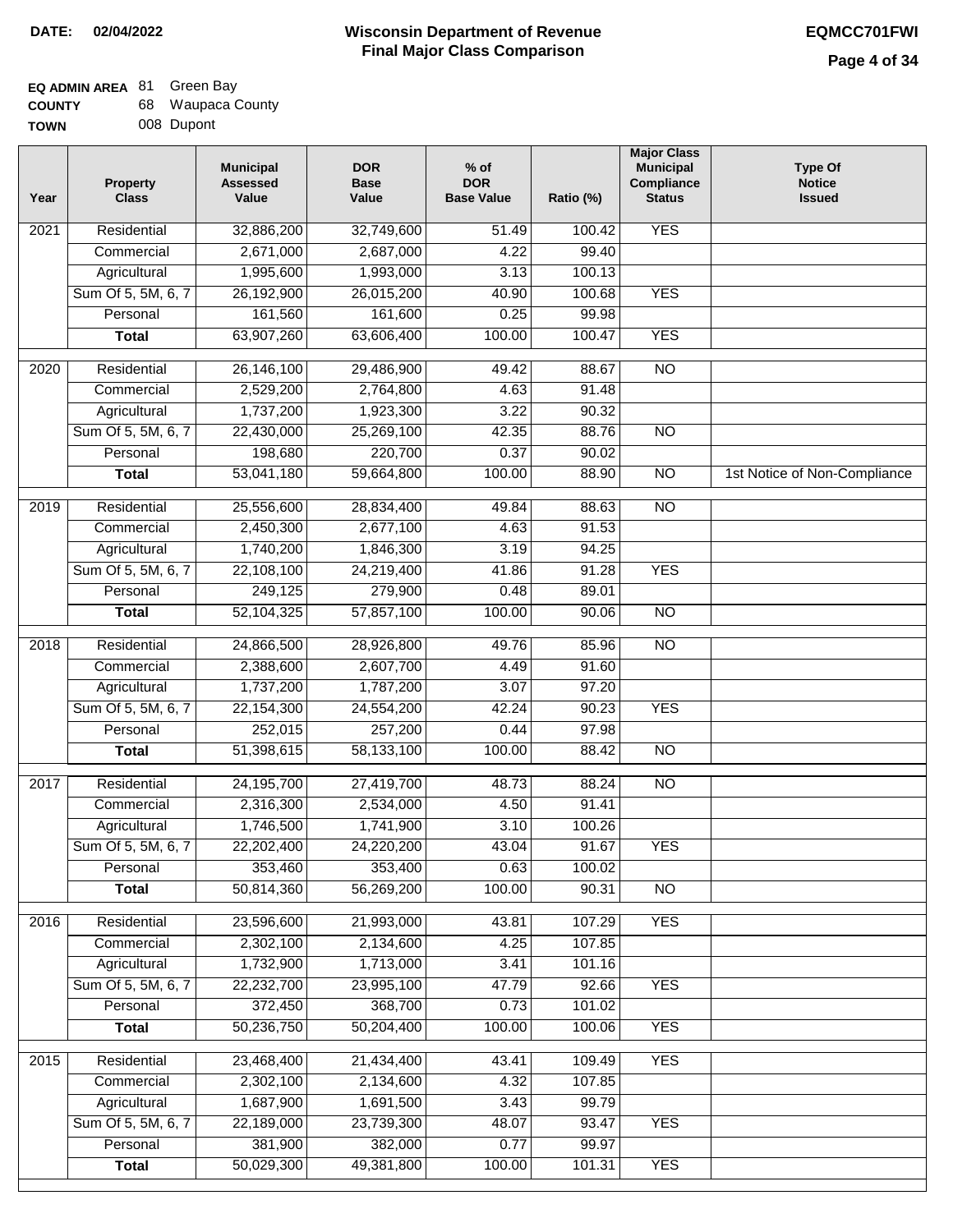# **EQ ADMIN AREA** 81 Green Bay

**COUNTY TOWN** 68 Waupaca County

|  | 010 Farmington |
|--|----------------|
|  |                |

| Year              | <b>Property</b><br><b>Class</b> | <b>Municipal</b><br><b>Assessed</b><br>Value | <b>DOR</b><br><b>Base</b><br>Value | $%$ of<br><b>DOR</b><br><b>Base Value</b> | Ratio (%) | <b>Major Class</b><br><b>Municipal</b><br>Compliance<br><b>Status</b> | <b>Type Of</b><br><b>Notice</b><br><b>Issued</b> |
|-------------------|---------------------------------|----------------------------------------------|------------------------------------|-------------------------------------------|-----------|-----------------------------------------------------------------------|--------------------------------------------------|
| $\overline{202}1$ | Residential                     | 441,424,800                                  | 542,058,300                        | 93.24                                     | 81.43     | <b>NO</b>                                                             |                                                  |
|                   | Commercial                      | 19,784,300                                   | 19,653,400                         | 3.38                                      | 100.67    |                                                                       |                                                  |
|                   | Agricultural                    | 1,239,150                                    | 1,238,000                          | 0.21                                      | 100.09    |                                                                       |                                                  |
|                   | Sum Of 5, 5M, 6, 7              | 16,382,900                                   | 17,868,200                         | 3.07                                      | 91.69     |                                                                       |                                                  |
|                   | Personal                        | 560,900                                      | 560,900                            | 0.10                                      | 100.00    |                                                                       |                                                  |
|                   | <b>Total</b>                    | 479,392,050                                  | 581,378,800                        | 100.00                                    | 82.46     | <b>NO</b>                                                             |                                                  |
| $\overline{2020}$ | Residential                     | 437,288,800                                  | 502,731,800                        | 92.56                                     | 86.98     | $\overline{10}$                                                       |                                                  |
|                   | Commercial                      | 20,482,000                                   | 20,637,800                         | 3.80                                      | 99.25     |                                                                       |                                                  |
|                   | Agricultural                    | 1,192,450                                    | 1,192,200                          | 0.22                                      | 100.02    |                                                                       |                                                  |
|                   | Sum Of 5, 5M, 6, 7              | 16,832,700                                   | 17,945,000                         | 3.30                                      | 93.80     |                                                                       |                                                  |
|                   | Personal                        | 548,300                                      | 615,400                            | 0.11                                      | 89.10     |                                                                       |                                                  |
|                   | <b>Total</b>                    | 476,344,250                                  | 543,122,200                        | 100.00                                    | 87.70     | $\overline{NO}$                                                       |                                                  |
|                   | Residential                     | 435,279,600                                  | 490,768,700                        | 92.49                                     | 88.69     | $\overline{10}$                                                       |                                                  |
| 2019              | Commercial                      | 19,898,200                                   | 20,030,800                         | 3.77                                      | 99.34     |                                                                       |                                                  |
|                   | Agricultural                    | 1,145,200                                    | 1,145,500                          | 0.22                                      | 99.97     |                                                                       |                                                  |
|                   | Sum Of 5, 5M, 6, 7              | 16,900,100                                   | 18,154,500                         | 3.42                                      | 93.09     |                                                                       |                                                  |
|                   | Personal                        | 527,550                                      | 527,600                            | 0.10                                      | 99.99     |                                                                       |                                                  |
|                   | <b>Total</b>                    | 473,750,650                                  | 530,627,100                        | 100.00                                    | 89.28     | $\overline{NO}$                                                       |                                                  |
|                   |                                 |                                              |                                    |                                           |           |                                                                       |                                                  |
| 2018              | Residential                     | 432,783,800                                  | 447,952,200                        | 91.70                                     | 96.61     | <b>YES</b>                                                            |                                                  |
|                   | Commercial                      | 20,678,600                                   | 20,852,500                         | 4.27                                      | 99.17     |                                                                       |                                                  |
|                   | Agricultural                    | 1,115,900                                    | 1,115,300                          | 0.23                                      | 100.05    |                                                                       |                                                  |
|                   | Sum Of 5, 5M, 6, 7              | 16,968,100                                   | 17,980,300                         | 3.68                                      | 94.37     |                                                                       |                                                  |
|                   | Personal                        | 533,500                                      | 579,900                            | 0.12                                      | 92.00     |                                                                       |                                                  |
|                   | <b>Total</b>                    | 472,079,900                                  | 488,480,200                        | 100.00                                    | 96.64     | <b>YES</b>                                                            |                                                  |
| 2017              | Residential                     | 430,597,600                                  | 460,141,800                        | 91.84                                     | 93.58     | <b>YES</b>                                                            |                                                  |
|                   | Commercial                      | 21,051,200                                   | 20,852,500                         | 4.16                                      | 100.95    |                                                                       |                                                  |
|                   | Agricultural                    | 1,065,300                                    | 1,071,600                          | 0.21                                      | 99.41     |                                                                       |                                                  |
|                   | Sum Of 5, 5M, 6, 7              | 16,877,400                                   | 17,957,700                         | 3.58                                      | 93.98     |                                                                       |                                                  |
|                   | Personal                        | 1,001,400                                    | 996,000                            | 0.20                                      | 100.54    |                                                                       |                                                  |
|                   | <b>Total</b>                    | 470,592,900                                  | 501,019,600                        | 100.00                                    | 93.93     | <b>YES</b>                                                            |                                                  |
| 2016              | Residential                     | 427,718,000                                  | 424,216,700                        | 91.22                                     | 100.83    | <b>YES</b>                                                            |                                                  |
|                   | Commercial                      | 21,036,900                                   | 20,578,400                         | 4.42                                      | 102.23    |                                                                       |                                                  |
|                   | Agricultural                    | 1,059,300                                    | 1,058,600                          | 0.23                                      | 100.07    |                                                                       |                                                  |
|                   | Sum Of 5, 5M, 6, 7              | 16,960,400                                   | 18,359,400                         | 3.95                                      | 92.38     |                                                                       |                                                  |
|                   | Personal                        | 887,750                                      | 837,500                            | 0.18                                      | 106.00    |                                                                       |                                                  |
|                   | <b>Total</b>                    | 467,662,350                                  | 465,050,600                        | 100.00                                    | 100.56    | <b>YES</b>                                                            |                                                  |
| 2015              | Residential                     | 425,791,700                                  | 398,237,000                        | 90.96                                     | 106.92    | <b>YES</b>                                                            |                                                  |
|                   | Commercial                      | 20,775,700                                   | 20,130,700                         | 4.60                                      | 103.20    |                                                                       |                                                  |
|                   | Agricultural                    | 1,046,000                                    | 1,044,900                          | 0.24                                      | 100.11    |                                                                       |                                                  |
|                   | Sum Of 5, 5M, 6, 7              | 16,805,200                                   | 17,571,600                         | 4.01                                      | 95.64     |                                                                       |                                                  |
|                   | Personal                        | 902,100                                      | 851,000                            | 0.19                                      | 106.00    |                                                                       |                                                  |
|                   | <b>Total</b>                    | 465,320,700                                  | 437,835,200                        | 100.00                                    | 106.28    | <b>YES</b>                                                            |                                                  |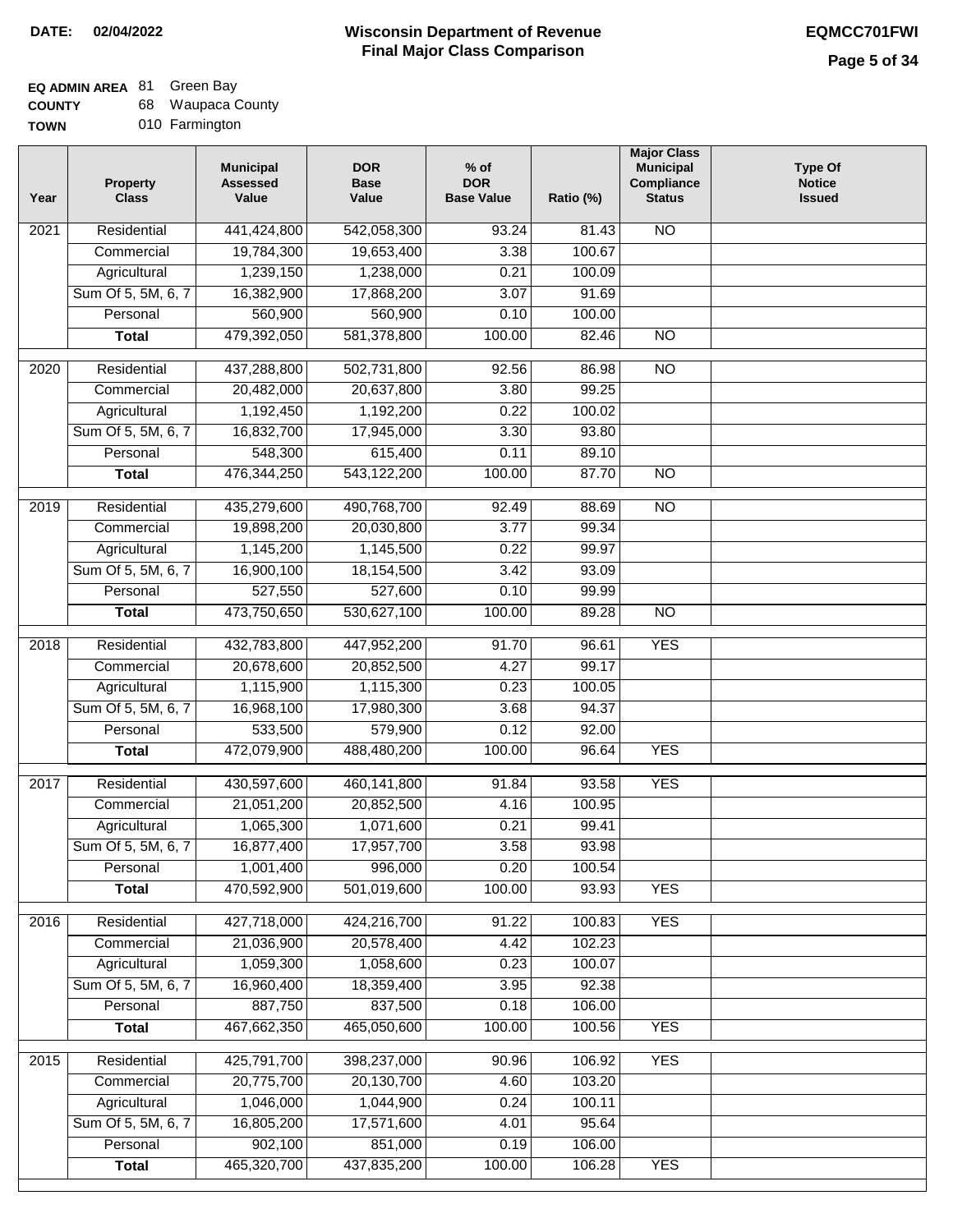### **EQ ADMIN AREA** 81 Green Bay

| <b>COUNTY</b> |  | 68 Waupaca County |  |
|---------------|--|-------------------|--|
|---------------|--|-------------------|--|

**TOWN** 012 Fremont

| Year              | <b>Property</b><br><b>Class</b> | <b>Municipal</b><br><b>Assessed</b><br>Value | <b>DOR</b><br><b>Base</b><br>Value | $%$ of<br><b>DOR</b><br><b>Base Value</b> | Ratio (%) | <b>Major Class</b><br><b>Municipal</b><br>Compliance<br><b>Status</b> | <b>Type Of</b><br><b>Notice</b><br><b>Issued</b> |
|-------------------|---------------------------------|----------------------------------------------|------------------------------------|-------------------------------------------|-----------|-----------------------------------------------------------------------|--------------------------------------------------|
| $\overline{202}1$ | Residential                     | 70,134,500                                   | 77,224,200                         | 74.79                                     | 90.82     | <b>YES</b>                                                            |                                                  |
|                   | Commercial                      | 13,030,100                                   | 11,995,700                         | 11.62                                     | 108.62    | <b>YES</b>                                                            |                                                  |
|                   | Agricultural                    | 673,300                                      | 672,900                            | 0.65                                      | 100.06    |                                                                       |                                                  |
|                   | Sum Of 5, 5M, 6, 7              | 14,649,700                                   | 12,862,500                         | 12.46                                     | 113.89    | $\overline{NO}$                                                       |                                                  |
|                   | Personal                        | 504,109                                      | 504,100                            | 0.49                                      | 100.00    |                                                                       |                                                  |
|                   | <b>Total</b>                    | 98,991,709                                   | 103,259,400                        | 100.00                                    | 95.87     | $\overline{NO}$                                                       |                                                  |
| $\overline{2020}$ | Residential                     | 68,984,300                                   | 69,190,600                         | 72.94                                     | 99.70     | <b>YES</b>                                                            |                                                  |
|                   | Commercial                      | 12,379,700                                   | 11,696,200                         | 12.33                                     | 105.84    | <b>YES</b>                                                            |                                                  |
|                   | Agricultural                    | 647,700                                      | 647,600                            | 0.68                                      | 100.02    |                                                                       |                                                  |
|                   | Sum Of 5, 5M, 6, 7              | 14,604,900                                   | 12,844,900                         | 13.54                                     | 113.70    | $\overline{NO}$                                                       |                                                  |
|                   | Personal                        | 480,927                                      | 480,900                            | 0.51                                      | 100.01    |                                                                       |                                                  |
|                   | <b>Total</b>                    | 97,097,527                                   | 94,860,200                         | 100.00                                    | 102.36    | $\overline{NO}$                                                       |                                                  |
| 2019              | Residential                     | 67,750,100                                   | 65,369,300                         | 71.30                                     | 103.64    | <b>YES</b>                                                            |                                                  |
|                   | Commercial                      | 12,223,900                                   | 11,560,100                         | 12.61                                     | 105.74    | <b>YES</b>                                                            |                                                  |
|                   | Agricultural                    | 607,900                                      | 607,200                            | 0.66                                      | 100.12    |                                                                       |                                                  |
|                   | Sum Of 5, 5M, 6, 7              | 14,981,200                                   | 13,635,800                         | 14.87                                     | 109.87    | <b>YES</b>                                                            |                                                  |
|                   | Personal                        | 515,900                                      | 516,000                            | 0.56                                      | 99.98     |                                                                       |                                                  |
|                   | <b>Total</b>                    | 96,079,000                                   |                                    | 100.00                                    | 104.79    | <b>YES</b>                                                            |                                                  |
|                   |                                 |                                              | 91,688,400                         |                                           |           |                                                                       |                                                  |
| 2018              | Residential                     | 58,124,900                                   | 60,678,200                         | 69.53                                     | 95.79     | <b>YES</b>                                                            |                                                  |
|                   | Commercial                      | 11,919,000                                   | 11,338,200                         | 12.99                                     | 105.12    | <b>YES</b>                                                            |                                                  |
|                   | Agricultural                    | 612,400                                      | 612,200                            | 0.70                                      | 100.03    |                                                                       |                                                  |
|                   | Sum Of 5, 5M, 6, 7              | 14,069,500                                   | 14,059,400                         | 16.11                                     | 100.07    | <b>YES</b>                                                            |                                                  |
|                   | Personal                        | 568,300                                      | 579,900                            | 0.66                                      | 98.00     |                                                                       |                                                  |
|                   | <b>Total</b>                    | 85,294,100                                   | 87,267,900                         | 100.00                                    | 97.74     | <b>YES</b>                                                            |                                                  |
| 2017              | Residential                     | 57,859,500                                   | 64,230,500                         | 70.92                                     | 90.08     | <b>YES</b>                                                            |                                                  |
|                   | Commercial                      | 12,004,100                                   | 11,395,800                         | 12.58                                     | 105.34    | <b>YES</b>                                                            |                                                  |
|                   | Agricultural                    | 646,400                                      | 596,500                            | 0.66                                      | 108.37    |                                                                       |                                                  |
|                   | Sum Of 5, 5M, 6, 7              | 14,038,600                                   | 13,593,400                         | 15.01                                     | 103.28    | <b>YES</b>                                                            |                                                  |
|                   | Personal                        | 755,200                                      | 755,200                            | 0.83                                      | 100.00    |                                                                       |                                                  |
|                   | <b>Total</b>                    | 85,303,800                                   | 90,571,400                         | 100.00                                    | 94.18     | <b>YES</b>                                                            |                                                  |
| 2016              | Residential                     | 57,427,600                                   | 54,862,100                         | 66.14                                     | 104.68    | <b>YES</b>                                                            |                                                  |
|                   | Commercial                      | 12,002,600                                   | 13,119,900                         | 15.82                                     | 91.48     | <b>YES</b>                                                            |                                                  |
|                   | Agricultural                    | 654,600                                      | 594,800                            | 0.72                                      | 110.05    |                                                                       |                                                  |
|                   | Sum Of 5, 5M, 6, 7              | 13,997,900                                   | 13,542,800                         | 16.33                                     | 103.36    | <b>YES</b>                                                            |                                                  |
|                   | Personal                        | 834,100                                      | 834,100                            | 1.01                                      | 100.00    |                                                                       |                                                  |
|                   | <b>Total</b>                    | 84,916,800                                   | 82,953,700                         | 100.00                                    | 102.37    | <b>YES</b>                                                            |                                                  |
|                   |                                 |                                              |                                    |                                           |           |                                                                       |                                                  |
| 2015              | Residential                     | 56,561,500                                   | 53,243,700                         | 65.95                                     | 106.23    | <b>YES</b>                                                            |                                                  |
|                   | Commercial                      | 11,851,800                                   | 13,000,900                         | 16.10                                     | 91.16     | <b>YES</b>                                                            |                                                  |
|                   | Agricultural                    | 653,500                                      | 585,500                            | 0.73                                      | 111.61    |                                                                       |                                                  |
|                   | Sum Of 5, 5M, 6, 7              | 14,025,600                                   | 13,093,200                         | 16.22                                     | 107.12    | <b>YES</b>                                                            |                                                  |
|                   | Personal                        | 808,200                                      | 808,200                            | 1.00                                      | 100.00    |                                                                       |                                                  |
|                   | <b>Total</b>                    | 83,900,600                                   | 80,731,500                         | 100.00                                    | 103.93    | <b>YES</b>                                                            |                                                  |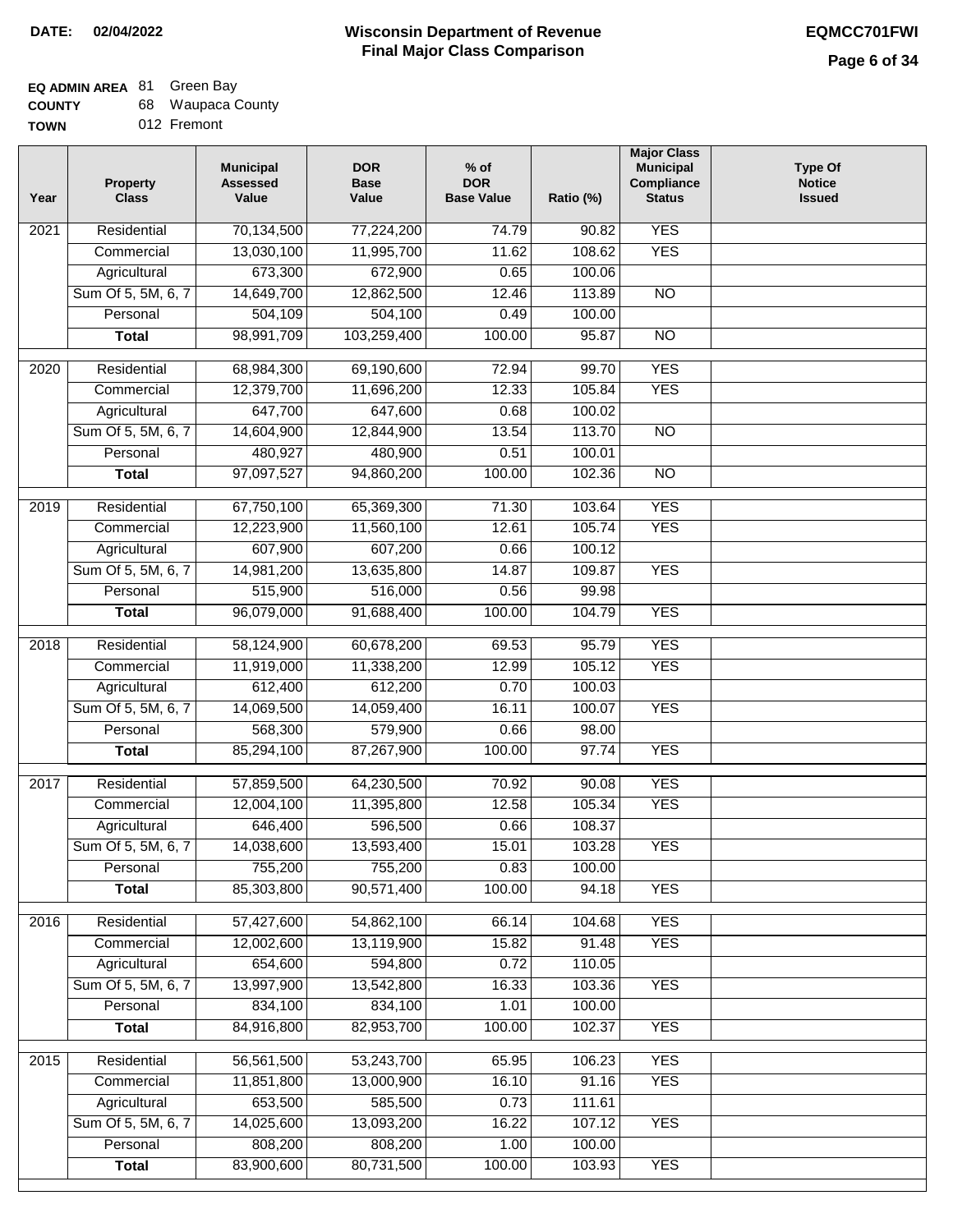### **EQ ADMIN AREA** 81 Green Bay

| <b>COUNTY</b> |  | 68 Waupaca County |  |
|---------------|--|-------------------|--|
|---------------|--|-------------------|--|

**TOWN** 014 Harrison

| Year              | <b>Property</b><br><b>Class</b> | <b>Municipal</b><br><b>Assessed</b><br>Value | <b>DOR</b><br><b>Base</b><br>Value | % of<br><b>DOR</b><br><b>Base Value</b> | Ratio (%)        | <b>Major Class</b><br><b>Municipal</b><br>Compliance<br><b>Status</b> | <b>Type Of</b><br><b>Notice</b><br><b>Issued</b> |
|-------------------|---------------------------------|----------------------------------------------|------------------------------------|-----------------------------------------|------------------|-----------------------------------------------------------------------|--------------------------------------------------|
| $\overline{202}1$ | Residential                     | 34,430,000                                   | 36,917,100                         | 56.86                                   | 93.26            | <b>YES</b>                                                            |                                                  |
|                   | Commercial                      | 284,800                                      | 331,600                            | 0.51                                    | 85.89            |                                                                       |                                                  |
|                   | Agricultural                    | 692,700                                      | 700,400                            | 1.08                                    | 98.90            |                                                                       |                                                  |
|                   | Sum Of 5, 5M, 6, 7              | 23, 151, 100                                 | 26,764,600                         | 41.22                                   | 86.50            | $\overline{NO}$                                                       |                                                  |
|                   | Personal                        | 214,000                                      | 216,200                            | 0.33                                    | 98.98            |                                                                       |                                                  |
|                   | <b>Total</b>                    | 58,772,600                                   | 64,929,900                         | 100.00                                  | 90.52            | $\overline{NO}$                                                       |                                                  |
| $\overline{2020}$ | Residential                     | 33,597,100                                   | 31,092,900                         | 53.70                                   | 108.05           | <b>YES</b>                                                            |                                                  |
|                   | Commercial                      | 284,800                                      | 341,800                            | 0.59                                    | 83.32            |                                                                       |                                                  |
|                   | Agricultural                    | 673,600                                      | 672,900                            | 1.16                                    | 100.10           |                                                                       |                                                  |
|                   | Sum Of 5, 5M, 6, 7              | 23,055,200                                   | 25,546,700                         | 44.12                                   | 90.25            | <b>YES</b>                                                            |                                                  |
|                   | Personal                        | 243,600                                      | 243,600                            | 0.42                                    | 100.00           |                                                                       |                                                  |
|                   | <b>Total</b>                    | 57,854,300                                   | 57,897,900                         | 100.00                                  | 99.92            | <b>YES</b>                                                            |                                                  |
| 2019              | Residential                     | 33,230,500                                   | 30,417,300                         | 52.96                                   | 109.25           | <b>YES</b>                                                            |                                                  |
|                   | Commercial                      | 284,800                                      | 335,100                            | 0.58                                    | 84.99            |                                                                       |                                                  |
|                   | Agricultural                    | 644,100                                      | 650,600                            | 1.13                                    | 99.00            |                                                                       |                                                  |
|                   | Sum Of 5, 5M, 6, 7              | 23,269,200                                   | 25,789,600                         | 44.90                                   | 90.23            | <b>YES</b>                                                            |                                                  |
|                   | Personal                        | 243,900                                      | 246,400                            | 0.43                                    | 98.99            |                                                                       |                                                  |
|                   | <b>Total</b>                    | 57,672,500                                   | 57,439,000                         | 100.00                                  | 100.41           | <b>YES</b>                                                            |                                                  |
| 2018              | Residential                     | 32,059,500                                   | 30,128,200                         | 52.01                                   | 106.41           | <b>YES</b>                                                            |                                                  |
|                   | Commercial                      | 284,800                                      | 335,100                            | 0.58                                    | 84.99            |                                                                       |                                                  |
|                   | Agricultural                    | 648,100                                      | 634,100                            | 1.09                                    | 102.21           |                                                                       |                                                  |
|                   | Sum Of 5, 5M, 6, 7              | 23,948,400                                   | 26,388,600                         | 45.56                                   | 90.75            | <b>YES</b>                                                            |                                                  |
|                   | Personal                        | 446,300                                      | 437,500                            | 0.76                                    | 102.01           |                                                                       |                                                  |
|                   | <b>Total</b>                    | 57,387,100                                   | 57,923,500                         | 100.00                                  | 99.07            | <b>YES</b>                                                            |                                                  |
|                   |                                 |                                              |                                    |                                         |                  |                                                                       |                                                  |
| 2017              | Residential                     | 31,613,800                                   | 28,826,100                         | 51.36                                   | 109.67           | <b>YES</b>                                                            |                                                  |
|                   | Commercial                      | 284,800                                      | 335,100                            | 0.60                                    | 84.99            |                                                                       |                                                  |
|                   | Agricultural                    | 622,800                                      | 615,600                            | 1.10                                    | 101.17           |                                                                       |                                                  |
|                   | Sum Of 5, 5M, 6, 7              | 24,596,200                                   | 26,092,100                         | 46.48                                   | 94.27            | <b>YES</b>                                                            |                                                  |
|                   | Personal                        | 264,100<br>57,381,700                        | 261,500<br>56,130,400              | 0.47<br>100.00                          | 100.99<br>102.23 | <b>YES</b>                                                            |                                                  |
|                   | <b>Total</b>                    |                                              |                                    |                                         |                  |                                                                       |                                                  |
| 2016              | Residential                     | 31, 158, 100                                 | 29,365,700                         | 51.77                                   | 106.10           | <b>YES</b>                                                            |                                                  |
|                   | Commercial                      | 284,800                                      | 297,200                            | 0.52                                    | 95.83            |                                                                       |                                                  |
|                   | Agricultural                    | 600,800                                      | 612,800                            | 1.08                                    | 98.04            |                                                                       |                                                  |
|                   | Sum Of 5, 5M, 6, 7              | 24,588,600                                   | 25,937,900                         | 45.73                                   | 94.80            | <b>YES</b>                                                            |                                                  |
|                   | Personal                        | 491,000                                      | 506,200                            | 0.89                                    | 97.00            |                                                                       |                                                  |
|                   | <b>Total</b>                    | 57,123,300                                   | 56,719,800                         | 100.00                                  | 100.71           | <b>YES</b>                                                            |                                                  |
| 2015              | Residential                     | 30,681,600                                   | 30,378,300                         | 52.06                                   | 101.00           | <b>YES</b>                                                            |                                                  |
|                   | Commercial                      | 284,800                                      | 297,200                            | 0.51                                    | 95.83            |                                                                       |                                                  |
|                   | Agricultural                    | 600,500                                      | 599,900                            | 1.03                                    | 100.10           |                                                                       |                                                  |
|                   | Sum Of 5, 5M, 6, 7              | 24,702,300                                   | 26,606,700                         | 45.60                                   | 92.84            | <b>YES</b>                                                            |                                                  |
|                   | Personal                        | 462,800                                      | 467,400                            | 0.80                                    | 99.02            |                                                                       |                                                  |
|                   | <b>Total</b>                    | 56,732,000                                   | 58,349,500                         | 100.00                                  | 97.23            | <b>YES</b>                                                            |                                                  |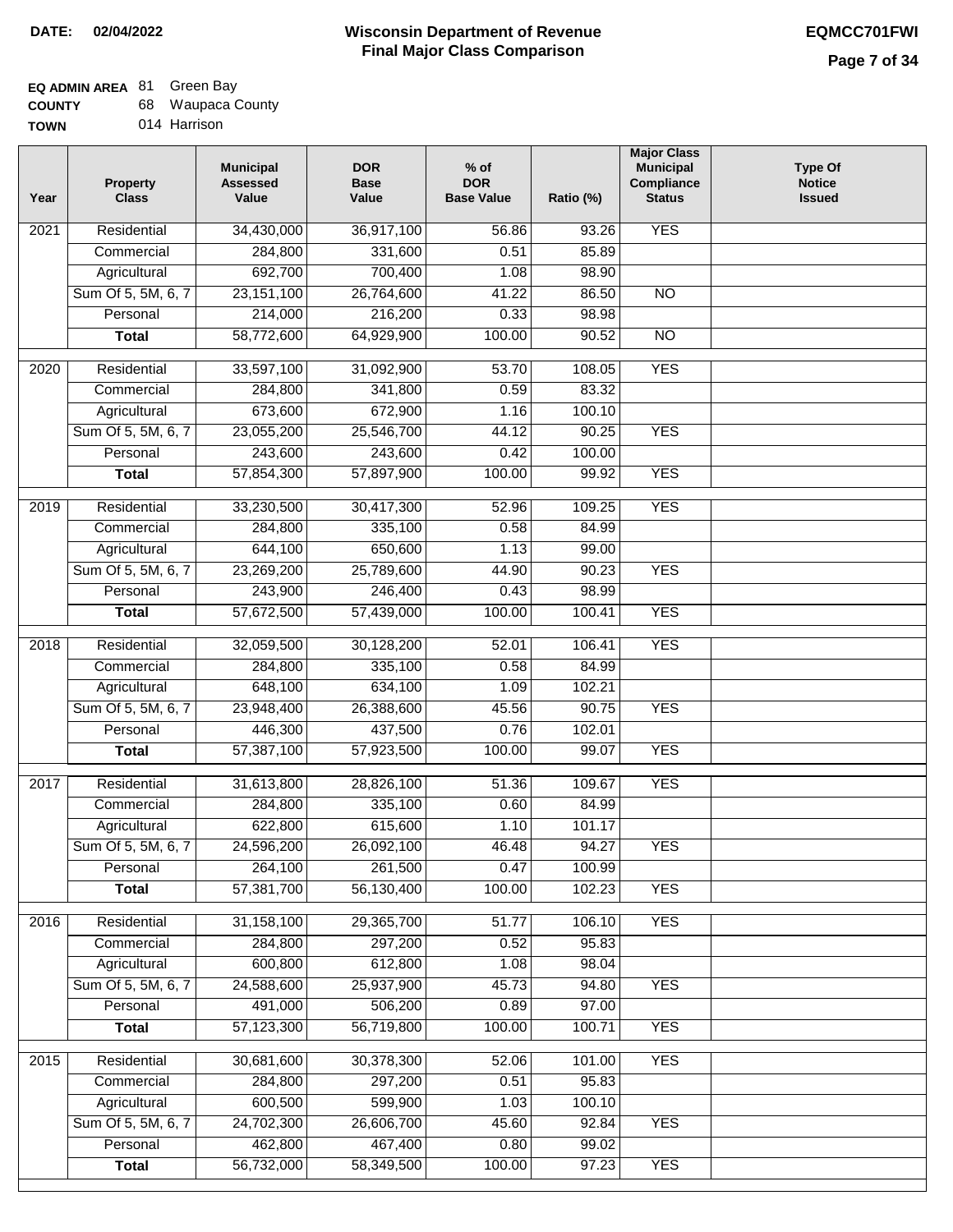| <b>COUNTY</b> | 68 Waupaca County |
|---------------|-------------------|
| <b>TOWN</b>   | 016 Helvetia      |

| 'N | 016 Helvetia |
|----|--------------|
|    |              |

| Year             | <b>Property</b><br><b>Class</b> | <b>Municipal</b><br><b>Assessed</b><br>Value | <b>DOR</b><br><b>Base</b><br>Value | $%$ of<br><b>DOR</b><br><b>Base Value</b> | Ratio (%) | <b>Major Class</b><br><b>Municipal</b><br>Compliance<br><b>Status</b> | <b>Type Of</b><br><b>Notice</b><br><b>Issued</b> |
|------------------|---------------------------------|----------------------------------------------|------------------------------------|-------------------------------------------|-----------|-----------------------------------------------------------------------|--------------------------------------------------|
| 2021             | Residential                     | 48,343,900                                   | 48,912,600                         | 62.38                                     | 98.84     | <b>YES</b>                                                            |                                                  |
|                  | Commercial                      | 3,112,000                                    | 3,183,100                          | 4.06                                      | 97.77     |                                                                       |                                                  |
|                  | Agricultural                    | 801,700                                      | 801,000                            | 1.02                                      | 100.09    |                                                                       |                                                  |
|                  | Sum Of 5, 5M, 6, 7              | 24,648,500                                   | 25,113,800                         | 32.03                                     | 98.15     | <b>YES</b>                                                            |                                                  |
|                  | Personal                        | 389,500                                      | 397,500                            | 0.51                                      | 97.99     |                                                                       |                                                  |
|                  | <b>Total</b>                    | 77,295,600                                   | 78,408,000                         | 100.00                                    | 98.58     | <b>YES</b>                                                            |                                                  |
| 2020             | Residential                     | 47,822,900                                   | 46,971,800                         | 62.14                                     | 101.81    | <b>YES</b>                                                            |                                                  |
|                  | Commercial                      | 2,316,300                                    | 3,146,900                          | 4.16                                      | 73.61     |                                                                       |                                                  |
|                  | Agricultural                    | 743,300                                      | 773,700                            | 1.02                                      | 96.07     |                                                                       |                                                  |
|                  | Sum Of 5, 5M, 6, 7              | 19,456,000                                   | 24,296,900                         | 32.14                                     | 80.08     | $\overline{NO}$                                                       |                                                  |
|                  | Personal                        | 389,470                                      | 405,700                            | 0.54                                      | 96.00     |                                                                       |                                                  |
|                  | <b>Total</b>                    | 70,727,970                                   | 75,595,000                         | 100.00                                    | 93.56     | $\overline{NO}$                                                       | 2nd Notice of Non-Compliance                     |
| $\frac{1}{2019}$ | Residential                     | 47,093,900                                   | 44,866,400                         | 60.99                                     | 104.96    | <b>YES</b>                                                            |                                                  |
|                  | Commercial                      | 2,339,700                                    | 3,115,300                          | 4.24                                      | 75.10     |                                                                       |                                                  |
|                  | Agricultural                    | 705,400                                      | 742,500                            | 1.01                                      | 95.00     |                                                                       |                                                  |
|                  | Sum Of 5, 5M, 6, 7              | 19,622,400                                   | 24,342,400                         | 33.09                                     | 80.61     | $\overline{NO}$                                                       |                                                  |
|                  | Personal                        | 459,540                                      | 494,200                            | 0.67                                      | 92.99     |                                                                       |                                                  |
|                  | <b>Total</b>                    | 70,220,940                                   | 73,560,800                         | 100.00                                    | 95.46     | $\overline{NO}$                                                       | 1st Notice of Non-Compliance                     |
| 2018             | Residential                     | 46,416,000                                   | 45,976,500                         | 60.92                                     | 100.96    | <b>YES</b>                                                            |                                                  |
|                  | Commercial                      | 2,450,600                                    | 3,258,400                          | 4.32                                      | 75.21     |                                                                       |                                                  |
|                  | Agricultural                    | 706,900                                      | 720,700                            | 0.95                                      | 98.09     |                                                                       |                                                  |
|                  | Sum Of 5, 5M, 6, 7              | 20,180,000                                   | 25,023,400                         | 33.15                                     | 80.64     | $\overline{10}$                                                       |                                                  |
|                  | Personal                        | 481,560                                      | 496,500                            | 0.66                                      | 96.99     |                                                                       |                                                  |
|                  | <b>Total</b>                    | 70,235,060                                   | 75,475,500                         | 100.00                                    | 93.06     | <b>NO</b>                                                             |                                                  |
|                  |                                 |                                              |                                    |                                           |           |                                                                       |                                                  |
| 2017             | Residential                     | 45,522,400                                   | 42,504,900                         | 59.92                                     | 107.10    | <b>YES</b>                                                            |                                                  |
|                  | Commercial                      | 2,450,600                                    | 3,258,400                          | 4.59                                      | 75.21     |                                                                       |                                                  |
|                  | Agricultural                    | 704,800                                      | 704,800                            | 0.99                                      | 100.00    |                                                                       |                                                  |
|                  | Sum Of 5, 5M, 6, 7              | 20,062,900                                   | 23,832,600                         | 33.60                                     | 84.18     | NO.                                                                   |                                                  |
|                  | Personal                        | 639,090                                      | 639,100                            | 0.90                                      | 100.00    |                                                                       |                                                  |
|                  | <b>Total</b>                    | 69,379,790                                   | 70,939,800                         | 100.00                                    | 97.80     | <b>NO</b>                                                             |                                                  |
| 2016             | Residential                     | 45,071,900                                   | 40,986,900                         | 59.44                                     | 109.97    | <b>YES</b>                                                            |                                                  |
|                  | Commercial                      | 2,455,800                                    | 2,458,800                          | 3.57                                      | 99.88     |                                                                       |                                                  |
|                  | Agricultural                    | 698,300                                      | 697,800                            | 1.01                                      | 100.07    |                                                                       |                                                  |
|                  | Sum Of 5, 5M, 6, 7              | 20,552,600                                   | 24, 142, 700                       | 35.02                                     | 85.13     | $\overline{NO}$                                                       |                                                  |
|                  | Personal                        | 663,130                                      | 663,200                            | 0.96                                      | 99.99     |                                                                       |                                                  |
|                  | <b>Total</b>                    | 69,441,730                                   | 68,949,400                         | 100.00                                    | 100.71    | N <sub>O</sub>                                                        |                                                  |
| 2015             | Residential                     | 44,134,900                                   | 42,157,600                         | 61.15                                     | 104.69    | <b>YES</b>                                                            |                                                  |
|                  | Commercial                      | 2,455,800                                    | 2,458,800                          | 3.57                                      | 99.88     |                                                                       |                                                  |
|                  | Agricultural                    | 675,500                                      | 692,200                            | 1.00                                      | 97.59     |                                                                       |                                                  |
|                  | Sum Of 5, 5M, 6, 7              | 20,860,200                                   | 22,944,500                         | 33.28                                     | 90.92     | <b>YES</b>                                                            |                                                  |
|                  | Personal                        | 672,490                                      | 686,200                            | 1.00                                      | 98.00     |                                                                       |                                                  |
|                  | <b>Total</b>                    | 68,798,890                                   | 68,939,300                         | 100.00                                    | 99.80     | <b>YES</b>                                                            |                                                  |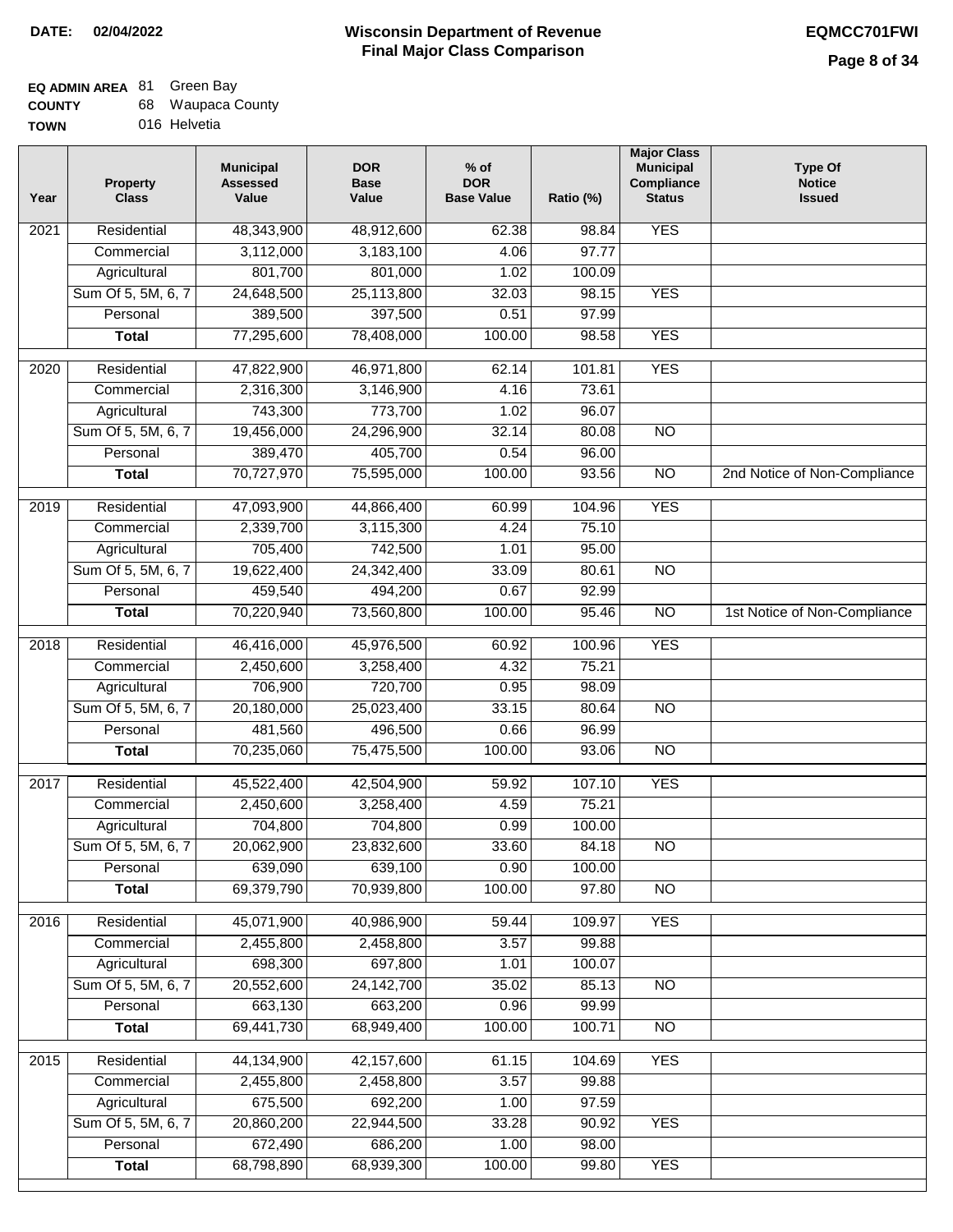#### **Wisconsin Department of Revenue Final Major Class Comparison DATE: 02/04/2022 EQMCC701FWI**

#### **EQ ADMIN AREA** 81 Green Bay

| <b>COUNTY</b> |          | 68 Waupaca County |
|---------------|----------|-------------------|
| <b>TOWN</b>   | 018 Iola |                   |

| Year              | <b>Property</b><br><b>Class</b> | <b>Municipal</b><br><b>Assessed</b><br>Value | <b>DOR</b><br><b>Base</b><br>Value | % of<br><b>DOR</b><br><b>Base Value</b> | Ratio (%) | <b>Major Class</b><br><b>Municipal</b><br>Compliance<br><b>Status</b> | <b>Type Of</b><br><b>Notice</b><br><b>Issued</b> |
|-------------------|---------------------------------|----------------------------------------------|------------------------------------|-----------------------------------------|-----------|-----------------------------------------------------------------------|--------------------------------------------------|
| 2021              | Residential                     | 89,009,100                                   | 108,011,200                        | 81.81                                   | 82.41     | $\overline{NO}$                                                       |                                                  |
|                   | Commercial                      | 1,394,000                                    | 1,386,600                          | 1.05                                    | 100.53    |                                                                       |                                                  |
|                   | Agricultural                    | 881,200                                      | 979,800                            | 0.74                                    | 89.94     |                                                                       |                                                  |
|                   | Sum Of 5, 5M, 6, 7              | 20,113,700                                   | 21,500,500                         | 16.28                                   | 93.55     | <b>YES</b>                                                            |                                                  |
|                   | Personal                        | 137,400                                      | 152,700                            | 0.12                                    | 89.98     |                                                                       |                                                  |
|                   | <b>Total</b>                    | 111,535,400                                  | 132,030,800                        | 100.00                                  | 84.48     | $\overline{NO}$                                                       |                                                  |
| 2020              | Residential                     | 87,763,300                                   | 93,537,100                         | 79.01                                   | 93.83     | <b>YES</b>                                                            |                                                  |
|                   | Commercial                      | 1,390,600                                    | 1,425,600                          | 1.20                                    | 97.54     |                                                                       |                                                  |
|                   | Agricultural                    | 859,000                                      | 925,500                            | 0.78                                    | 92.81     |                                                                       |                                                  |
|                   | Sum Of 5, 5M, 6, 7              | 20,292,900                                   | 22,344,900                         | 18.87                                   | 90.82     | <b>YES</b>                                                            |                                                  |
|                   | Personal                        | 145,000                                      | 155,900                            | 0.13                                    | 93.01     |                                                                       |                                                  |
|                   | <b>Total</b>                    | 110,450,800                                  | 118,389,000                        | 100.00                                  | 93.29     | <b>YES</b>                                                            |                                                  |
| $\frac{1}{2019}$  | Residential                     | 86,233,300                                   | 87,516,000                         | 78.02                                   | 98.53     | <b>YES</b>                                                            |                                                  |
|                   | Commercial                      | 1,390,600                                    | 1,397,700                          | 1.25                                    | 99.49     |                                                                       |                                                  |
|                   | Agricultural                    | 880,000                                      | 890,200                            | 0.79                                    | 98.85     |                                                                       |                                                  |
|                   | Sum Of 5, 5M, 6, 7              | 20,799,400                                   | 22,226,000                         | 19.82                                   | 93.58     | <b>YES</b>                                                            |                                                  |
|                   | Personal                        | 135,000                                      | 136,300                            | 0.12                                    | 99.05     |                                                                       |                                                  |
|                   | <b>Total</b>                    | 109,438,300                                  | 112,166,200                        | 100.00                                  | 97.57     | <b>YES</b>                                                            |                                                  |
| $\overline{2018}$ | Residential                     |                                              |                                    |                                         | 99.52     | <b>YES</b>                                                            |                                                  |
|                   | Commercial                      | 85,884,800                                   | 86,302,600                         | 77.43<br>1.25                           | 99.49     |                                                                       |                                                  |
|                   | Agricultural                    | 1,390,600<br>871,200                         | 1,397,700<br>864,400               | 0.78                                    | 100.79    |                                                                       |                                                  |
|                   | Sum Of 5, 5M, 6, 7              | 21,413,200                                   | 22,769,100                         | 20.43                                   | 94.04     | <b>YES</b>                                                            |                                                  |
|                   | Personal                        | 131,600                                      | 130,200                            | 0.12                                    | 101.08    |                                                                       |                                                  |
|                   | <b>Total</b>                    | 109,691,400                                  | 111,464,000                        | 100.00                                  | 98.41     | <b>YES</b>                                                            |                                                  |
|                   |                                 |                                              |                                    |                                         |           |                                                                       |                                                  |
| 2017              | Residential                     | 84,698,100                                   | 81,075,100                         | 76.30                                   | 104.47    | <b>YES</b>                                                            |                                                  |
|                   | Commercial                      | 1,390,600                                    | 1,397,700                          | 1.32                                    | 99.49     |                                                                       |                                                  |
|                   | Agricultural                    | 874,400                                      | 845,700                            | 0.80                                    | 103.39    |                                                                       |                                                  |
|                   | Sum Of 5, 5M, 6, 7              | 21,643,900                                   | 22,589,800                         | 21.26                                   | 95.81     | <b>YES</b>                                                            |                                                  |
|                   | Personal                        | 352,700                                      | 345,900                            | 0.33                                    | 101.97    |                                                                       |                                                  |
|                   | <b>Total</b>                    | 108,959,700                                  | 106,254,200                        | 100.00                                  | 102.55    | <b>YES</b>                                                            |                                                  |
| 2016              | Residential                     | 84,340,500                                   | 78,523,400                         | 75.65                                   | 107.41    | <b>YES</b>                                                            |                                                  |
|                   | Commercial                      | 1,390,600                                    | 1,256,300                          | 1.21                                    | 110.69    |                                                                       |                                                  |
|                   | Agricultural                    | 846,300                                      | 832,700                            | 0.80                                    | 101.63    |                                                                       |                                                  |
|                   | Sum Of 5, 5M, 6, 7              | 19,731,800                                   | 22,883,200                         | 22.04                                   | 86.23     | <b>NO</b>                                                             |                                                  |
|                   | Personal                        | 312,900                                      | 306,800                            | 0.30                                    | 101.99    |                                                                       |                                                  |
|                   | <b>Total</b>                    | 106,622,100                                  | 103,802,400                        | 100.00                                  | 102.72    | <b>NO</b>                                                             |                                                  |
| 2015              | Residential                     | 84,036,600                                   | 82,328,400                         | 77.34                                   | 102.07    | <b>YES</b>                                                            |                                                  |
|                   | Commercial                      | 1,212,700                                    | 1,081,900                          | 1.02                                    | 112.09    |                                                                       |                                                  |
|                   | Agricultural                    | 793,100                                      | 819,200                            | 0.77                                    | 96.81     |                                                                       |                                                  |
|                   | Sum Of 5, 5M, 6, 7              | 19,606,300                                   | 22,052,500                         | 20.72                                   | 88.91     | <b>NO</b>                                                             |                                                  |
|                   | Personal                        | 158,500                                      | 163,400                            | 0.15                                    | 97.00     |                                                                       |                                                  |
|                   | <b>Total</b>                    | 105,807,200                                  | 106,445,400                        | 100.00                                  | 99.40     | $\overline{NO}$                                                       |                                                  |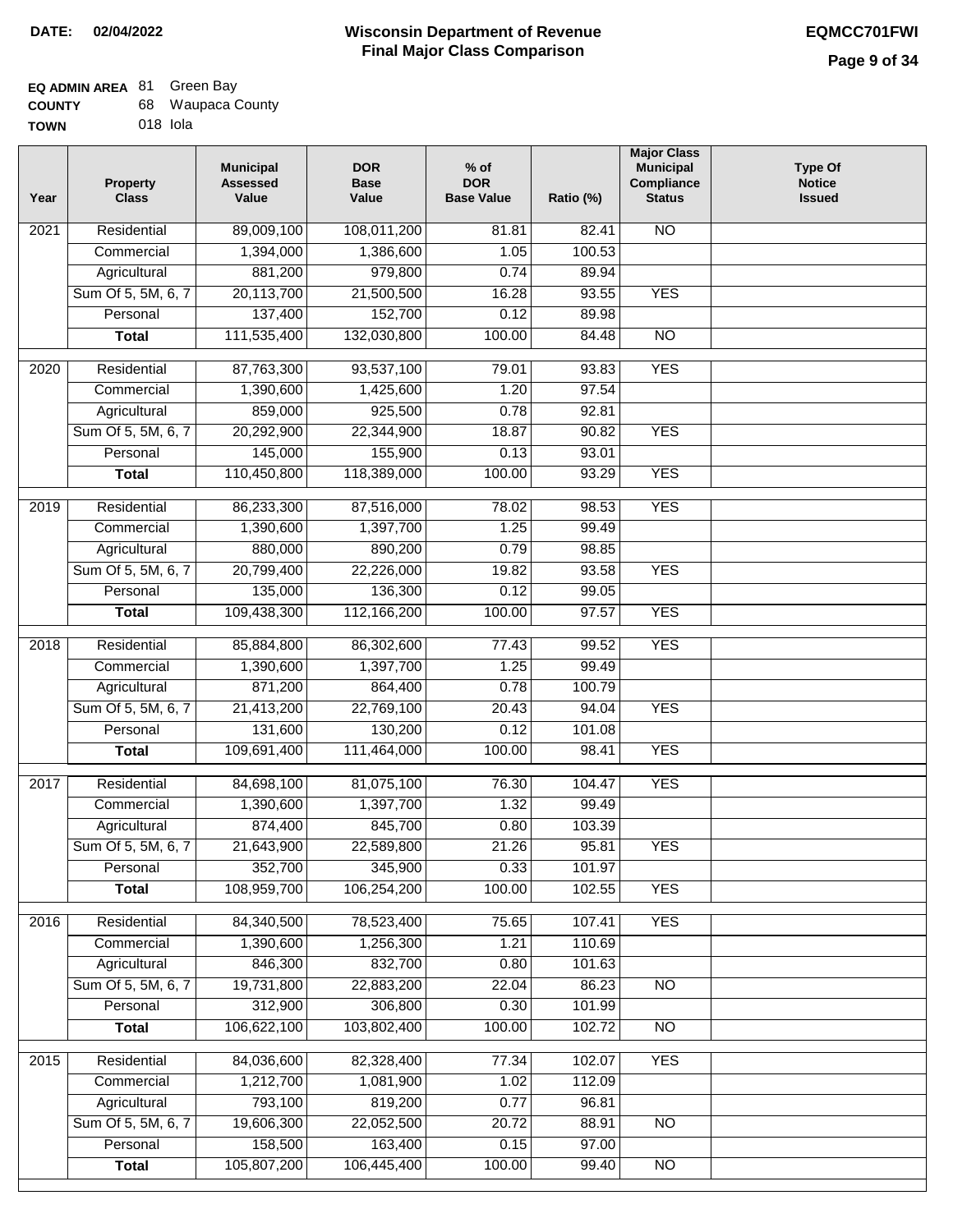### **EQ ADMIN AREA** 81 Green Bay

| <b>COUNTY</b> | 68 Waupaca County |
|---------------|-------------------|
| <b>TOWN</b>   | 020 Larrabee      |

020 Larrabee

| Year              | <b>Property</b><br><b>Class</b> | <b>Municipal</b><br><b>Assessed</b><br>Value | <b>DOR</b><br><b>Base</b><br>Value | % of<br><b>DOR</b><br><b>Base Value</b> | Ratio (%) | <b>Major Class</b><br><b>Municipal</b><br>Compliance<br><b>Status</b> | <b>Type Of</b><br><b>Notice</b><br><b>Issued</b> |
|-------------------|---------------------------------|----------------------------------------------|------------------------------------|-----------------------------------------|-----------|-----------------------------------------------------------------------|--------------------------------------------------|
| $\overline{202}1$ | Residential                     | 61,785,100                                   | 72,089,200                         | 70.37                                   | 85.71     | $\overline{NO}$                                                       |                                                  |
|                   | Commercial                      | 2,319,300                                    | 2,267,400                          | 2.21                                    | 102.29    |                                                                       |                                                  |
|                   | Agricultural                    | 2,249,900                                    | 2,418,400                          | 2.36                                    | 93.03     |                                                                       |                                                  |
|                   | Sum Of 5, 5M, 6, 7              | 22,888,900                                   | 25,562,100                         | 24.95                                   | 89.54     | $\overline{NO}$                                                       |                                                  |
|                   | Personal                        | 99,720                                       | 107,200                            | 0.10                                    | 93.02     |                                                                       |                                                  |
|                   | <b>Total</b>                    | 89,342,920                                   | 102,444,300                        | 100.00                                  | 87.21     | $\overline{NO}$                                                       |                                                  |
| $\overline{2020}$ | Residential                     | 61,008,300                                   | 64,785,800                         | 68.53                                   | 94.17     | <b>YES</b>                                                            |                                                  |
|                   | Commercial                      | 2,319,300                                    | 2,337,500                          | 2.47                                    | 99.22     |                                                                       |                                                  |
|                   | Agricultural                    | 2,197,100                                    | 2,340,400                          | 2.48                                    | 93.88     |                                                                       |                                                  |
|                   | Sum Of 5, 5M, 6, 7              | 22,878,300                                   | 24,952,000                         | 26.39                                   | 91.69     | <b>YES</b>                                                            |                                                  |
|                   | Personal                        | 121,080                                      | 126,100                            | 0.13                                    | 96.02     |                                                                       |                                                  |
|                   | <b>Total</b>                    | 88,524,080                                   | 94,541,800                         | 100.00                                  | 93.63     | <b>YES</b>                                                            |                                                  |
|                   |                                 |                                              |                                    |                                         |           |                                                                       |                                                  |
| 2019              | Residential                     | 60,586,800                                   | 63,085,000                         | 68.69                                   | 96.04     | <b>YES</b>                                                            |                                                  |
|                   | Commercial                      | 2,230,800                                    | 2,201,200                          | 2.40                                    | 101.34    |                                                                       |                                                  |
|                   | Agricultural                    | 2,044,900                                    | 2,236,400                          | 2.44                                    | 91.44     |                                                                       |                                                  |
|                   | Sum Of 5, 5M, 6, 7              | 22,846,700                                   | 24,166,700                         | 26.31                                   | 94.54     | <b>YES</b>                                                            |                                                  |
|                   | Personal                        | 144,120                                      | 151,700                            | 0.17                                    | 95.00     |                                                                       |                                                  |
|                   | <b>Total</b>                    | 87,853,320                                   | 91,841,000                         | 100.00                                  | 95.66     | <b>YES</b>                                                            |                                                  |
| 2018              | Residential                     | 59,848,800                                   | 63,579,800                         | 68.96                                   | 94.13     | <b>YES</b>                                                            |                                                  |
|                   | Commercial                      | 2,241,900                                    | 2,212,200                          | 2.40                                    | 101.34    |                                                                       |                                                  |
|                   | Agricultural                    | 2,053,800                                    | 2,183,500                          | 2.37                                    | 94.06     |                                                                       |                                                  |
|                   | Sum Of 5, 5M, 6, 7              | 22,930,100                                   | 24,098,100                         | 26.14                                   | 95.15     | <b>YES</b>                                                            |                                                  |
|                   | Personal                        | 111,765                                      | 118,900                            | 0.13                                    | 94.00     |                                                                       |                                                  |
|                   | <b>Total</b>                    | 87,186,365                                   | 92,192,500                         | 100.00                                  | 94.57     | <b>YES</b>                                                            |                                                  |
| 2017              | Residential                     | 59,349,200                                   | 61,210,900                         | 68.01                                   | 96.96     | <b>YES</b>                                                            |                                                  |
|                   | Commercial                      | 2,241,900                                    | 2,212,200                          | 2.46                                    | 101.34    |                                                                       |                                                  |
|                   | Agricultural                    | 2,041,700                                    | 2,125,200                          | 2.36                                    | 96.07     |                                                                       |                                                  |
|                   | Sum Of 5, 5M, 6, 7              | 22,949,400                                   | 24,097,100                         | 26.77                                   | 95.24     | <b>YES</b>                                                            |                                                  |
|                   | Personal                        | 347,920                                      | 362,400                            | 0.40                                    | 96.00     |                                                                       |                                                  |
|                   | <b>Total</b>                    | 86,930,120                                   | 90,007,800                         | 100.00                                  | 96.58     | <b>YES</b>                                                            |                                                  |
| 2016              | Residential                     | 59,053,300                                   | 61,519,500                         | 68.74                                   | 95.99     | <b>YES</b>                                                            |                                                  |
|                   | Commercial                      | 2,376,800                                    | 2,307,800                          | 2.58                                    | 102.99    |                                                                       |                                                  |
|                   | Agricultural                    | 2,054,600                                    | 2,094,800                          | 2.34                                    | 98.08     |                                                                       |                                                  |
|                   | Sum Of 5, 5M, 6, 7              | 22,206,900                                   | 22,979,500                         | 25.68                                   | 96.64     | <b>YES</b>                                                            |                                                  |
|                   | Personal                        | 584,620                                      | 596,500                            | 0.67                                    | 98.01     |                                                                       |                                                  |
|                   | <b>Total</b>                    | 86,276,220                                   | 89,498,100                         | 100.00                                  | 96.40     | <b>YES</b>                                                            |                                                  |
| 2015              | Residential                     | 58,302,000                                   | 59,561,500                         | 68.94                                   | 97.89     | <b>YES</b>                                                            |                                                  |
|                   | Commercial                      | 2,441,500                                    | 2,369,900                          | 2.74                                    | 103.02    |                                                                       |                                                  |
|                   | Agricultural                    | 2,148,100                                    | 2,074,900                          | 2.40                                    | 103.53    |                                                                       |                                                  |
|                   | Sum Of 5, 5M, 6, 7              | 21,255,300                                   | 21,872,200                         | 25.32                                   | 97.18     | <b>YES</b>                                                            |                                                  |
|                   | Personal                        | 531,750                                      | 516,200                            | 0.60                                    | 103.01    |                                                                       |                                                  |
|                   | <b>Total</b>                    | 84,678,650                                   | 86,394,700                         | 100.00                                  | 98.01     | <b>YES</b>                                                            |                                                  |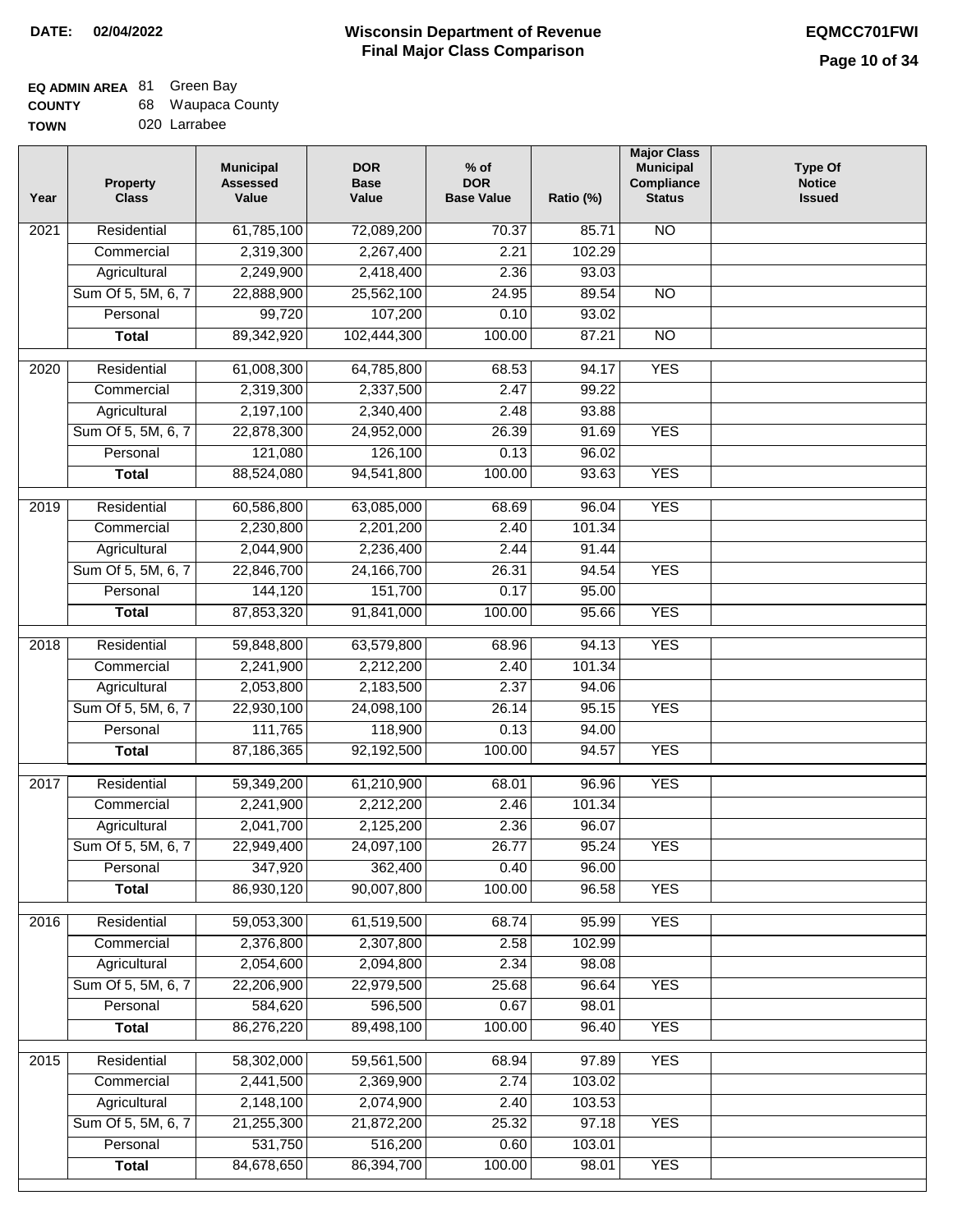**Major Class**

| <b>COUNTY</b> | 68 Waupaca County |
|---------------|-------------------|
| <b>TOWN</b>   | 022 Lebanon       |

| Year | Property<br><b>Class</b> | <b>Municipal</b><br><b>Assessed</b><br>Value | <b>DOR</b><br><b>Base</b><br>Value | $%$ of<br><b>DOR</b><br><b>Base Value</b> | Ratio (%) | <b>Municipal</b><br>Compliance<br><b>Status</b> | <b>Type Of</b><br><b>Notice</b><br><b>Issued</b> |
|------|--------------------------|----------------------------------------------|------------------------------------|-------------------------------------------|-----------|-------------------------------------------------|--------------------------------------------------|
| 2021 | Residential              | 90,670,600                                   | 102,290,700                        | 74.99                                     | 88.64     | $\overline{NO}$                                 |                                                  |
|      | Commercial               | 3,457,400                                    | 3,807,800                          | 2.79                                      | 90.80     |                                                 |                                                  |
|      | Agricultural             | 1,867,400                                    | 1,941,400                          | 1.42                                      | 96.19     |                                                 |                                                  |
|      | Sum Of 5, 5M, 6, 7       | 26,043,200                                   | 27,907,100                         | 20.46                                     | 93.32     | <b>YES</b>                                      |                                                  |
|      | Personal                 | 436,150                                      | 454,300                            | 0.33                                      | 96.00     |                                                 |                                                  |
|      | <b>Total</b>             | 122,474,750                                  | 136,401,300                        | 100.00                                    | 89.79     | $\overline{NO}$                                 |                                                  |
| 2020 | Residential              | 89,308,900                                   | 91,702,100                         | 73.11                                     | 97.39     | <b>YES</b>                                      |                                                  |
|      | Commercial               | 3,457,400                                    | 3,925,600                          | 3.13                                      | 88.07     |                                                 |                                                  |
|      | Agricultural             | 1,824,000                                    | 1,875,900                          | 1.50                                      | 97.23     |                                                 |                                                  |
|      | Sum Of 5, 5M, 6, 7       | 25,882,700                                   | 27,590,900                         | 22.00                                     | 93.81     | <b>YES</b>                                      |                                                  |
|      | Personal                 | 326,890                                      | 337,000                            | 0.27                                      | 97.00     |                                                 |                                                  |
|      | <b>Total</b>             | 120,799,890                                  | 125,431,500                        | 100.00                                    | 96.31     | <b>YES</b>                                      |                                                  |
| 2019 | Residential              | 88,457,800                                   | 90,830,800                         | 73.25                                     | 97.39     | <b>YES</b>                                      |                                                  |
|      | Commercial               | 3,457,400                                    | 3,925,600                          | 3.17                                      | 88.07     |                                                 |                                                  |
|      | Agricultural             | 1,702,600                                    | 1,800,800                          | 1.45                                      | 94.55     |                                                 |                                                  |
|      | Sum Of 5, 5M, 6, 7       | 25,846,100                                   | 26,948,100                         | 21.73                                     | 95.91     | <b>YES</b>                                      |                                                  |
|      | Personal                 | 461,610                                      | 491,100                            | 0.40                                      | 94.00     |                                                 |                                                  |
|      | <b>Total</b>             | 119,925,510                                  | 123,996,400                        | 100.00                                    | 96.72     | <b>YES</b>                                      |                                                  |
| 2018 | Residential              | 87,656,300                                   | 93,726,800                         | 74.06                                     | 93.52     | <b>YES</b>                                      |                                                  |
|      | Commercial               | 3,281,200                                    | 3,738,200                          | 2.95                                      | 87.77     |                                                 |                                                  |
|      | Agricultural             | 1,699,900                                    | 1,748,500                          | 1.38                                      | 97.22     |                                                 |                                                  |
|      | Sum Of 5, 5M, 6, 7       | 25,909,100                                   | 26,819,600                         | 21.19                                     | 96.61     | <b>YES</b>                                      |                                                  |
|      | Personal                 | 509,208                                      | 525,000                            | 0.41                                      | 96.99     |                                                 |                                                  |
|      | <b>Total</b>             | 119,055,708                                  | 126,558,100                        | 100.00                                    | 94.07     | <b>YES</b>                                      |                                                  |
|      |                          |                                              |                                    |                                           |           |                                                 |                                                  |
| 2017 | Residential              | 86,485,800                                   | 89,792,600                         | 74.22                                     | 96.32     | <b>YES</b>                                      |                                                  |
|      | Commercial               | 3,274,700                                    | 3,731,500                          | 3.08                                      | 87.76     |                                                 |                                                  |
|      | Agricultural             | 1,695,300                                    | 1,706,700                          | 1.41                                      | 99.33     |                                                 |                                                  |
|      | Sum Of 5, 5M, 6, 7       | 25,070,000                                   | 25,141,800                         | 20.78                                     | 99.71     | <b>YES</b>                                      |                                                  |
|      | Personal                 | 608,640                                      | 614,800                            | 0.51                                      | 99.00     |                                                 |                                                  |
|      | <b>Total</b>             | 117,134,440                                  | 120,987,400                        | 100.00                                    | 96.82     | <b>YES</b>                                      |                                                  |
| 2016 | Residential              | 85,582,300                                   | 85,192,000                         | 72.99                                     | 100.46    | <b>YES</b>                                      |                                                  |
|      | Commercial               | 3,196,700                                    | 3,149,200                          | 2.70                                      | 101.51    |                                                 |                                                  |
|      | Agricultural             | 1,686,200                                    | 1,683,800                          | 1.44                                      | 100.14    |                                                 |                                                  |
|      | Sum Of 5, 5M, 6, 7       | 24,388,700                                   | 26,132,400                         | 22.39                                     | 93.33     | <b>YES</b>                                      |                                                  |
|      | Personal                 | 559,480                                      | 559,500                            | 0.48                                      | 100.00    |                                                 |                                                  |
|      | <b>Total</b>             | 115,413,380                                  | 116,716,900                        | 100.00                                    | 98.88     | <b>YES</b>                                      |                                                  |
| 2015 | Residential              | 85,007,000                                   | 83,751,700                         | 73.11                                     | 101.50    | <b>YES</b>                                      |                                                  |
|      | Commercial               | 3,255,900                                    | 3,182,000                          | 2.78                                      | 102.32    |                                                 |                                                  |
|      | Agricultural             | 1,638,600                                    | 1,664,100                          | 1.45                                      | 98.47     |                                                 |                                                  |
|      | Sum Of 5, 5M, 6, 7       | 24,403,600                                   | 25,492,600                         | 22.25                                     | 95.73     | <b>YES</b>                                      |                                                  |
|      | Personal                 | 458,160                                      | 467,400                            | 0.41                                      | 98.02     |                                                 |                                                  |
|      | <b>Total</b>             | 114,763,260                                  | 114,557,800                        | 100.00                                    | 100.18    | <b>YES</b>                                      |                                                  |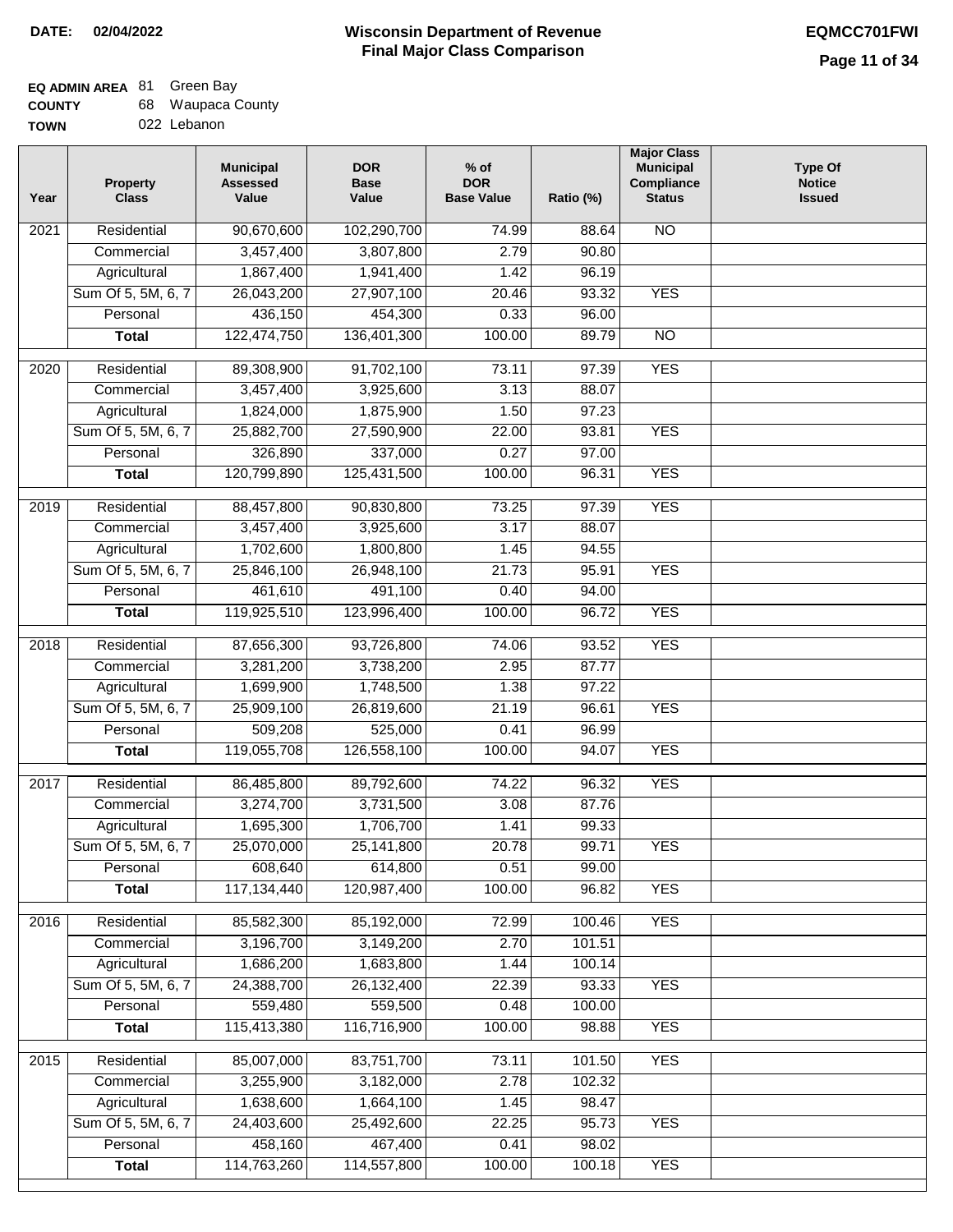#### **Wisconsin Department of Revenue Final Major Class Comparison DATE: 02/04/2022 EQMCC701FWI**

٦

#### **EQ ADMIN AREA** 81 Green Bay

| <b>COUNTY</b> | 68 Waupaca County |
|---------------|-------------------|
| TOWN          | 024 Lind          |

| Year              | <b>Property</b><br><b>Class</b> | <b>Municipal</b><br><b>Assessed</b><br>Value | <b>DOR</b><br><b>Base</b><br>Value | $%$ of<br><b>DOR</b><br><b>Base Value</b> | Ratio (%)        | <b>Major Class</b><br><b>Municipal</b><br>Compliance<br><b>Status</b> | <b>Type Of</b><br><b>Notice</b><br><b>Issued</b> |
|-------------------|---------------------------------|----------------------------------------------|------------------------------------|-------------------------------------------|------------------|-----------------------------------------------------------------------|--------------------------------------------------|
| 2021              | Residential                     | 99,545,500                                   | 110,164,300                        | 72.59                                     | 90.36            | <b>YES</b>                                                            |                                                  |
|                   | Commercial                      | 4,710,100                                    | 4,755,000                          | 3.13                                      | 99.06            |                                                                       |                                                  |
|                   | Agricultural                    | 2,171,300                                    | 2,169,700                          | 1.43                                      | 100.07           |                                                                       |                                                  |
|                   | Sum Of 5, 5M, 6, 7              | 24,695,000                                   | 25,974,400                         | 17.12                                     | 95.07            | <b>YES</b>                                                            |                                                  |
|                   | Personal                        | 8,699,000                                    | 8,699,000                          | 5.73                                      | 100.00           |                                                                       |                                                  |
|                   | <b>Total</b>                    | 139,820,900                                  | 151,762,400                        | 100.00                                    | 92.13            | <b>YES</b>                                                            |                                                  |
| $\overline{2020}$ | Residential                     | 97,877,900                                   | 99,578,600                         | 70.72                                     | 98.29            | <b>YES</b>                                                            |                                                  |
|                   | Commercial                      | 4,575,900                                    | 4,763,700                          | 3.38                                      | 96.06            |                                                                       |                                                  |
|                   | Agricultural                    | 2,088,500                                    | 2,087,600                          | 1.48                                      | 100.04           |                                                                       |                                                  |
|                   | Sum Of 5, 5M, 6, 7              | 24,740,900                                   | 25,825,200                         | 18.34                                     | 95.80            | <b>YES</b>                                                            |                                                  |
|                   | Personal                        | 8,639,069                                    | 8,553,500                          | 6.07                                      | 101.00           |                                                                       |                                                  |
|                   | <b>Total</b>                    | 137,922,269                                  | 140,808,600                        | 100.00                                    | 97.95            | <b>YES</b>                                                            |                                                  |
| $\frac{1}{2019}$  | Residential                     | 87,319,700                                   | 98,455,500                         | 70.66                                     | 88.69            | $\overline{NO}$                                                       |                                                  |
|                   | Commercial                      | 4,392,800                                    | 4,658,700                          | 3.34                                      | 94.29            |                                                                       |                                                  |
|                   | Agricultural                    | 1,789,400                                    | 1,967,100                          | 1.41                                      | 90.97            |                                                                       |                                                  |
|                   | Sum Of 5, 5M, 6, 7              | 23,120,400                                   | 26,271,700                         | 18.86                                     | 88.00            | $\overline{NO}$                                                       |                                                  |
|                   | Personal                        | 7,343,700                                    | 7,982,300                          | 5.73                                      | 92.00            |                                                                       |                                                  |
|                   | <b>Total</b>                    | 123,966,000                                  | 139,335,300                        | 100.00                                    | 88.97            | $\overline{NO}$                                                       | 1st Notice of Non-Compliance                     |
| 2018              | Residential                     | 85,619,400                                   | 93,853,600                         | 69.90                                     | 91.23            | <b>YES</b>                                                            |                                                  |
|                   | Commercial                      | 4,601,000                                    | 4,813,800                          | 3.59                                      | 95.58            |                                                                       |                                                  |
|                   | Agricultural                    | 1,871,600                                    | 1,908,000                          | 1.42                                      | 98.09            |                                                                       |                                                  |
|                   | Sum Of 5, 5M, 6, 7              | 23,024,900                                   | 26,324,300                         | 19.61                                     | 87.47            | N <sub>O</sub>                                                        |                                                  |
|                   | Personal                        | 7,212,600                                    | 7,359,800                          | 5.48                                      | 98.00            |                                                                       |                                                  |
|                   | <b>Total</b>                    | 122,329,500                                  | 134,259,500                        | 100.00                                    | 91.11            | $\overline{NO}$                                                       |                                                  |
| 2017              | Residential                     | 84,272,300                                   | 84,089,700                         | 68.31                                     | 100.22           | <b>YES</b>                                                            |                                                  |
|                   | Commercial                      | 4,335,100                                    | 4,542,500                          | 3.69                                      | 95.43            |                                                                       |                                                  |
|                   | Agricultural                    | 1,848,400                                    | 1,865,500                          | 1.52                                      | 99.08            |                                                                       |                                                  |
|                   | Sum Of 5, 5M, 6, 7              | 22,499,600                                   | 25,303,300                         | 20.55                                     | 88.92            | $\overline{NO}$                                                       |                                                  |
|                   | Personal                        | 7,302,200                                    | 7,302,200                          | 5.93                                      | 100.00           |                                                                       |                                                  |
|                   | <b>Total</b>                    | 120,257,600                                  | 123,103,200                        | 100.00                                    | 97.69            | $\overline{NO}$                                                       |                                                  |
| 2016              | Residential                     | 83,763,700                                   | 82,753,600                         | 68.74                                     | 101.22           | <b>YES</b>                                                            |                                                  |
|                   | Commercial                      | 4,336,800                                    | 4,205,500                          | 3.49                                      | 103.12           |                                                                       |                                                  |
|                   | Agricultural                    | 1,856,700                                    | 1,836,600                          | 1.53                                      | 101.09           |                                                                       |                                                  |
|                   | Sum Of 5, 5M, 6, 7              | 21,450,200                                   | 24,324,500                         | 20.21                                     | 88.18            | <b>NO</b>                                                             |                                                  |
|                   | Personal                        | 7,339,900                                    | 7,267,300                          | 6.04                                      | 101.00           |                                                                       |                                                  |
|                   | <b>Total</b>                    | 118,747,300                                  | 120,387,500                        | 100.00                                    | 98.64            | $\overline{NO}$                                                       |                                                  |
|                   |                                 |                                              |                                    |                                           |                  |                                                                       |                                                  |
| 2015              | Residential                     | 83,693,700                                   | 80,245,300                         | 68.66                                     | 104.30           | <b>YES</b>                                                            |                                                  |
|                   | Commercial<br>Agricultural      | 4,773,300<br>1,833,200                       | 4,464,700<br>1,813,300             | 3.82<br>1.55                              | 106.91<br>101.10 |                                                                       |                                                  |
|                   | Sum Of 5, 5M, 6, 7              | 20,881,600                                   | 23,186,900                         | 19.84                                     | 90.06            | <b>YES</b>                                                            |                                                  |
|                   | Personal                        | 7,299,000                                    | 7,155,800                          | 6.12                                      | 102.00           | <b>YES</b>                                                            |                                                  |
|                   | <b>Total</b>                    | 118,480,800                                  | 116,866,000                        | 100.00                                    | 101.38           | <b>YES</b>                                                            |                                                  |
|                   |                                 |                                              |                                    |                                           |                  |                                                                       |                                                  |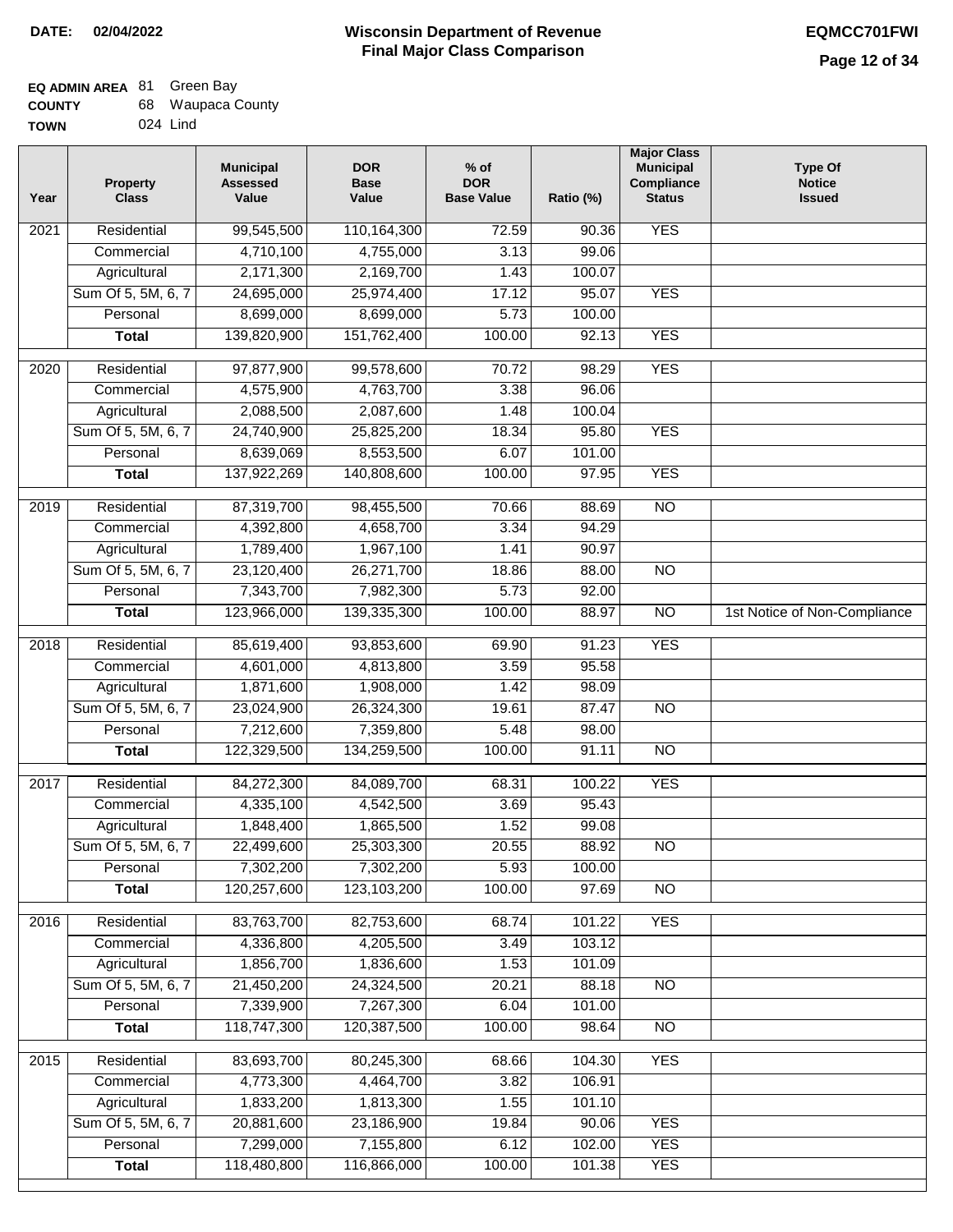#### **Wisconsin Department of Revenue Final Major Class Comparison DATE: 02/04/2022 EQMCC701FWI**

٦

#### **EQ ADMIN AREA** 81 Green Bay **COUNTY** 68 Waupaca County

| TOWN | 026 Little Wolf |
|------|-----------------|

| Year | <b>Property</b><br><b>Class</b> | <b>Municipal</b><br><b>Assessed</b><br>Value | <b>DOR</b><br><b>Base</b><br>Value | $%$ of<br><b>DOR</b><br><b>Base Value</b> | Ratio (%)      | <b>Major Class</b><br><b>Municipal</b><br>Compliance<br><b>Status</b> | <b>Type Of</b><br><b>Notice</b><br><b>Issued</b> |
|------|---------------------------------|----------------------------------------------|------------------------------------|-------------------------------------------|----------------|-----------------------------------------------------------------------|--------------------------------------------------|
| 2021 | Residential                     | 90,652,400                                   | 95,528,400                         | 76.61                                     | 94.90          | <b>YES</b>                                                            |                                                  |
|      | Commercial                      | 2,202,900                                    | 2,370,800                          | 1.90                                      | 92.92          |                                                                       |                                                  |
|      | Agricultural                    | 2,392,300                                    | 2,387,300                          | 1.91                                      | 100.21         |                                                                       |                                                  |
|      | Sum Of 5, 5M, 6, 7              | 24,146,300                                   | 24,066,100                         | 19.30                                     | 100.33         | <b>YES</b>                                                            |                                                  |
|      | Personal                        | 346,700                                      | 346,700                            | 0.28                                      | 100.00         |                                                                       |                                                  |
|      | <b>Total</b>                    | 119,740,600                                  | 124,699,300                        | 100.00                                    | 96.02          | <b>YES</b>                                                            |                                                  |
| 2020 | Residential                     | 76,386,000                                   | 87,668,800                         | 75.21                                     | 87.13          | $\overline{NO}$                                                       |                                                  |
|      | Commercial                      | 2,004,000                                    | 2,433,800                          | 2.09                                      | 82.34          |                                                                       |                                                  |
|      | Agricultural                    | 2,125,600                                    | 2,304,500                          | 1.98                                      | 92.24          |                                                                       |                                                  |
|      | Sum Of 5, 5M, 6, 7              | 22,542,500                                   | 23,808,100                         | 20.42                                     | 94.68          | <b>YES</b>                                                            |                                                  |
|      | Personal                        | 321,500                                      | 349,400                            | 0.30                                      | 92.01          |                                                                       |                                                  |
|      | Total                           | 103,379,600                                  | 116,564,600                        | 100.00                                    | 88.69          | $\overline{NO}$                                                       |                                                  |
|      | Residential                     | 75,543,900                                   | 83,433,300                         | 74.53                                     |                | <b>YES</b>                                                            |                                                  |
| 2019 | Commercial                      | 2,004,000                                    | 2,386,100                          | 2.13                                      | 90.54<br>83.99 |                                                                       |                                                  |
|      | Agricultural                    | 1,929,800                                    | 2,218,400                          | 1.98                                      | 86.99          |                                                                       |                                                  |
|      | Sum Of 5, 5M, 6, 7              | 22,334,000                                   | 23,539,500                         | 21.03                                     | 94.88          | <b>YES</b>                                                            |                                                  |
|      | Personal                        | 323,500                                      | 371,900                            | 0.33                                      | 86.99          |                                                                       |                                                  |
|      | <b>Total</b>                    | 102,135,200                                  | 111,949,200                        | 100.00                                    | 91.23          | <b>YES</b>                                                            |                                                  |
|      |                                 |                                              |                                    |                                           |                |                                                                       |                                                  |
| 2018 | Residential                     | 74,687,600                                   | 85,879,300                         | 75.06                                     | 86.97          | $\overline{NO}$                                                       |                                                  |
|      | Commercial                      | 2,001,500                                    | 2,383,200                          | 2.08                                      | 83.98          |                                                                       |                                                  |
|      | Agricultural                    | 2,102,600                                    | 2,161,900                          | 1.89                                      | 97.26          |                                                                       |                                                  |
|      | Sum Of 5, 5M, 6, 7              | 22,478,200                                   | 23,656,800                         | 20.68                                     | 95.02          | <b>YES</b>                                                            |                                                  |
|      | Personal                        | 330,000                                      | 340,200                            | 0.30                                      | 97.00          |                                                                       |                                                  |
|      | <b>Total</b>                    | 101,599,900                                  | 114,421,400                        | 100.00                                    | 88.79          | $\overline{10}$                                                       |                                                  |
| 2017 | Residential                     | 74,540,600                                   | 78,751,900                         | 74.18                                     | 94.65          | <b>YES</b>                                                            |                                                  |
|      | Commercial                      | 1,917,700                                    | 2,233,600                          | 2.10                                      | 85.86          |                                                                       |                                                  |
|      | Agricultural                    | 2,043,000                                    | 2,107,100                          | 1.98                                      | 96.96          |                                                                       |                                                  |
|      | Sum Of 5, 5M, 6, 7              | 22,028,400                                   | 22,457,300                         | 21.15                                     | 98.09          | <b>YES</b>                                                            |                                                  |
|      | Personal                        | 600,300                                      | 618,900                            | 0.58                                      | 96.99          |                                                                       |                                                  |
|      | <b>Total</b>                    | 101,130,000                                  | 106,168,800                        | 100.00                                    | 95.25          | <b>YES</b>                                                            |                                                  |
| 2016 | Residential                     | 72,763,400                                   | 74,649,500                         | 73.99                                     | 97.47          | <b>YES</b>                                                            |                                                  |
|      | Commercial                      | 1,917,700                                    | 1,854,900                          | 1.84                                      | 103.39         |                                                                       |                                                  |
|      | Agricultural                    | 2,010,000                                    | 2,073,600                          | 2.06                                      | 96.93          |                                                                       |                                                  |
|      | Sum Of 5, 5M, 6, 7              | 19,192,400                                   | 21,678,700                         | 21.49                                     | 88.53          | $\overline{NO}$                                                       |                                                  |
|      | Personal                        | 614,400                                      | 633,500                            | 0.63                                      | 96.99          |                                                                       |                                                  |
|      | <b>Total</b>                    | 96,497,900                                   | 100,890,200                        | 100.00                                    | 95.65          | $\overline{NO}$                                                       |                                                  |
|      |                                 |                                              |                                    |                                           |                |                                                                       |                                                  |
| 2015 | Residential                     | 72,645,700                                   | 73,022,000                         | 74.28                                     | 99.48          | <b>YES</b>                                                            |                                                  |
|      | Commercial                      | 1,814,900                                    | 1,750,000                          | 1.78                                      | 103.71         |                                                                       |                                                  |
|      | Agricultural                    | 1,942,300                                    | 2,046,800                          | 2.08                                      | 94.89          |                                                                       |                                                  |
|      | Sum Of 5, 5M, 6, 7              | 18,612,500                                   | 20,837,100                         | 21.20                                     | 89.32          | <b>NO</b>                                                             |                                                  |
|      | Personal                        | 617,500                                      | 650,000                            | 0.66                                      | 95.00          |                                                                       |                                                  |
|      | <b>Total</b>                    | 95,632,900                                   | 98,305,900                         | 100.00                                    | 97.28          | N <sub>O</sub>                                                        |                                                  |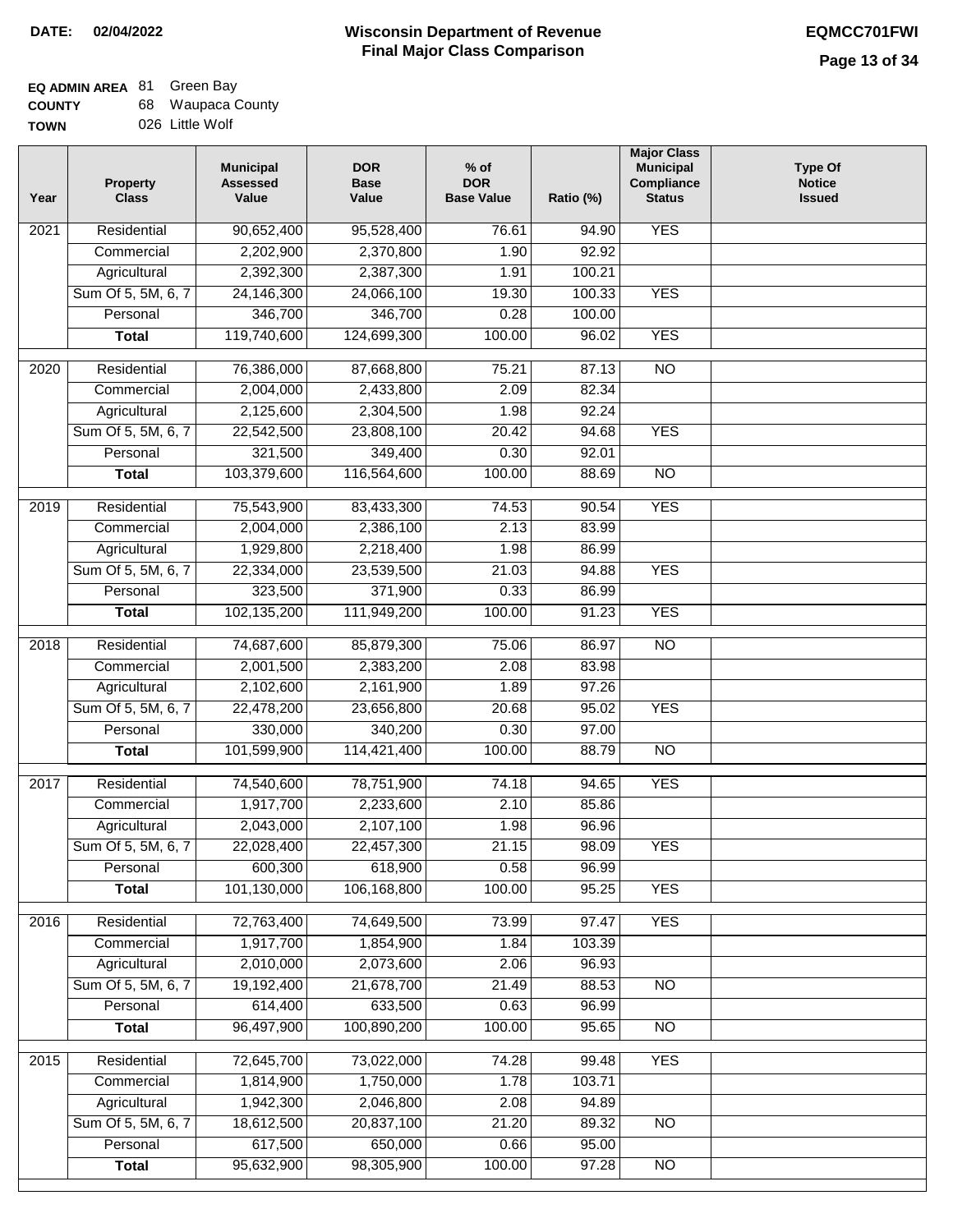I

| <b>COUNTY</b> | 68 Waupaca County |
|---------------|-------------------|
| <b>TOWN</b>   | 028 Matteson      |

| Year              | <b>Property</b><br><b>Class</b> | <b>Municipal</b><br><b>Assessed</b><br>Value | <b>DOR</b><br><b>Base</b><br>Value | $%$ of<br><b>DOR</b><br><b>Base Value</b> | Ratio (%) | <b>Major Class</b><br><b>Municipal</b><br><b>Compliance</b><br><b>Status</b> | <b>Type Of</b><br><b>Notice</b><br><b>Issued</b> |
|-------------------|---------------------------------|----------------------------------------------|------------------------------------|-------------------------------------------|-----------|------------------------------------------------------------------------------|--------------------------------------------------|
| $\overline{202}1$ | Residential                     | 50,167,400                                   | 50,154,000                         | 65.97                                     | 100.03    | <b>YES</b>                                                                   |                                                  |
|                   | Commercial                      | 1,179,400                                    | 1,046,100                          | 1.38                                      | 112.74    |                                                                              |                                                  |
|                   | Agricultural                    | 1,495,400                                    | 1,495,700                          | 1.97                                      | 99.98     |                                                                              |                                                  |
|                   | Sum Of 5, 5M, 6, 7              | 23, 153, 400                                 | 23,258,900                         | 30.59                                     | 99.55     | <b>YES</b>                                                                   |                                                  |
|                   | Personal                        | 76,030                                       | 76,100                             | 0.10                                      | 99.91     |                                                                              |                                                  |
|                   | <b>Total</b>                    | 76,071,630                                   | 76,030,800                         | 100.00                                    | 100.05    | <b>YES</b>                                                                   |                                                  |
| 2020              | Residential                     | 43,695,700                                   | 47,804,900                         | 66.02                                     | 91.40     | <b>YES</b>                                                                   |                                                  |
|                   | Commercial                      | 1,041,900                                    | 1,121,400                          | 1.55                                      | 92.91     |                                                                              |                                                  |
|                   | Agricultural                    | 1,329,900                                    | 1,443,700                          | 1.99                                      | 92.12     |                                                                              |                                                  |
|                   | Sum Of 5, 5M, 6, 7              | 19,360,900                                   | 21,956,700                         | 30.32                                     | 88.18     | $\overline{NO}$                                                              |                                                  |
|                   | Personal                        | 77,910                                       | 84,700                             | 0.12                                      | 91.98     |                                                                              |                                                  |
|                   | <b>Total</b>                    | 65,506,310                                   | 72,411,400                         | 100.00                                    | 90.46     | $\overline{NO}$                                                              | 1st Notice of Non-Compliance                     |
| 2019              | Residential                     | 43,079,900                                   | 46,211,400                         | 65.62                                     | 93.22     | <b>YES</b>                                                                   |                                                  |
|                   | Commercial                      | 851,900                                      | 897,000                            | 1.27                                      | 94.97     |                                                                              |                                                  |
|                   | Agricultural                    | 1,277,700                                    | 1,388,300                          | 1.97                                      | 92.03     |                                                                              |                                                  |
|                   | Sum Of 5, 5M, 6, 7              | 19,190,300                                   | 21,821,300                         | 30.99                                     | 87.94     | $\overline{N}$                                                               |                                                  |
|                   | Personal                        | 90,560                                       | 100,700                            | 0.14                                      | 89.93     |                                                                              |                                                  |
|                   | <b>Total</b>                    | 64,490,360                                   | 70,418,700                         | 100.00                                    | 91.58     | $\overline{NO}$                                                              |                                                  |
| 2018              | Residential                     | 42,261,000                                   | 46,700,300                         | 66.07                                     | 90.49     | <b>YES</b>                                                                   |                                                  |
|                   | Commercial                      | 820,400                                      | 862,000                            | 1.22                                      | 95.17     |                                                                              |                                                  |
|                   | Agricultural                    | 1,291,000                                    | 1,359,500                          | 1.92                                      | 94.96     |                                                                              |                                                  |
|                   | Sum Of 5, 5M, 6, 7              | 19,152,600                                   | 21,674,400                         | 30.66                                     | 88.37     | $\overline{N}$                                                               |                                                  |
|                   | Personal                        | 86,230                                       | 90,700                             | 0.13                                      | 95.07     |                                                                              |                                                  |
|                   | <b>Total</b>                    | 63,611,230                                   | 70,686,900                         | 100.00                                    | 89.99     | $\overline{10}$                                                              |                                                  |
| $\overline{2017}$ | Residential                     | 41,903,200                                   | 44,974,400                         | 65.56                                     | 93.17     | <b>YES</b>                                                                   |                                                  |
|                   | Commercial                      | 820,400                                      | 862,000                            | 1.26                                      | 95.17     |                                                                              |                                                  |
|                   | Agricultural                    | 1,309,600                                    | 1,337,000                          | 1.95                                      | 97.95     |                                                                              |                                                  |
|                   | Sum Of 5, 5M, 6, 7              | 18,752,500                                   | 21,281,700                         | 31.02                                     | 88.12     | <b>NO</b>                                                                    |                                                  |
|                   | Personal                        | 137,740                                      | 140,600                            | 0.20                                      | 97.97     |                                                                              |                                                  |
|                   | <b>Total</b>                    | 62,923,440                                   | 68,595,700                         | 100.00                                    | 91.73     | <b>NO</b>                                                                    |                                                  |
| 2016              | Residential                     | 40,962,200                                   | 40,467,300                         | 63.84                                     | 101.22    | <b>YES</b>                                                                   |                                                  |
|                   | Commercial                      | 820,400                                      | 705,000                            | 1.11                                      | 116.37    |                                                                              |                                                  |
|                   | Agricultural                    | 1,298,300                                    | 1,323,900                          | 2.09                                      | 98.07     |                                                                              |                                                  |
|                   | Sum Of 5, 5M, 6, 7              | 18,863,100                                   | 20,746,600                         | 32.73                                     | 90.92     | <b>YES</b>                                                                   |                                                  |
|                   | Personal                        | 147,170                                      | 150,200                            | 0.24                                      | 97.98     |                                                                              |                                                  |
|                   | <b>Total</b>                    | 62,091,170                                   | 63,393,000                         | 100.00                                    | 97.95     | <b>YES</b>                                                                   |                                                  |
| 2015              | Residential                     | 40,473,400                                   | 40,372,200                         | 64.29                                     | 100.25    | <b>YES</b>                                                                   |                                                  |
|                   | Commercial                      | 820,400                                      | 705,000                            | 1.12                                      | 116.37    |                                                                              |                                                  |
|                   | Agricultural                    | 1,354,800                                    | 1,308,200                          | 2.08                                      | 103.56    |                                                                              |                                                  |
|                   | Sum Of 5, 5M, 6, 7              | 18,732,400                                   | 20,258,600                         | 32.26                                     | 92.47     | <b>YES</b>                                                                   |                                                  |
|                   | Personal                        | 159,300                                      | 154,700                            | 0.25                                      | 102.97    |                                                                              |                                                  |
|                   | <b>Total</b>                    | 61,540,300                                   | 62,798,700                         | 100.00                                    | 98.00     | <b>YES</b>                                                                   |                                                  |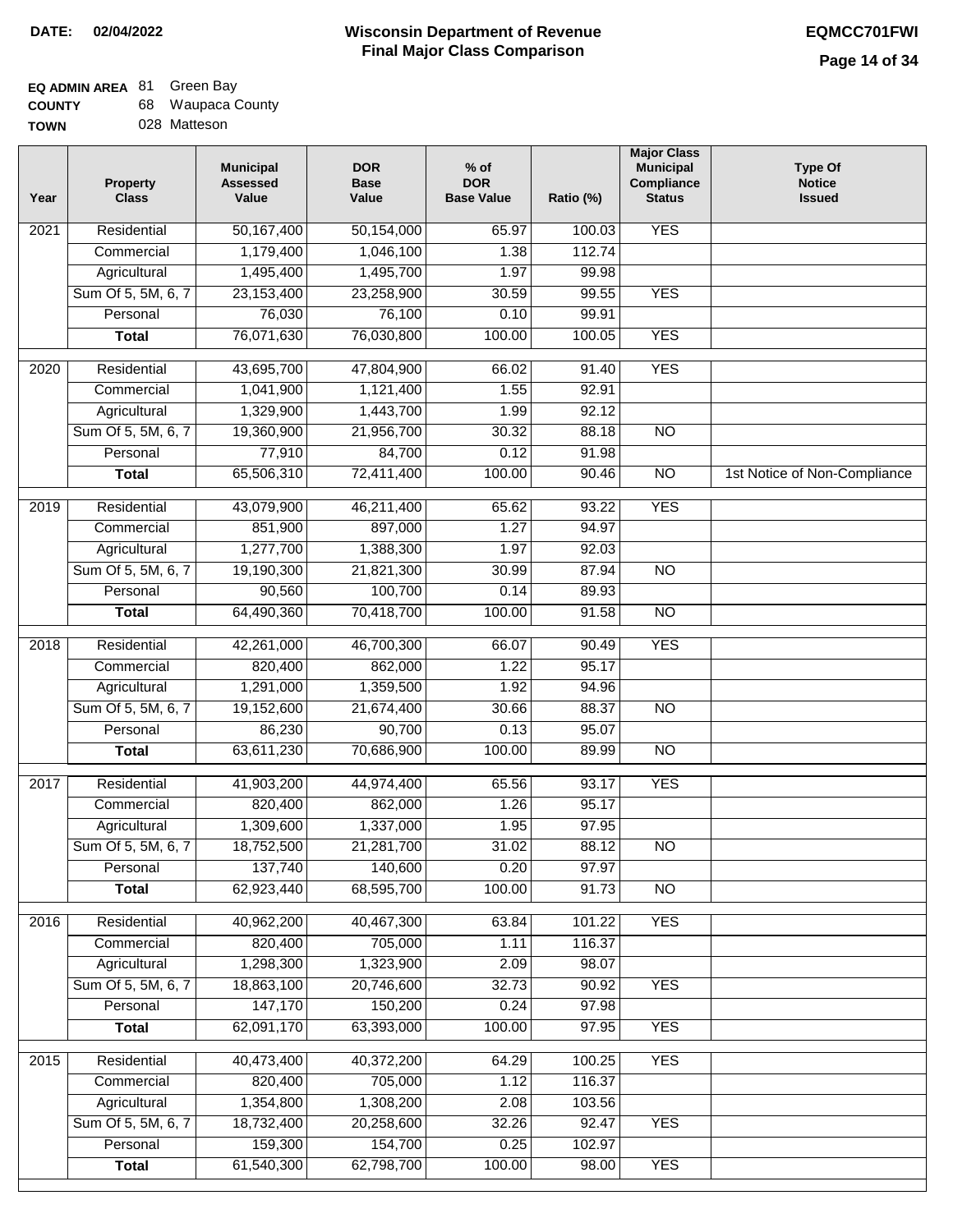### **EQ ADMIN AREA** 81 Green Bay **COUNTY**

| <b>COUNTY</b> | 68. | Waupaca County |
|---------------|-----|----------------|
| <b>TOWN</b>   |     | 030 Mukwa      |

| Year | <b>Property</b><br><b>Class</b> | <b>Municipal</b><br><b>Assessed</b><br>Value | <b>DOR</b><br><b>Base</b><br>Value | $%$ of<br><b>DOR</b><br><b>Base Value</b> | Ratio (%) | <b>Major Class</b><br><b>Municipal</b><br>Compliance<br><b>Status</b> | <b>Type Of</b><br><b>Notice</b><br><b>Issued</b> |
|------|---------------------------------|----------------------------------------------|------------------------------------|-------------------------------------------|-----------|-----------------------------------------------------------------------|--------------------------------------------------|
| 2021 | Residential                     | 208,519,500                                  | 261,048,400                        | 90.97                                     | 79.88     | $\overline{NO}$                                                       |                                                  |
|      | Commercial                      | 5,074,500                                    | 5,751,500                          | 2.00                                      | 88.23     |                                                                       |                                                  |
|      | Agricultural                    | 869,000                                      | 945,900                            | 0.33                                      | 91.87     |                                                                       |                                                  |
|      | Sum Of 5, 5M, 6, 7              | 16,547,600                                   | 18,870,000                         | 6.58                                      | 87.69     |                                                                       |                                                  |
|      | Personal                        | 320,220                                      | 348,100                            | 0.12                                      | 91.99     |                                                                       |                                                  |
|      | <b>Total</b>                    | 231,330,820                                  | 286,963,900                        | 100.00                                    | 80.61     | $\overline{NO}$                                                       |                                                  |
| 2020 | Residential                     | 205,697,600                                  | 224,331,500                        | 89.84                                     | 91.69     | <b>YES</b>                                                            |                                                  |
|      | Commercial                      | 4,967,700                                    | 5,809,700                          | 2.33                                      | 85.51     |                                                                       |                                                  |
|      | Agricultural                    | 844,000                                      | 908,500                            | 0.36                                      | 92.90     |                                                                       |                                                  |
|      | Sum Of 5, 5M, 6, 7              | 16,543,600                                   | 18,333,000                         | 7.34                                      | 90.24     |                                                                       |                                                  |
|      | Personal                        | 294,180                                      | 316,300                            | 0.13                                      | 93.01     |                                                                       |                                                  |
|      | <b>Total</b>                    | 228,347,080                                  | 249,699,000                        | 100.00                                    | 91.45     | <b>YES</b>                                                            |                                                  |
|      |                                 |                                              |                                    |                                           |           |                                                                       |                                                  |
| 2019 | Residential                     | 204,108,600                                  | 218,259,500                        | 89.89                                     | 93.52     | <b>YES</b>                                                            |                                                  |
|      | Commercial                      | 4,767,000                                    | 5,484,200                          | 2.26                                      | 86.92     |                                                                       |                                                  |
|      | Agricultural                    | 830,800                                      | 882,600                            | 0.36                                      | 94.13     |                                                                       |                                                  |
|      | Sum Of 5, 5M, 6, 7              | 15,952,800                                   | 17,754,700                         | 7.31                                      | 89.85     |                                                                       |                                                  |
|      | Personal                        | 416,500                                      | 429,400                            | 0.18                                      | 97.00     |                                                                       |                                                  |
|      | <b>Total</b>                    | 226,075,700                                  | 242,810,400                        | 100.00                                    | 93.11     | <b>YES</b>                                                            |                                                  |
| 2018 | Residential                     | 202,508,200                                  | 206, 167, 400                      | 89.46                                     | 98.23     | <b>YES</b>                                                            |                                                  |
|      | Commercial                      | 4,680,400                                    | 5,394,900                          | 2.34                                      | 86.76     |                                                                       |                                                  |
|      | Agricultural                    | 828,600                                      | 861,600                            | 0.37                                      | 96.17     |                                                                       |                                                  |
|      | Sum Of 5, 5M, 6, 7              | 15,938,200                                   | 17,614,200                         | 7.64                                      | 90.48     |                                                                       |                                                  |
|      | Personal                        | 409,860                                      | 422,500                            | 0.18                                      | 97.01     |                                                                       |                                                  |
|      | <b>Total</b>                    | 224,365,260                                  | 230,460,600                        | 100.00                                    | 97.36     | <b>YES</b>                                                            |                                                  |
| 2017 | Residential                     | 201,289,400                                  | 206,109,600                        | 89.44                                     | 97.66     | <b>YES</b>                                                            |                                                  |
|      | Commercial                      | 4,524,400                                    | 5,234,100                          | 2.27                                      | 86.44     |                                                                       |                                                  |
|      | Agricultural                    | 831,600                                      | 838,600                            | 0.36                                      | 99.17     |                                                                       |                                                  |
|      | Sum Of 5, 5M, 6, 7              | 15,816,100                                   | 17,571,500                         | 7.62                                      | 90.01     |                                                                       |                                                  |
|      | Personal                        | 695,130                                      | 702,100                            | 0.30                                      | 99.01     |                                                                       |                                                  |
|      | <b>Total</b>                    | 223,156,630                                  | 230,455,900                        | 100.00                                    | 96.83     | <b>YES</b>                                                            |                                                  |
| 2016 | Residential                     | 198,390,400                                  | 199,197,500                        | 89.63                                     | 99.59     | <b>YES</b>                                                            |                                                  |
|      | Commercial                      | 4,405,400                                    | 4,017,500                          | 1.81                                      | 109.66    |                                                                       |                                                  |
|      | Agricultural                    | 827,300                                      | 831,300                            | 0.37                                      | 99.52     |                                                                       |                                                  |
|      | Sum Of 5, 5M, 6, 7              | 15,935,700                                   | 17,550,400                         | 7.90                                      | 90.80     |                                                                       |                                                  |
|      | Personal                        | 650,380                                      | 656,900                            | 0.30                                      | 99.01     |                                                                       |                                                  |
|      | <b>Total</b>                    | 220,209,180                                  | 222,253,600                        | 100.00                                    | 99.08     | <b>YES</b>                                                            |                                                  |
| 2015 | Residential                     | 196,223,500                                  | 197,007,000                        | 90.20                                     | 99.60     | <b>YES</b>                                                            |                                                  |
|      | Commercial                      | 4,388,400                                    | 4,000,300                          | 1.83                                      | 109.70    |                                                                       |                                                  |
|      | Agricultural                    | 839,200                                      | 825,000                            | 0.38                                      | 101.72    |                                                                       |                                                  |
|      | Sum Of 5, 5M, 6, 7              | 14,997,400                                   | 15,900,900                         | 7.28                                      | 94.32     | <b>YES</b>                                                            |                                                  |
|      | Personal                        | 687,310                                      | 680,500                            | 0.31                                      | 101.00    |                                                                       |                                                  |
|      | <b>Total</b>                    | 217, 135, 810                                | 218,413,700                        | 100.00                                    | 99.41     | <b>YES</b>                                                            |                                                  |
|      |                                 |                                              |                                    |                                           |           |                                                                       |                                                  |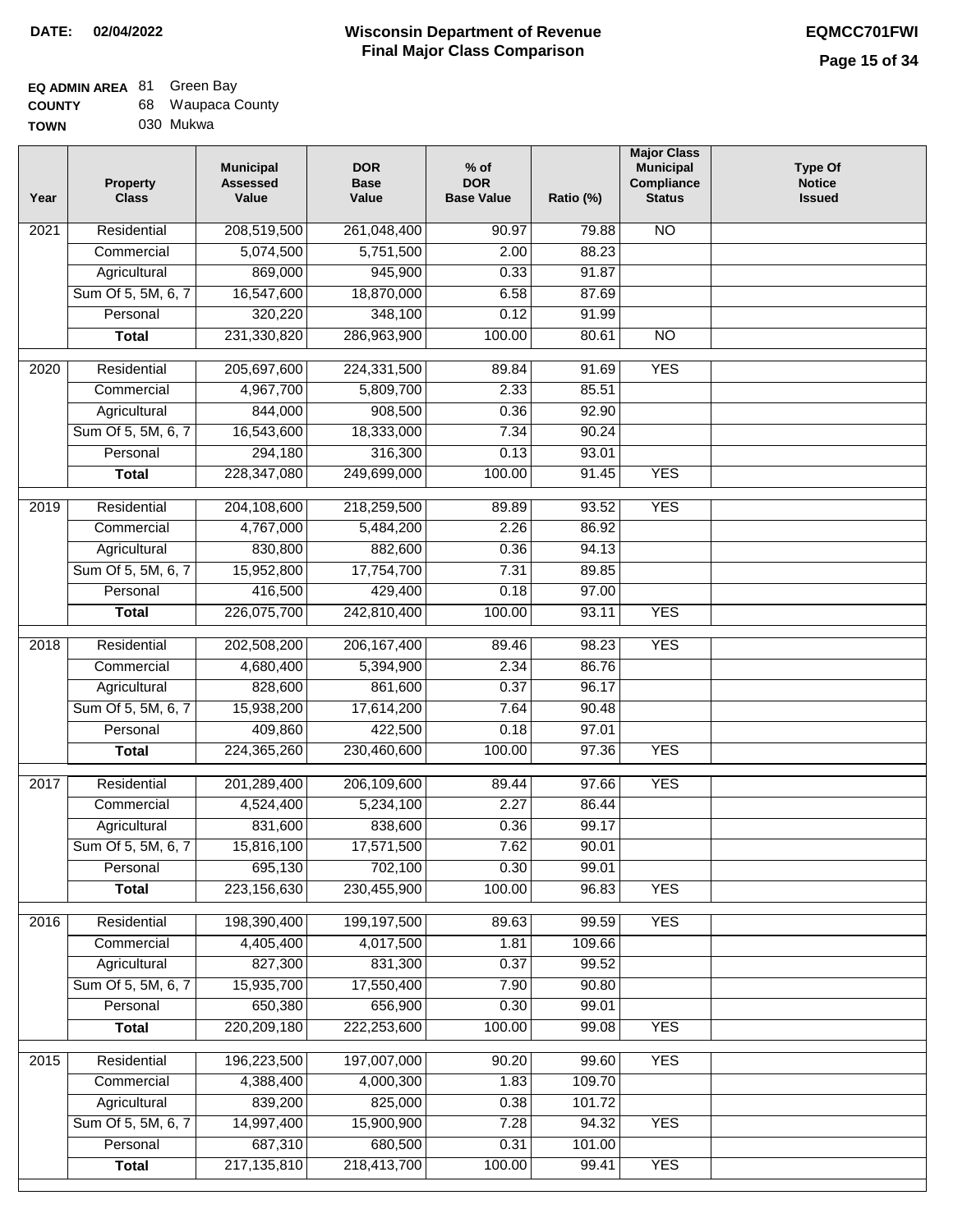| <b>COUNTY</b> | 68 Waupaca County |
|---------------|-------------------|
| <b>TOWN</b>   | 032 Royalton      |

| Year              | <b>Property</b><br><b>Class</b> | <b>Municipal</b><br><b>Assessed</b><br>Value | <b>DOR</b><br><b>Base</b><br>Value | % of<br><b>DOR</b><br><b>Base Value</b> | Ratio (%) | <b>Major Class</b><br><b>Municipal</b><br>Compliance<br><b>Status</b> | <b>Type Of</b><br><b>Notice</b><br><b>Issued</b> |
|-------------------|---------------------------------|----------------------------------------------|------------------------------------|-----------------------------------------|-----------|-----------------------------------------------------------------------|--------------------------------------------------|
| $\overline{202}1$ | Residential                     | 107,827,100                                  | 133,408,000                        | 82.73                                   | 80.83     | <b>NO</b>                                                             |                                                  |
|                   | Commercial                      | 2,675,200                                    | 3,328,000                          | 2.06                                    | 80.38     |                                                                       |                                                  |
|                   | Agricultural                    | 1,271,600                                    | 1,432,300                          | 0.89                                    | 88.78     |                                                                       |                                                  |
|                   | Sum Of 5, 5M, 6, 7              | 20,974,000                                   | 22,869,000                         | 14.18                                   | 91.71     | <b>YES</b>                                                            |                                                  |
|                   | Personal                        | 200,800                                      | 225,600                            | 0.14                                    | 89.01     |                                                                       |                                                  |
|                   | <b>Total</b>                    | 132,948,700                                  | 161,262,900                        | 100.00                                  | 82.44     | $\overline{NO}$                                                       |                                                  |
| $\overline{2020}$ | Residential                     | 107,192,700                                  | 121,775,900                        | 81.82                                   | 88.02     | N <sub>O</sub>                                                        |                                                  |
|                   | Commercial                      | 2,675,200                                    | 3,430,900                          | 2.31                                    | 77.97     |                                                                       |                                                  |
|                   | Agricultural                    | 1,272,500                                    | 1,373,000                          | 0.92                                    | 92.68     |                                                                       |                                                  |
|                   | Sum Of 5, 5M, 6, 7              | 21,000,200                                   | 22,042,300                         | 14.81                                   | 95.27     | <b>YES</b>                                                            |                                                  |
|                   | Personal                        | 194,900                                      | 209,500                            | 0.14                                    | 93.03     |                                                                       |                                                  |
|                   | <b>Total</b>                    | 132,335,500                                  | 148,831,600                        | 100.00                                  | 88.92     | $\overline{NO}$                                                       |                                                  |
| 2019              | Residential                     | 106,390,100                                  | 115,149,600                        | 80.80                                   | 92.39     | <b>YES</b>                                                            |                                                  |
|                   | Commercial                      | 2,675,200                                    | 3,363,600                          | 2.36                                    | 79.53     |                                                                       |                                                  |
|                   | Agricultural                    | 1,147,900                                    | 1,321,900                          | 0.93                                    | 86.84     |                                                                       |                                                  |
|                   | Sum Of 5, 5M, 6, 7              | 21,415,300                                   | 22,417,900                         | 15.73                                   | 95.53     | <b>YES</b>                                                            |                                                  |
|                   | Personal                        | 224,000                                      | 257,400                            | 0.18                                    | 87.02     |                                                                       |                                                  |
|                   | <b>Total</b>                    | 131,852,500                                  | 142,510,400                        | 100.00                                  | 92.52     | <b>YES</b>                                                            |                                                  |
| 2018              | Residential                     | 104,888,300                                  | 121,797,600                        | 81.88                                   | 86.12     | $\overline{10}$                                                       |                                                  |
|                   | Commercial                      | 2,675,200                                    | 3,363,600                          | 2.26                                    | 79.53     |                                                                       |                                                  |
|                   | Agricultural                    | 1,223,800                                    | 1,283,800                          | 0.86                                    | 95.33     |                                                                       |                                                  |
|                   | Sum Of 5, 5M, 6, 7              | 21,120,300                                   | 21,980,600                         | 14.78                                   | 96.09     | <b>YES</b>                                                            |                                                  |
|                   | Personal                        | 306,500                                      | 322,600                            | 0.22                                    | 95.01     |                                                                       |                                                  |
|                   | <b>Total</b>                    | 130,214,100                                  | 148,748,200                        | 100.00                                  | 87.54     | <b>NO</b>                                                             |                                                  |
| $\overline{2017}$ | Residential                     | 104,520,300                                  | 110,342,200                        | 81.08                                   | 94.72     | <b>YES</b>                                                            |                                                  |
|                   | Commercial                      | 2,485,000                                    | 3,163,400                          | 2.32                                    | 78.55     |                                                                       |                                                  |
|                   | Agricultural                    | 1,252,400                                    | 1,251,900                          | 0.92                                    | 100.04    |                                                                       |                                                  |
|                   | Sum Of 5, 5M, 6, 7              | 21,176,300                                   | 21,056,600                         | 15.47                                   | 100.57    | <b>YES</b>                                                            |                                                  |
|                   | Personal                        | 284,000                                      | 284,000                            | 0.21                                    | 100.00    |                                                                       |                                                  |
|                   | <b>Total</b>                    | 129,718,000                                  | 136,098,100                        | 100.00                                  | 95.31     | <b>YES</b>                                                            |                                                  |
| 2016              | Residential                     | 104,041,400                                  | 103,511,600                        | 80.57                                   | 100.51    | <b>YES</b>                                                            |                                                  |
|                   | Commercial                      | 2,253,800                                    | 2,309,200                          | 1.80                                    | 97.60     |                                                                       |                                                  |
|                   | Agricultural                    | 1,291,200                                    | 1,231,100                          | 0.96                                    | 104.88    |                                                                       |                                                  |
|                   | Sum Of 5, 5M, 6, 7              | 21, 145, 100                                 | 21,148,800                         | 16.46                                   | 99.98     | <b>YES</b>                                                            |                                                  |
|                   | Personal                        | 281,800                                      | 268,400                            | 0.21                                    | 104.99    |                                                                       |                                                  |
|                   | <b>Total</b>                    | 129,013,300                                  | 128,469,100                        | 100.00                                  | 100.42    | <b>YES</b>                                                            |                                                  |
| 2015              | Residential                     | 102,850,000                                  | 97,514,300                         | 79.78                                   | 105.47    | <b>YES</b>                                                            |                                                  |
|                   | Commercial                      | 2,276,000                                    | 2,309,200                          | 1.89                                    | 98.56     |                                                                       |                                                  |
|                   | Agricultural                    | 1,261,500                                    | 1,217,400                          | 1.00                                    | 103.62    |                                                                       |                                                  |
|                   | Sum Of 5, 5M, 6, 7              | 21,366,500                                   | 20,939,000                         | 17.13                                   | 102.04    | <b>YES</b>                                                            |                                                  |
|                   | Personal                        | 260,300                                      | 250,300                            | 0.20                                    | 104.00    |                                                                       |                                                  |
|                   | <b>Total</b>                    | 128,014,300                                  | 122,230,200                        | 100.00                                  | 104.73    | <b>YES</b>                                                            |                                                  |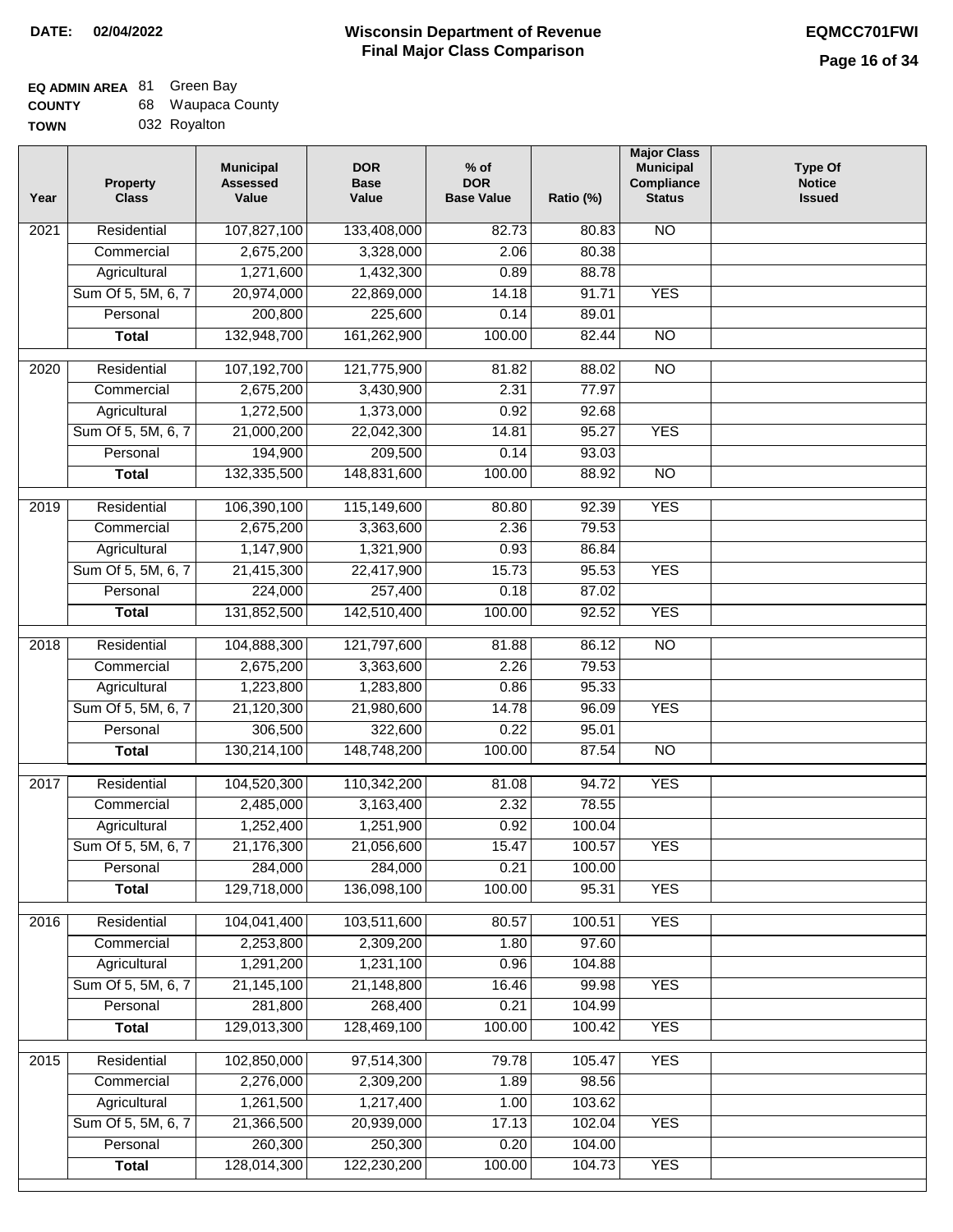٦

# **EQ ADMIN AREA** 81 Green Bay

**COUNTY TOWN** 68 Waupaca County 034 Saint Lawrence

| Year | Property<br><b>Class</b> | <b>Municipal</b><br><b>Assessed</b><br>Value | <b>DOR</b><br><b>Base</b><br>Value | $%$ of<br><b>DOR</b><br><b>Base Value</b> | Ratio (%) | <b>Major Class</b><br><b>Municipal</b><br>Compliance<br><b>Status</b> | <b>Type Of</b><br><b>Notice</b><br><b>Issued</b> |
|------|--------------------------|----------------------------------------------|------------------------------------|-------------------------------------------|-----------|-----------------------------------------------------------------------|--------------------------------------------------|
| 2021 | Residential              | 43,977,800                                   | 45,800,300                         | 66.53                                     | 96.02     | <b>YES</b>                                                            |                                                  |
|      | Commercial               | 230,100                                      | 325,600                            | 0.47                                      | 70.67     |                                                                       |                                                  |
|      | Agricultural             | 1,004,800                                    | 994,300                            | 1.44                                      | 101.06    |                                                                       |                                                  |
|      | Sum Of 5, 5M, 6, 7       | 20,248,500                                   | 21,556,300                         | 31.31                                     | 93.93     | <b>YES</b>                                                            |                                                  |
|      | Personal                 | 164,150                                      | 164,200                            | 0.24                                      | 99.97     |                                                                       |                                                  |
|      | <b>Total</b>             | 65,625,350                                   | 68,840,700                         | 100.00                                    | 95.33     | <b>YES</b>                                                            |                                                  |
| 2020 | Residential              | 43,366,300                                   | 42,238,400                         | 64.92                                     | 102.67    | <b>YES</b>                                                            |                                                  |
|      | Commercial               | 230,100                                      | 335,600                            | 0.52                                      | 68.56     |                                                                       |                                                  |
|      | Agricultural             | 962,200                                      | 953,100                            | 1.46                                      | 100.95    |                                                                       |                                                  |
|      | Sum Of 5, 5M, 6, 7       | 20,953,700                                   | 21,360,600                         | 32.83                                     | 98.10     | <b>YES</b>                                                            |                                                  |
|      | Personal                 | 176,030                                      | 176,000                            | 0.27                                      | 100.02    |                                                                       |                                                  |
|      | <b>Total</b>             | 65,688,330                                   | 65,063,700                         | 100.00                                    | 100.96    | <b>YES</b>                                                            |                                                  |
| 2019 | Residential              | 42,284,100                                   | 40,738,400                         | 63.68                                     | 103.79    | <b>YES</b>                                                            |                                                  |
|      | Commercial               | 247,100                                      | 353,500                            | 0.55                                      | 69.90     |                                                                       |                                                  |
|      | Agricultural             | 879,900                                      | 917,400                            | 1.43                                      | 95.91     |                                                                       |                                                  |
|      | Sum Of 5, 5M, 6, 7       | 21,326,700                                   | 21,778,800                         | 34.04                                     | 97.92     | <b>YES</b>                                                            |                                                  |
|      | Personal                 | 186,480                                      | 186,500                            | 0.29                                      | 99.99     |                                                                       |                                                  |
|      | <b>Total</b>             | 64,924,280                                   | 63,974,600                         | 100.00                                    | 101.48    | <b>YES</b>                                                            |                                                  |
|      |                          |                                              |                                    |                                           |           |                                                                       |                                                  |
| 2018 | Residential              | 41,617,800                                   | 41,311,600                         | 64.42                                     | 100.74    | <b>YES</b>                                                            |                                                  |
|      | Commercial               | 233,900                                      | 341,500                            | 0.53                                      | 68.49     |                                                                       |                                                  |
|      | Agricultural             | 855,600                                      | 872,100                            | 1.36                                      | 98.11     |                                                                       |                                                  |
|      | Sum Of 5, 5M, 6, 7       | 20,964,200                                   | 21,401,800                         | 33.37                                     | 97.96     | <b>YES</b>                                                            |                                                  |
|      | Personal                 | 199,830                                      | 203,900                            | 0.32                                      | 98.00     |                                                                       |                                                  |
|      | <b>Total</b>             | 63,871,330                                   | 64,130,900                         | 100.00                                    | 99.60     | <b>YES</b>                                                            |                                                  |
| 2017 | Residential              | 41,547,200                                   | 40,023,200                         | 64.68                                     | 103.81    | <b>YES</b>                                                            |                                                  |
|      | Commercial               | 233,900                                      | 341,500                            | 0.55                                      | 68.49     |                                                                       |                                                  |
|      | Agricultural             | 850,800                                      | 850,600                            | 1.37                                      | 100.02    |                                                                       |                                                  |
|      | Sum Of 5, 5M, 6, 7       | 20,574,800                                   | 20,548,500                         | 33.21                                     | 100.13    | <b>YES</b>                                                            |                                                  |
|      | Personal                 | 110,590                                      | 110,600                            | 0.18                                      | 99.99     |                                                                       |                                                  |
|      | <b>Total</b>             | 63,317,290                                   | 61,874,400                         | 100.00                                    | 102.33    | <b>YES</b>                                                            |                                                  |
| 2016 | Residential              | 40,129,700                                   | 39,951,000                         | 64.40                                     | 100.45    | <b>YES</b>                                                            |                                                  |
|      | Commercial               | 221,400                                      | 243,600                            | 0.39                                      | 90.89     |                                                                       |                                                  |
|      | Agricultural             | 840,000                                      | 839,500                            | 1.35                                      | 100.06    |                                                                       |                                                  |
|      | Sum Of 5, 5M, 6, 7       | 20,830,700                                   | 20,813,000                         | 33.55                                     | 100.09    | <b>YES</b>                                                            |                                                  |
|      | Personal                 | 186,160                                      | 186,100                            | 0.30                                      | 100.03    |                                                                       |                                                  |
|      | <b>Total</b>             | 62,207,960                                   | 62,033,200                         | 100.00                                    | 100.28    | <b>YES</b>                                                            |                                                  |
|      |                          |                                              |                                    |                                           |           |                                                                       |                                                  |
| 2015 | Residential              | 39,903,200                                   | 39,328,500                         | 63.61                                     | 101.46    | <b>YES</b>                                                            |                                                  |
|      | Commercial               | 221,400                                      | 243,600                            | 0.39                                      | 90.89     |                                                                       |                                                  |
|      | Agricultural             | 817,300                                      | 829,800                            | 1.34                                      | 98.49     |                                                                       |                                                  |
|      | Sum Of 5, 5M, 6, 7       | 20,931,300                                   | 21,238,600                         | 34.35                                     | 98.55     | <b>YES</b>                                                            |                                                  |
|      | Personal                 | 186,350                                      | 188,200                            | 0.30                                      | 99.02     | <b>YES</b>                                                            |                                                  |
|      | <b>Total</b>             | 62,059,550                                   | 61,828,700                         | 100.00                                    | 100.37    |                                                                       |                                                  |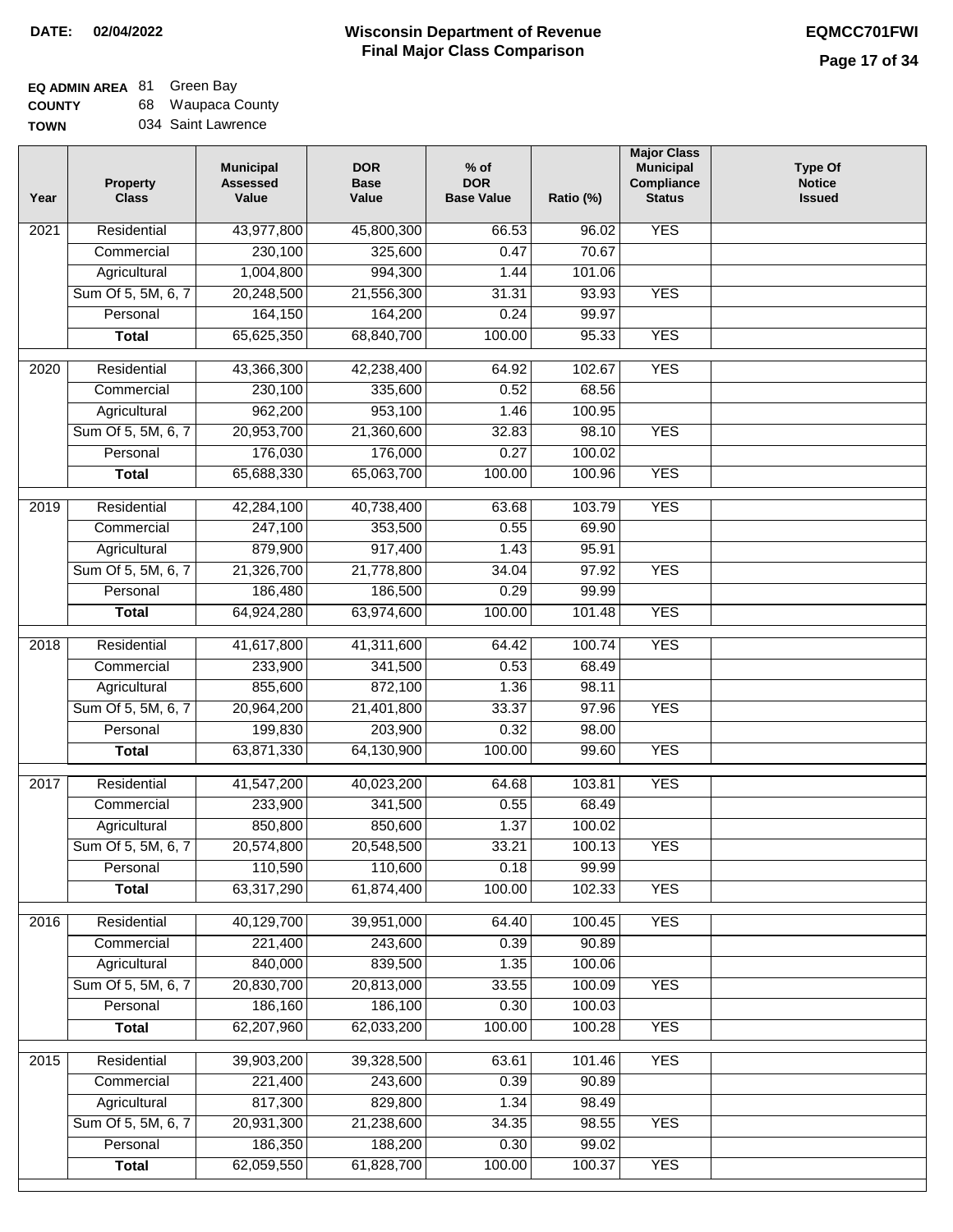| <b>COUNTY</b> | 68. | Waupaca County  |
|---------------|-----|-----------------|
| <b>TOWN</b>   |     | 036 Scandinavia |

| Year | <b>Property</b><br><b>Class</b> | <b>Municipal</b><br><b>Assessed</b><br>Value | <b>DOR</b><br><b>Base</b><br>Value | $%$ of<br><b>DOR</b><br><b>Base Value</b> | Ratio (%) | <b>Major Class</b><br><b>Municipal</b><br>Compliance<br><b>Status</b> | <b>Type Of</b><br><b>Notice</b><br><b>Issued</b> |
|------|---------------------------------|----------------------------------------------|------------------------------------|-------------------------------------------|-----------|-----------------------------------------------------------------------|--------------------------------------------------|
| 2021 | Residential                     | 86,282,600                                   | 99,640,800                         | 78.63                                     | 86.59     | <b>NO</b>                                                             |                                                  |
|      | Commercial                      | 1,037,500                                    | 1,339,800                          | 1.06                                      | 77.44     |                                                                       |                                                  |
|      | Agricultural                    | 1,432,800                                    | 1,573,600                          | 1.24                                      | 91.05     |                                                                       |                                                  |
|      | Sum Of 5, 5M, 6, 7              | 22,226,500                                   | 23,889,400                         | 18.85                                     | 93.04     | <b>YES</b>                                                            |                                                  |
|      | Personal                        | 254,500                                      | 279,700                            | 0.22                                      | 90.99     |                                                                       |                                                  |
|      | <b>Total</b>                    | 111,233,900                                  | 126,723,300                        | 100.00                                    | 87.78     | $\overline{NO}$                                                       |                                                  |
| 2020 | Residential                     | 84,718,500                                   | 91,519,600                         | 77.83                                     | 92.57     | <b>YES</b>                                                            |                                                  |
|      | Commercial                      | 1,037,500                                    | 1,381,200                          | 1.17                                      | 75.12     |                                                                       |                                                  |
|      | Agricultural                    | 1,390,500                                    | 1,514,300                          | 1.29                                      | 91.82     |                                                                       |                                                  |
|      | Sum Of 5, 5M, 6, 7              | 22,155,000                                   | 22,890,900                         | 19.47                                     | 96.79     | <b>YES</b>                                                            |                                                  |
|      | Personal                        | 255,900                                      | 278,200                            | 0.24                                      | 91.98     |                                                                       |                                                  |
|      | <b>Total</b>                    | 109,557,400                                  | 117,584,200                        | 100.00                                    | 93.17     | <b>YES</b>                                                            |                                                  |
| 2019 | Residential                     | 83,887,600                                   | 86,301,400                         | 76.81                                     | 97.20     | <b>YES</b>                                                            |                                                  |
|      | Commercial                      | 1,083,700                                    | 1,408,800                          | 1.25                                      | 76.92     |                                                                       |                                                  |
|      | Agricultural                    | 1,379,600                                    | 1,452,900                          | 1.29                                      | 94.95     |                                                                       |                                                  |
|      | Sum Of 5, 5M, 6, 7              | 22,150,200                                   | 22,902,100                         | 20.38                                     | 96.72     | <b>YES</b>                                                            |                                                  |
|      | Personal                        | 279,900                                      | 294,700                            | 0.26                                      | 94.98     |                                                                       |                                                  |
|      | <b>Total</b>                    | 108,781,000                                  | 112,359,900                        | 100.00                                    | 96.81     | <b>YES</b>                                                            |                                                  |
|      |                                 |                                              |                                    |                                           |           |                                                                       |                                                  |
| 2018 | Residential                     | 83,441,500                                   | 83,332,600                         | 76.04                                     | 100.13    | <b>YES</b>                                                            |                                                  |
|      | Commercial                      | 1,083,700                                    | 1,408,800                          | 1.29                                      | 76.92     |                                                                       |                                                  |
|      | Agricultural                    | 1,439,200                                    | 1,409,400                          | 1.29                                      | 102.11    |                                                                       |                                                  |
|      | Sum Of 5, 5M, 6, 7              | 22,605,900                                   | 23,359,700                         | 21.32                                     | 96.77     | <b>YES</b>                                                            |                                                  |
|      | Personal                        | 78,500                                       | 77,000                             | 0.07                                      | 101.95    |                                                                       |                                                  |
|      | <b>Total</b>                    | 108,648,800                                  | 109,587,500                        | 100.00                                    | 99.14     | <b>YES</b>                                                            |                                                  |
| 2017 | Residential                     | 82,116,900                                   | 78,735,800                         | 75.88                                     | 104.29    | <b>YES</b>                                                            |                                                  |
|      | Commercial                      | 1,083,700                                    | 1,408,800                          | 1.36                                      | 76.92     |                                                                       |                                                  |
|      | Agricultural                    | 1,427,900                                    | 1,372,700                          | 1.32                                      | 104.02    |                                                                       |                                                  |
|      | Sum Of 5, 5M, 6, 7              | 22,377,800                                   | 22,137,600                         | 21.33                                     | 101.09    | <b>YES</b>                                                            |                                                  |
|      | Personal                        | 116,400                                      | 111,900                            | 0.11                                      | 104.02    |                                                                       |                                                  |
|      | <b>Total</b>                    | 107,122,700                                  | 103,766,800                        | 100.00                                    | 103.23    | <b>YES</b>                                                            |                                                  |
| 2016 | Residential                     | 87,662,400                                   | 78,624,300                         | 75.63                                     | 111.50    | $\overline{NO}$                                                       |                                                  |
|      | Commercial                      | 1,097,500                                    | 933,700                            | 0.90                                      | 117.54    |                                                                       |                                                  |
|      | Agricultural                    | 1,512,400                                    | 1,349,200                          | 1.30                                      | 112.10    |                                                                       |                                                  |
|      | Sum Of 5, 5M, 6, 7              | 23,280,800                                   | 22,881,400                         | 22.01                                     | 101.75    | <b>YES</b>                                                            |                                                  |
|      | Personal                        | 191,400                                      | 170,900                            | 0.16                                      | 112.00    |                                                                       |                                                  |
|      | <b>Total</b>                    | 113,744,500                                  | 103,959,500                        | 100.00                                    | 109.41    | $\overline{NO}$                                                       | 2nd Notice of Non-Compliance                     |
| 2015 | Residential                     | 87,092,800                                   | 75,111,300                         | 74.25                                     | 115.95    | $\overline{NO}$                                                       |                                                  |
|      | Commercial                      | 1,086,000                                    | 923,400                            | 0.91                                      | 117.61    |                                                                       |                                                  |
|      | Agricultural                    | 1,473,400                                    | 1,340,400                          | 1.33                                      | 109.92    |                                                                       |                                                  |
|      | Sum Of 5, 5M, 6, 7              | 23,683,800                                   | 23,606,900                         | 23.34                                     | 100.33    | <b>YES</b>                                                            |                                                  |
|      | Personal                        | 189,600                                      | 172,400                            | 0.17                                      | 109.98    |                                                                       |                                                  |
|      | <b>Total</b>                    | 113,525,600                                  | 101,154,400                        | 100.00                                    | 112.23    | NO                                                                    | <b>Non-Compliance Notice</b>                     |
|      |                                 |                                              |                                    |                                           |           |                                                                       |                                                  |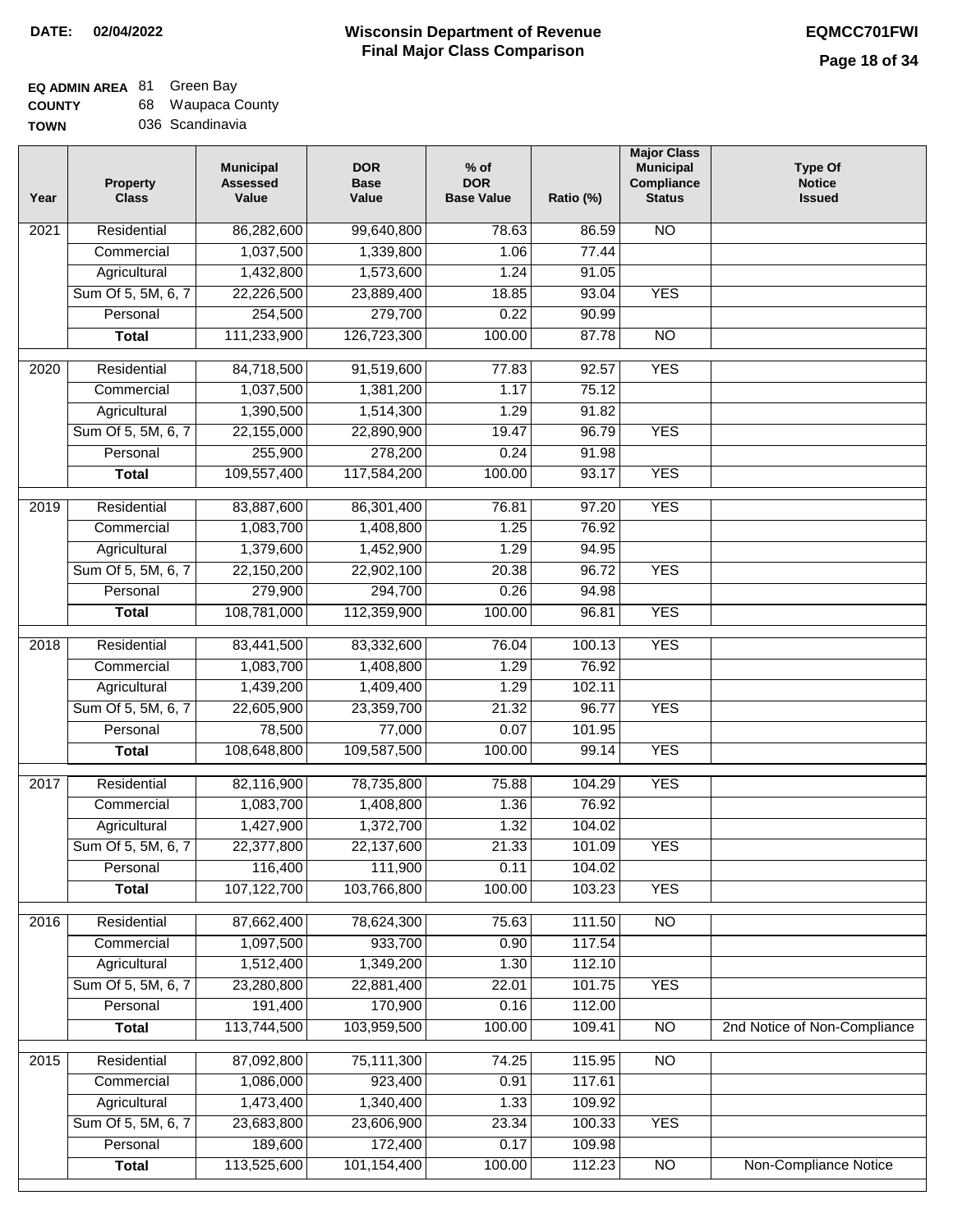#### **EQ ADMIN AREA COUNTY** 68 Waupaca County Green Bay

| <b>TOWN</b> | 038 Union |
|-------------|-----------|
|             |           |

| Year              | <b>Property</b><br><b>Class</b> | <b>Municipal</b><br><b>Assessed</b><br>Value | <b>DOR</b><br><b>Base</b><br>Value | $%$ of<br><b>DOR</b><br><b>Base Value</b> | Ratio (%) | <b>Major Class</b><br><b>Municipal</b><br>Compliance<br><b>Status</b> | Type Of<br><b>Notice</b><br><b>Issued</b> |
|-------------------|---------------------------------|----------------------------------------------|------------------------------------|-------------------------------------------|-----------|-----------------------------------------------------------------------|-------------------------------------------|
| 2021              | Residential                     | 32,221,600                                   | 38,066,100                         | 55.62                                     | 84.65     | <b>NO</b>                                                             |                                           |
|                   | Commercial                      | 977,300                                      | 1,117,000                          | 1.63                                      | 87.49     |                                                                       |                                           |
|                   | Agricultural                    | 2,304,200                                    | 2,450,400                          | 3.58                                      | 94.03     |                                                                       |                                           |
|                   | Sum Of 5, 5M, 6, 7              | 24,775,500                                   | 26,690,000                         | 38.99                                     | 92.83     | <b>YES</b>                                                            |                                           |
|                   | Personal                        | 114,500                                      | 121,900                            | 0.18                                      | 93.93     |                                                                       |                                           |
|                   | <b>Total</b>                    | 60,393,100                                   | 68,445,400                         | 100.00                                    | 88.24     | $\overline{NO}$                                                       |                                           |
| 2020              | Residential                     | 31,753,100                                   | 34,169,500                         | 53.79                                     | 92.93     | <b>YES</b>                                                            |                                           |
|                   | Commercial                      | 977,300                                      | 1,151,500                          | 1.81                                      | 84.87     |                                                                       |                                           |
|                   | Agricultural                    | 2,215,000                                    | 2,365,200                          | 3.72                                      | 93.65     |                                                                       |                                           |
|                   | Sum Of 5, 5M, 6, 7              | 24,698,200                                   | 25,713,000                         | 40.48                                     | 96.05     | <b>YES</b>                                                            |                                           |
|                   | Personal                        | 115,300                                      | 122,600                            | 0.19                                      | 94.05     |                                                                       |                                           |
|                   | <b>Total</b>                    | 59,758,900                                   | 63,521,800                         | 100.00                                    | 94.08     | <b>YES</b>                                                            |                                           |
|                   |                                 |                                              |                                    |                                           |           |                                                                       |                                           |
| 2019              | Residential                     | 31,452,200                                   | 33,521,200                         | 53.39                                     | 93.83     | <b>YES</b>                                                            |                                           |
|                   | Commercial                      | 977,300                                      | 1,128,900                          | 1.80                                      | 86.57     |                                                                       |                                           |
|                   | Agricultural                    | 2,114,300                                    | 2,268,700                          | 3.61                                      | 93.19     |                                                                       |                                           |
|                   | Sum Of 5, 5M, 6, 7              | 24,354,300                                   | 25,748,600                         | 41.01                                     | 94.58     | <b>YES</b>                                                            |                                           |
|                   | Personal                        | 107,500                                      | 115,600                            | 0.18                                      | 92.99     |                                                                       |                                           |
|                   | <b>Total</b>                    | 59,005,600                                   | 62,783,000                         | 100.00                                    | 93.98     | <b>YES</b>                                                            |                                           |
| 2018              | Residential                     | 30,875,500                                   | 33,916,200                         | 53.65                                     | 91.03     | <b>YES</b>                                                            |                                           |
|                   | Commercial                      | 977,300                                      | 1,128,900                          | 1.79                                      | 86.57     |                                                                       |                                           |
|                   | Agricultural                    | 2,091,400                                    | 2,204,400                          | 3.49                                      | 94.87     |                                                                       |                                           |
|                   | Sum Of 5, 5M, 6, 7              | 24,493,500                                   | 25,842,300                         | 40.88                                     | 94.78     | <b>YES</b>                                                            |                                           |
|                   | Personal                        | 121,700                                      | 128,100                            | 0.20                                      | 95.00     |                                                                       |                                           |
|                   | <b>Total</b>                    | 58,559,400                                   | 63,219,900                         | 100.00                                    | 92.63     | <b>YES</b>                                                            |                                           |
| $\overline{20}17$ | Residential                     | 30,298,300                                   | 32,341,900                         | 53.17                                     | 93.68     | <b>YES</b>                                                            |                                           |
|                   | Commercial                      | 977,300                                      | 1,128,900                          | 1.86                                      | 86.57     |                                                                       |                                           |
|                   | Agricultural                    | 2,111,800                                    | 2,150,700                          | 3.54                                      | 98.19     |                                                                       |                                           |
|                   | Sum Of 5, 5M, 6, 7              | 23,992,400                                   | 25,078,200                         | 41.23                                     | 95.67     | <b>YES</b>                                                            |                                           |
|                   | Personal                        | 124,800                                      | 127,400                            | 0.21                                      | 97.96     |                                                                       |                                           |
|                   | <b>Total</b>                    | 57,504,600                                   | 60,827,100                         | 100.00                                    | 94.54     | <b>YES</b>                                                            |                                           |
|                   |                                 |                                              |                                    |                                           |           |                                                                       |                                           |
| 2016              | Residential                     | 29,926,900                                   | 29,814,000                         | 51.09                                     | 100.38    | <b>YES</b>                                                            |                                           |
|                   | Commercial                      | 977,300                                      | 865,200                            | 1.48                                      | 112.96    |                                                                       |                                           |
|                   | Agricultural                    | 2,107,000                                    | 2,122,400                          | 3.64                                      | 99.27     |                                                                       |                                           |
|                   | Sum Of 5, 5M, 6, 7              | 23,957,200                                   | 25,300,600                         | 43.36                                     | 94.69     | <b>YES</b>                                                            |                                           |
|                   | Personal                        | 249,100                                      | 251,600                            | 0.43                                      | 99.01     |                                                                       |                                           |
|                   | <b>Total</b>                    | 57,217,500                                   | 58,353,800                         | 100.00                                    | 98.05     | <b>YES</b>                                                            |                                           |
| 2015              | Residential                     | 29,561,300                                   | 28,858,300                         | 50.37                                     | 102.44    | <b>YES</b>                                                            |                                           |
|                   | Commercial                      | 977,300                                      | 865,200                            | 1.51                                      | 112.96    |                                                                       |                                           |
|                   | Agricultural                    | 2,047,600                                    | 2,088,200                          | 3.65                                      | 98.06     |                                                                       |                                           |
|                   | Sum Of 5, 5M, 6, 7              | 24,086,000                                   | 25,225,000                         | 44.03                                     | 95.48     | <b>YES</b>                                                            |                                           |
|                   | Personal                        | 245,700                                      | 250,800                            | 0.44                                      | 97.97     |                                                                       |                                           |
|                   | <b>Total</b>                    | 56,917,900                                   | 57,287,500                         | 100.00                                    | 99.35     | <b>YES</b>                                                            |                                           |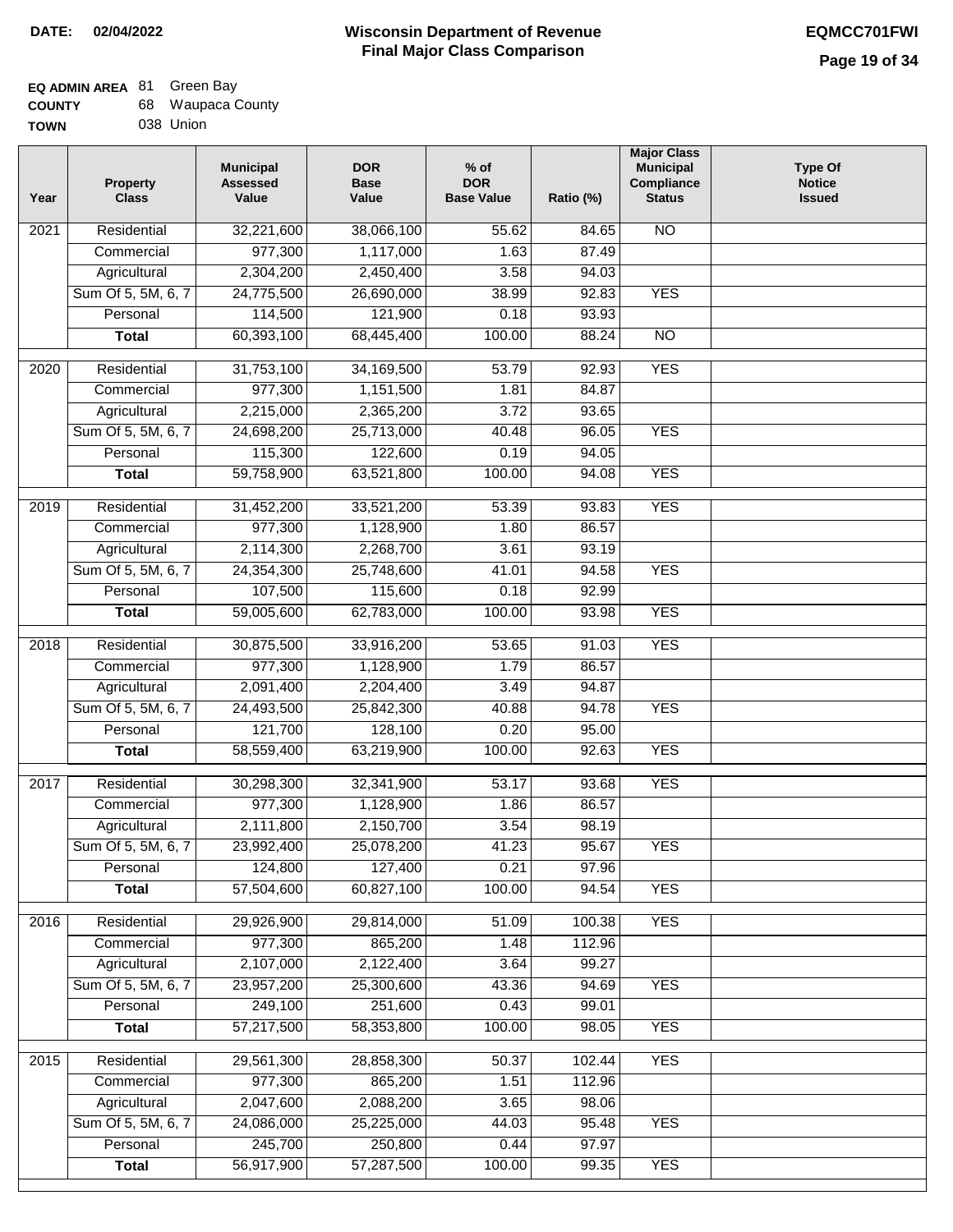| <b>COUNTY</b> | 68. | Waupaca County |
|---------------|-----|----------------|
| <b>TOWN</b>   |     | 040 Waupaca    |

| Year             | <b>Property</b><br><b>Class</b> | <b>Municipal</b><br><b>Assessed</b><br>Value | <b>DOR</b><br><b>Base</b><br>Value | $%$ of<br><b>DOR</b><br><b>Base Value</b> | Ratio (%) | <b>Major Class</b><br><b>Municipal</b><br>Compliance<br><b>Status</b> | <b>Type Of</b><br><b>Notice</b><br><b>Issued</b> |
|------------------|---------------------------------|----------------------------------------------|------------------------------------|-------------------------------------------|-----------|-----------------------------------------------------------------------|--------------------------------------------------|
| 2021             | Residential                     | 68,794,600                                   | 84,833,600                         | 75.46                                     | 81.09     | <b>NO</b>                                                             |                                                  |
|                  | Commercial                      | 4,416,700                                    | 4,204,300                          | 3.74                                      | 105.05    |                                                                       |                                                  |
|                  | Agricultural                    | 1,145,500                                    | 1,260,100                          | 1.12                                      | 90.91     |                                                                       |                                                  |
|                  | Sum Of 5, 5M, 6, 7              | 20,409,300                                   | 21,388,500                         | 19.02                                     | 95.42     | <b>YES</b>                                                            |                                                  |
|                  | Personal                        | 675,400                                      | 742,200                            | 0.66                                      | 91.00     |                                                                       |                                                  |
|                  | <b>Total</b>                    | 95,441,500                                   | 112,428,700                        | 100.00                                    | 84.89     | $\overline{NO}$                                                       |                                                  |
| $\frac{1}{2020}$ | Residential                     | 68,148,300                                   | 76,419,400                         | 73.88                                     | 89.18     | $\overline{NO}$                                                       |                                                  |
|                  | Commercial                      | 4,452,100                                    | 4,360,100                          | 4.21                                      | 102.11    |                                                                       |                                                  |
|                  | Agricultural                    | 1,117,000                                    | 1,214,400                          | 1.17                                      | 91.98     |                                                                       |                                                  |
|                  | Sum Of 5, 5M, 6, 7              | 20,229,200                                   | 20,726,900                         | 20.04                                     | 97.60     | <b>YES</b>                                                            |                                                  |
|                  | Personal                        | 664,400                                      | 722,200                            | 0.70                                      | 92.00     |                                                                       |                                                  |
|                  | <b>Total</b>                    | 94,611,000                                   | 103,443,000                        | 100.00                                    | 91.46     | <b>NO</b>                                                             |                                                  |
| $\frac{1}{2019}$ | Residential                     | 67,945,900                                   | 75,356,600                         | 74.01                                     | 90.17     | <b>YES</b>                                                            |                                                  |
|                  | Commercial                      | 4,452,100                                    | 4,233,100                          | 4.16                                      | 105.17    |                                                                       |                                                  |
|                  | Agricultural                    | 1,129,200                                    | 1,167,000                          | 1.15                                      | 96.76     |                                                                       |                                                  |
|                  | Sum Of 5, 5M, 6, 7              | 19,698,500                                   | 20,230,300                         | 19.87                                     | 97.37     | <b>YES</b>                                                            |                                                  |
|                  | Personal                        | 809,000                                      | 834,000                            | 0.82                                      | 97.00     |                                                                       |                                                  |
|                  | <b>Total</b>                    | 94,034,700                                   | 101,821,000                        | 100.00                                    | 92.35     | <b>YES</b>                                                            |                                                  |
|                  |                                 |                                              |                                    |                                           |           |                                                                       |                                                  |
| 2018             | Residential                     | 66,822,100                                   | 71,394,100                         | 73.24                                     | 93.60     | <b>YES</b>                                                            |                                                  |
|                  | Commercial                      | 4,278,100                                    | 4,064,000                          | 4.17                                      | 105.27    |                                                                       |                                                  |
|                  | Agricultural                    | 1,170,800                                    | 1,136,100                          | 1.17                                      | 103.05    |                                                                       |                                                  |
|                  | Sum Of 5, 5M, 6, 7              | 19,752,600                                   | 20,300,700                         | 20.83                                     | 97.30     | <b>YES</b>                                                            |                                                  |
|                  | Personal                        | 604,100                                      | 586,500                            | 0.60                                      | 103.00    |                                                                       |                                                  |
|                  | <b>Total</b>                    | 92,627,700                                   | 97,481,400                         | 100.00                                    | 95.02     | <b>YES</b>                                                            |                                                  |
| 2017             | Residential                     | 65,523,000                                   | 63,717,600                         | 71.82                                     | 102.83    | <b>YES</b>                                                            |                                                  |
|                  | Commercial                      | 3,628,600                                    | 3,462,100                          | 3.90                                      | 104.81    |                                                                       |                                                  |
|                  | Agricultural                    | 1,112,600                                    | 1,102,600                          | 1.24                                      | 100.91    |                                                                       |                                                  |
|                  | Sum Of 5, 5M, 6, 7              | 19,708,500                                   | 19,976,800                         | 22.52                                     | 98.66     | <b>YES</b>                                                            |                                                  |
|                  | Personal                        | 469,400                                      | 464,700                            | 0.52                                      | 101.01    |                                                                       |                                                  |
|                  | <b>Total</b>                    | 90,442,100                                   | 88,723,800                         | 100.00                                    | 101.94    | <b>YES</b>                                                            |                                                  |
| 2016             | Residential                     | 64,862,800                                   | 63,272,200                         | 70.97                                     | 102.51    | <b>YES</b>                                                            |                                                  |
|                  | Commercial                      | 3,628,600                                    | 3,865,800                          | 4.34                                      | 93.86     |                                                                       |                                                  |
|                  | Agricultural                    | 1,116,700                                    | 1,083,900                          | 1.22                                      | 103.03    |                                                                       |                                                  |
|                  | Sum Of 5, 5M, 6, 7              | 19,693,800                                   | 20,339,600                         | 22.81                                     | 96.82     | <b>YES</b>                                                            |                                                  |
|                  | Personal                        | 611,800                                      | 594,000                            | 0.67                                      | 103.00    |                                                                       |                                                  |
|                  | <b>Total</b>                    | 89,913,700                                   | 89,155,500                         | 100.00                                    | 100.85    | <b>YES</b>                                                            |                                                  |
|                  |                                 |                                              |                                    |                                           |           |                                                                       |                                                  |
| 2015             | Residential                     | 64,649,500                                   | 61,813,800                         | 70.93                                     | 104.59    | <b>YES</b>                                                            |                                                  |
|                  | Commercial                      | 3,565,800                                    | 3,761,000                          | 4.32                                      | 94.81     |                                                                       |                                                  |
|                  | Agricultural                    | 1,081,200                                    | 1,068,500                          | 1.23                                      | 101.19    |                                                                       |                                                  |
|                  | Sum Of 5, 5M, 6, 7              | 19,761,100                                   | 19,968,500                         | 22.91                                     | 98.96     | <b>YES</b>                                                            |                                                  |
|                  | Personal                        | 543,400                                      | 538,000                            | 0.62                                      | 101.00    |                                                                       |                                                  |
|                  | <b>Total</b>                    | 89,601,000                                   | 87,149,800                         | 100.00                                    | 102.81    | <b>YES</b>                                                            |                                                  |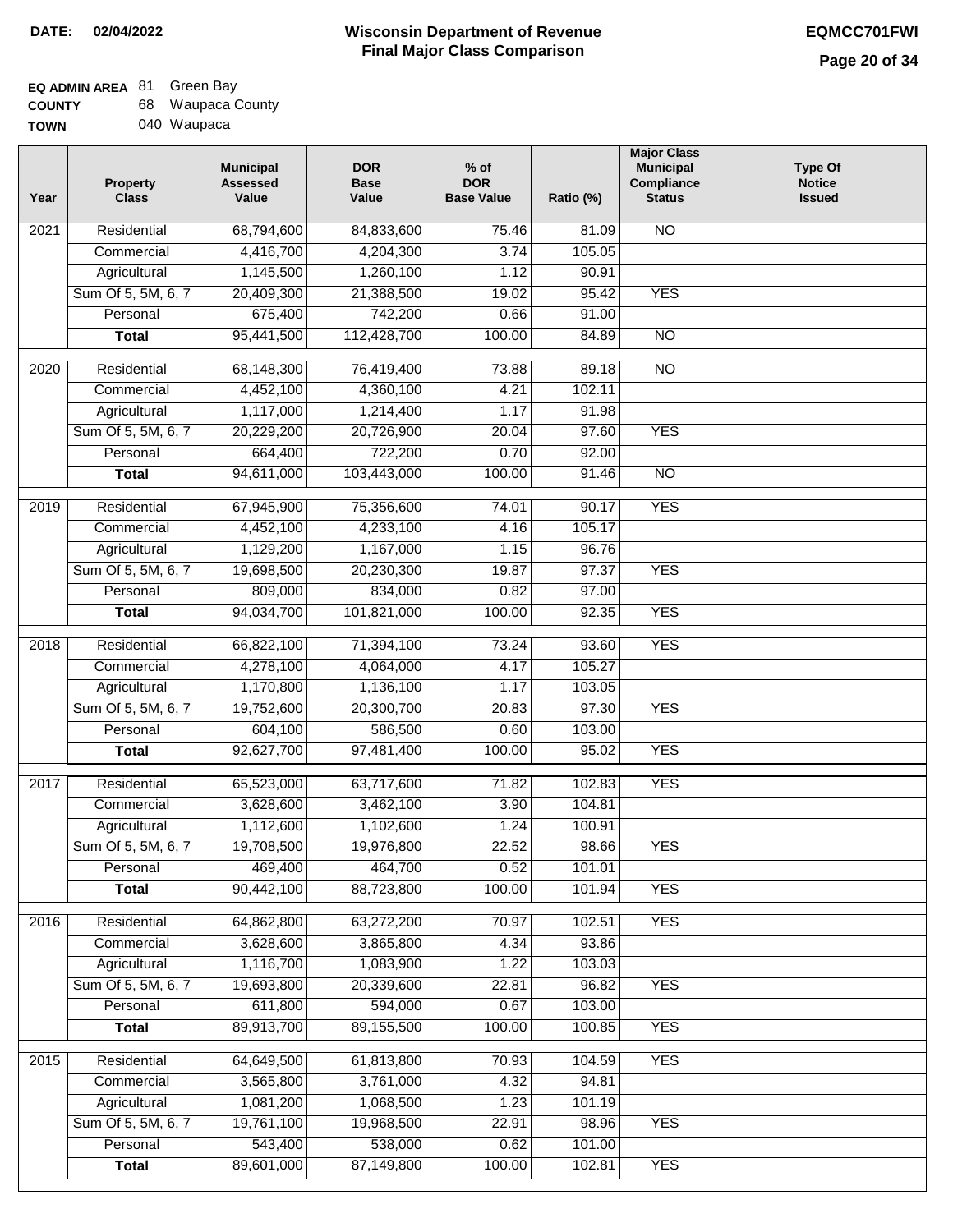#### **Wisconsin Department of Revenue Final Major Class Comparison DATE: 02/04/2022 EQMCC701FWI**

# **EQ ADMIN AREA** 81 Green Bay

| <b>COUNTY</b> | 68. | Waupaca County |
|---------------|-----|----------------|
| <b>TOWN</b>   |     | 042 Weyauwega  |

|  | 042 Weyauwega |
|--|---------------|
|--|---------------|

| Year              | <b>Property</b><br><b>Class</b> | <b>Municipal</b><br><b>Assessed</b><br>Value | <b>DOR</b><br><b>Base</b><br>Value | $%$ of<br><b>DOR</b><br><b>Base Value</b> | Ratio (%) | <b>Major Class</b><br><b>Municipal</b><br>Compliance<br><b>Status</b> | <b>Type Of</b><br><b>Notice</b><br><b>Issued</b> |
|-------------------|---------------------------------|----------------------------------------------|------------------------------------|-------------------------------------------|-----------|-----------------------------------------------------------------------|--------------------------------------------------|
| 2021              | Residential                     | 35,989,800                                   | 38,366,600                         | 59.74                                     | 93.81     | <b>YES</b>                                                            |                                                  |
|                   | Commercial                      | 6,878,200                                    | 6,366,100                          | 9.91                                      | 108.04    |                                                                       |                                                  |
|                   | Agricultural                    | 989,500                                      | 1,009,200                          | 1.57                                      | 98.05     |                                                                       |                                                  |
|                   | Sum Of 5, 5M, 6, 7              | 17,708,600                                   | 18,182,500                         | 28.31                                     | 97.39     | <b>YES</b>                                                            |                                                  |
|                   | Personal                        | 293,145                                      | 299,100                            | 0.47                                      | 98.01     |                                                                       |                                                  |
|                   | <b>Total</b>                    | 61,859,245                                   | 64,223,500                         | 100.00                                    | 96.32     | <b>YES</b>                                                            |                                                  |
| $\overline{2020}$ | Residential                     | 34,822,200                                   | 36,092,300                         | 58.65                                     | 96.48     | <b>YES</b>                                                            |                                                  |
|                   | Commercial                      | 6,914,700                                    | 6,563,000                          | 10.66                                     | 105.36    | <b>YES</b>                                                            |                                                  |
|                   | Agricultural                    | 956,600                                      | 977,000                            | 1.59                                      | 97.91     |                                                                       |                                                  |
|                   | Sum Of 5, 5M, 6, 7              | 17,417,900                                   | 17,608,300                         | 28.61                                     | 98.92     | <b>YES</b>                                                            |                                                  |
|                   | Personal                        | 295,990                                      | 302,100                            | 0.49                                      | 97.98     |                                                                       |                                                  |
|                   | <b>Total</b>                    | 60,407,390                                   | 61,542,700                         | 100.00                                    | 98.16     | <b>YES</b>                                                            |                                                  |
|                   |                                 |                                              |                                    |                                           |           |                                                                       |                                                  |
| $\frac{1}{2019}$  | Residential                     | 34,627,300                                   | 35,893,400                         | 58.56                                     | 96.47     | <b>YES</b>                                                            |                                                  |
|                   | Commercial                      | 6,822,800                                    | 6,469,200                          | 10.55                                     | 105.47    | <b>YES</b>                                                            |                                                  |
|                   | Agricultural                    | 906,300                                      | 936,500                            | 1.53                                      | 96.78     |                                                                       |                                                  |
|                   | Sum Of 5, 5M, 6, 7              | 17,405,100                                   | 17,752,500                         | 28.96                                     | 98.04     | <b>YES</b>                                                            |                                                  |
|                   | Personal                        | 248,210                                      | 245,700                            | 0.40                                      | 101.02    |                                                                       |                                                  |
|                   | <b>Total</b>                    | 60,009,710                                   | 61,297,300                         | 100.00                                    | 97.90     | <b>YES</b>                                                            |                                                  |
| 2018              | Residential                     | 34,641,500                                   | 33,873,700                         | 57.01                                     | 102.27    | <b>YES</b>                                                            |                                                  |
|                   | Commercial                      | 6,811,000                                    | 6,457,500                          | 10.87                                     | 105.47    | <b>YES</b>                                                            |                                                  |
|                   | Agricultural                    | 901,500                                      | 908,600                            | 1.53                                      | 99.22     |                                                                       |                                                  |
|                   | Sum Of 5, 5M, 6, 7              | 17,432,800                                   | 17,888,400                         | 30.10                                     | 97.45     | <b>YES</b>                                                            |                                                  |
|                   | Personal                        | 289,460                                      | 292,400                            | 0.49                                      | 98.99     |                                                                       |                                                  |
|                   | <b>Total</b>                    | 60,076,260                                   | 59,420,600                         | 100.00                                    | 101.10    | <b>YES</b>                                                            |                                                  |
| 2017              | Residential                     | 34,488,900                                   | 34,762,400                         | 57.96                                     | 99.21     | <b>YES</b>                                                            |                                                  |
|                   | Commercial                      | 6,788,900                                    | 6,457,500                          | 10.77                                     | 105.13    | <b>YES</b>                                                            |                                                  |
|                   | Agricultural                    | 896,300                                      | 886,400                            | 1.48                                      | 101.12    |                                                                       |                                                  |
|                   | Sum Of 5, 5M, 6, 7              | 17,260,700                                   | 17,423,400                         | 29.05                                     | 99.07     | <b>YES</b>                                                            |                                                  |
|                   | Personal                        | 455,920                                      | 451,400                            | 0.75                                      | 101.00    |                                                                       |                                                  |
|                   | <b>Total</b>                    | 59,890,720                                   | 59,981,100                         | 100.00                                    | 99.85     | <b>YES</b>                                                            |                                                  |
| 2016              | Residential                     | 34,467,900                                   | 32,435,100                         | 57.14                                     | 106.27    | <b>YES</b>                                                            |                                                  |
|                   | Commercial                      | 5,884,800                                    | 5,715,200                          | 10.07                                     | 102.97    | <b>YES</b>                                                            |                                                  |
|                   | Agricultural                    | 910,300                                      | 872,000                            | 1.54                                      | 104.39    |                                                                       |                                                  |
|                   | Sum Of 5, 5M, 6, 7              | 17,012,900                                   | 17,433,500                         | 30.71                                     | 97.59     | <b>YES</b>                                                            |                                                  |
|                   | Personal                        | 329,010                                      | 313,300                            | 0.55                                      | 105.01    |                                                                       |                                                  |
|                   | <b>Total</b>                    | 58,604,910                                   | 56,769,100                         | 100.00                                    | 103.23    | <b>YES</b>                                                            |                                                  |
| 2015              | Residential                     | 33,572,100                                   | 31,269,200                         | 57.11                                     | 107.36    | <b>YES</b>                                                            |                                                  |
|                   | Commercial                      | 5,898,100                                    | 5,665,700                          | 10.35                                     | 104.10    | <b>YES</b>                                                            |                                                  |
|                   | Agricultural                    | 897,900                                      | 866,900                            | 1.58                                      | 103.58    |                                                                       |                                                  |
|                   | Sum Of 5, 5M, 6, 7              | 16,524,800                                   | 16,619,800                         | 30.36                                     | 99.43     | <b>YES</b>                                                            |                                                  |
|                   | Personal                        | 346,126                                      | 329,700                            | 0.60                                      | 104.98    |                                                                       |                                                  |
|                   | <b>Total</b>                    | 57,239,026                                   | 54,751,300                         | 100.00                                    | 104.54    | <b>YES</b>                                                            |                                                  |
|                   |                                 |                                              |                                    |                                           |           |                                                                       |                                                  |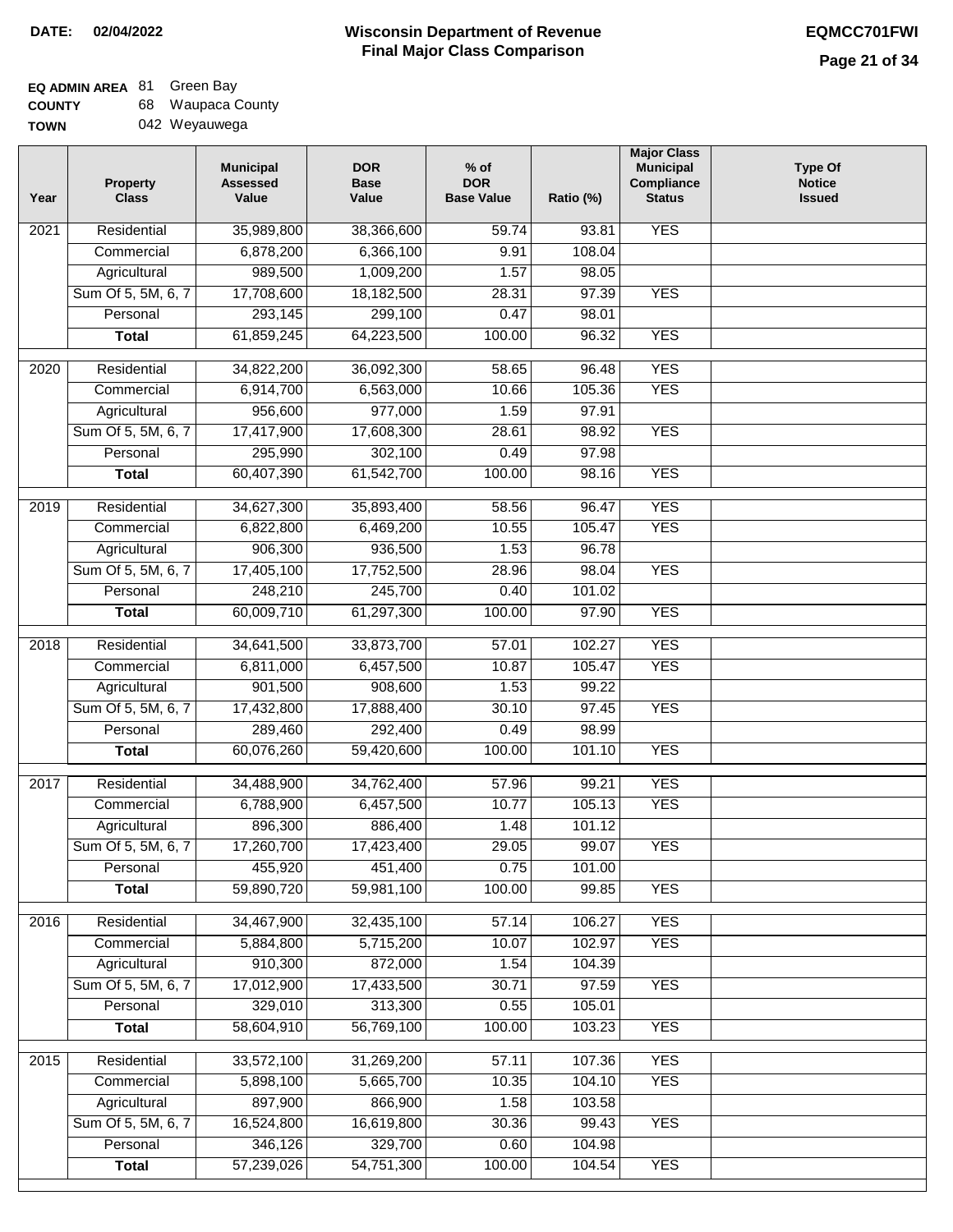| <b>COUNTY</b> | 68. | Waupaca County |
|---------------|-----|----------------|
| <b>TOWN</b>   |     | 044 Wyoming    |

| Year              | <b>Property</b><br><b>Class</b> | <b>Municipal</b><br><b>Assessed</b><br>Value | <b>DOR</b><br><b>Base</b><br>Value | $%$ of<br><b>DOR</b><br><b>Base Value</b> | Ratio (%) | <b>Major Class</b><br><b>Municipal</b><br>Compliance<br><b>Status</b> | <b>Type Of</b><br><b>Notice</b><br><b>Issued</b> |
|-------------------|---------------------------------|----------------------------------------------|------------------------------------|-------------------------------------------|-----------|-----------------------------------------------------------------------|--------------------------------------------------|
| 2021              | Residential                     | 19,642,700                                   | 21,213,600                         | 52.59                                     | 92.59     | <b>YES</b>                                                            |                                                  |
|                   | Commercial                      | 156,400                                      | 250,700                            | 0.62                                      | 62.39     |                                                                       |                                                  |
|                   | Agricultural                    | 486,700                                      | 485,500                            | 1.20                                      | 100.25    |                                                                       |                                                  |
|                   | Sum Of 5, 5M, 6, 7              | 16,696,500                                   | 18,050,100                         | 44.75                                     | 92.50     | <b>YES</b>                                                            |                                                  |
|                   | Personal                        | 335,300                                      | 335,300                            | 0.83                                      | 100.00    |                                                                       |                                                  |
|                   | <b>Total</b>                    | 37,317,600                                   | 40,335,200                         | 100.00                                    | 92.52     | <b>YES</b>                                                            |                                                  |
| $\overline{2020}$ | Residential                     | 18,847,700                                   | 19,154,900                         | 49.85                                     | 98.40     | <b>YES</b>                                                            |                                                  |
|                   | Commercial                      | 156,400                                      | 258,500                            | 0.67                                      | 60.50     |                                                                       |                                                  |
|                   | Agricultural                    | 469,300                                      | 469,300                            | 1.22                                      | 100.00    |                                                                       |                                                  |
|                   | Sum Of 5, 5M, 6, 7              | 17,005,600                                   | 18,136,400                         | 47.20                                     | 93.77     | <b>YES</b>                                                            |                                                  |
|                   | Personal                        | 408,000                                      | 408,000                            | 1.06                                      | 100.00    |                                                                       |                                                  |
|                   | <b>Total</b>                    | 36,887,000                                   | 38,427,100                         | 100.00                                    | 95.99     | <b>YES</b>                                                            |                                                  |
|                   |                                 |                                              |                                    |                                           |           |                                                                       |                                                  |
| 2019              | Residential                     | 18,750,800                                   | 19,041,600                         | 50.04                                     | 98.47     | <b>YES</b>                                                            |                                                  |
|                   | Commercial                      | 156,400                                      | 258,500                            | 0.68                                      | 60.50     |                                                                       |                                                  |
|                   | Agricultural                    | 436,700                                      | 450,000                            | 1.18                                      | 97.04     |                                                                       |                                                  |
|                   | Sum Of 5, 5M, 6, 7              | 16,934,100                                   | 17,895,000                         | 47.03                                     | 94.63     | <b>YES</b>                                                            |                                                  |
|                   | Personal                        | 406,800                                      | 406,800                            | 1.07                                      | 100.00    |                                                                       |                                                  |
|                   | <b>Total</b>                    | 36,684,800                                   | 38,051,900                         | 100.00                                    | 96.41     | <b>YES</b>                                                            |                                                  |
| 2018              | Residential                     | 18,618,000                                   | 19,494,600                         | 50.22                                     | 95.50     | <b>YES</b>                                                            |                                                  |
|                   | Commercial                      | 156,400                                      | 258,500                            | 0.67                                      | 60.50     |                                                                       |                                                  |
|                   | Agricultural                    | 437,300                                      | 438,000                            | 1.13                                      | 99.84     |                                                                       |                                                  |
|                   | Sum Of 5, 5M, 6, 7              | 17,294,800                                   | 18,225,400                         | 46.95                                     | 94.89     | <b>YES</b>                                                            |                                                  |
|                   | Personal                        | 402,900                                      | 402,900                            | 1.04                                      | 100.00    |                                                                       |                                                  |
|                   | <b>Total</b>                    | 36,909,400                                   | 38,819,400                         | 100.00                                    | 95.08     | <b>YES</b>                                                            |                                                  |
| 2017              | Residential                     | 18,467,900                                   | 18,781,600                         | 49.22                                     | 98.33     | <b>YES</b>                                                            |                                                  |
|                   | Commercial                      | 156,400                                      | 258,500                            | 0.68                                      | 60.50     |                                                                       |                                                  |
|                   | Agricultural                    | 425,900                                      | 425,700                            | 1.12                                      | 100.05    |                                                                       |                                                  |
|                   | Sum Of 5, 5M, 6, 7              | 17,501,400                                   | 18,265,700                         | 47.87                                     | 95.82     | <b>YES</b>                                                            |                                                  |
|                   | Personal                        | 431,300                                      | 427,000                            | 1.12                                      | 101.01    |                                                                       |                                                  |
|                   | <b>Total</b>                    | 36,982,900                                   | 38,158,500                         | 100.00                                    | 96.92     | <b>YES</b>                                                            |                                                  |
|                   |                                 |                                              |                                    |                                           |           |                                                                       |                                                  |
| 2016              | Residential                     | 18,204,200                                   | 17,074,500                         | 46.07                                     | 106.62    | <b>YES</b>                                                            |                                                  |
|                   | Commercial                      | 156,400                                      | 133,900                            | 0.36                                      | 116.80    |                                                                       |                                                  |
|                   | Agricultural                    | 421,000                                      | 419,900                            | 1.13                                      | 100.26    |                                                                       |                                                  |
|                   | Sum Of 5, 5M, 6, 7              | 18,261,800                                   | 19,035,300                         | 51.36                                     | 95.94     | <b>YES</b>                                                            |                                                  |
|                   | Personal                        | 399,300                                      | 399,300                            | 1.08                                      | 100.00    |                                                                       |                                                  |
|                   | <b>Total</b>                    | 37,442,700                                   | 37,062,900                         | 100.00                                    | 101.02    | <b>YES</b>                                                            |                                                  |
| 2015              | Residential                     | 17,219,000                                   | 16,565,500                         | 47.90                                     | 103.94    | <b>YES</b>                                                            |                                                  |
|                   | Commercial                      | 143,100                                      | 133,900                            | 0.39                                      | 106.87    |                                                                       |                                                  |
|                   | Agricultural                    | 407,400                                      | 423,500                            | 1.22                                      | 96.20     |                                                                       |                                                  |
|                   | Sum Of 5, 5M, 6, 7              | 15,384,600                                   | 17,092,900                         | 49.42                                     | 90.01     | <b>YES</b>                                                            |                                                  |
|                   | Personal                        | 357,800                                      | 368,800                            | 1.07                                      | 97.02     |                                                                       |                                                  |
|                   | <b>Total</b>                    | 33,511,900                                   | 34,584,600                         | 100.00                                    | 96.90     | <b>YES</b>                                                            |                                                  |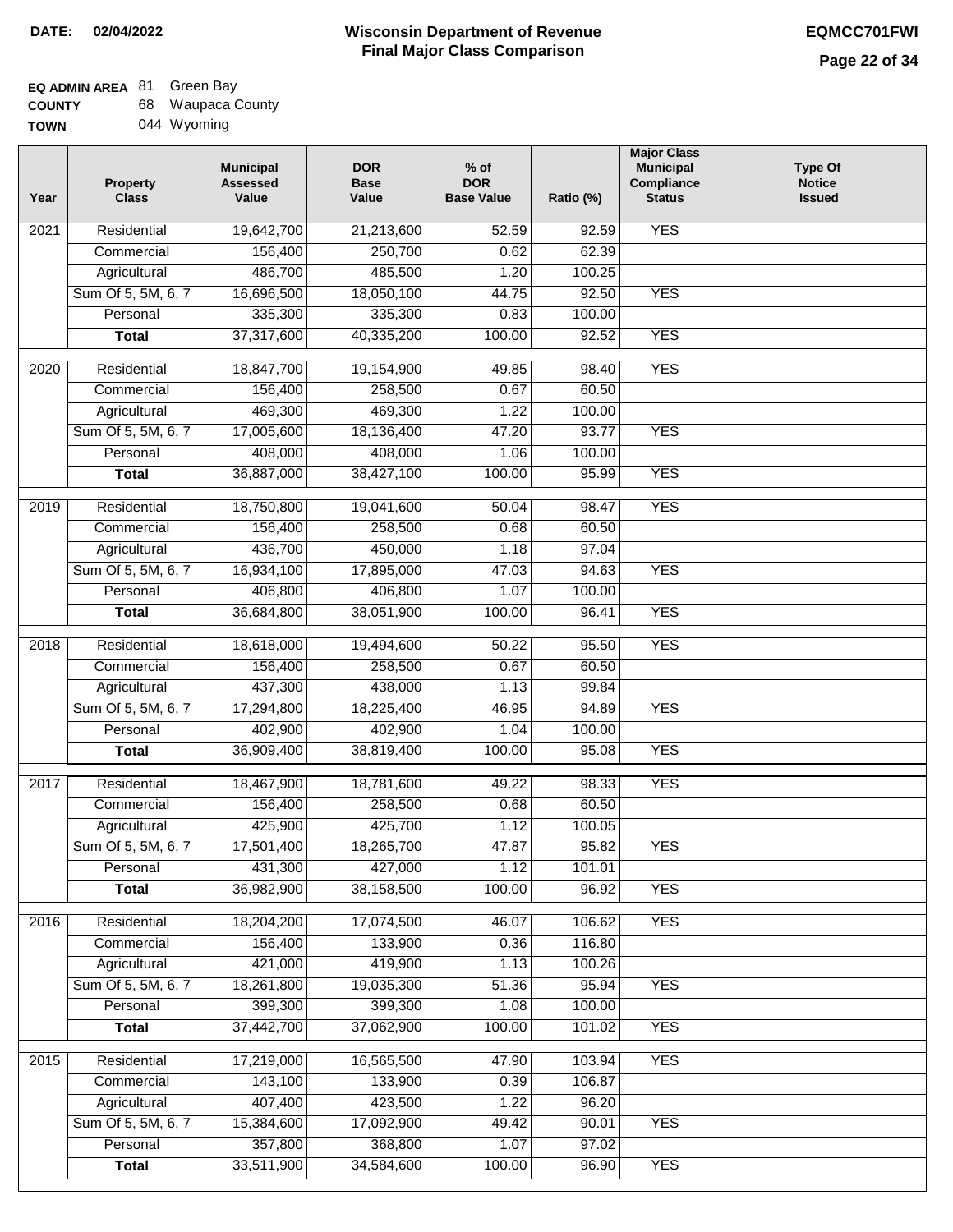#### **Wisconsin Department of Revenue Final Major Class Comparison DATE: 02/04/2022 EQMCC701FWI**

#### **EQ ADMIN AREA** 81 Green Bay **COUNTY** 68 Waupaca County

| <b>COUNTY</b>  | ບບ | waupaca Coul  |
|----------------|----|---------------|
| <b>VILLAGE</b> |    | 106 Big Falls |

| Year              | <b>Property</b><br><b>Class</b> | <b>Municipal</b><br><b>Assessed</b><br>Value | <b>DOR</b><br><b>Base</b><br>Value | $%$ of<br><b>DOR</b><br><b>Base Value</b> | Ratio (%) | <b>Major Class</b><br><b>Municipal</b><br>Compliance<br><b>Status</b> | <b>Type Of</b><br><b>Notice</b><br><b>Issued</b> |
|-------------------|---------------------------------|----------------------------------------------|------------------------------------|-------------------------------------------|-----------|-----------------------------------------------------------------------|--------------------------------------------------|
| 2021              | Residential                     | 2,913,700                                    | 2,899,900                          | 79.97                                     | 100.48    | <b>YES</b>                                                            |                                                  |
|                   | Commercial                      | 387,100                                      | 264,700                            | 7.30                                      | 146.24    |                                                                       |                                                  |
|                   | Agricultural                    | 8,800                                        | 8,800                              | 0.24                                      | 100.00    |                                                                       |                                                  |
|                   | Sum Of 5, 5M, 6, 7              | 304,800                                      | 298,200                            | 8.22                                      | 102.21    |                                                                       |                                                  |
|                   | Personal                        | 154,559                                      | 154,600                            | 4.26                                      | 99.97     |                                                                       |                                                  |
|                   | <b>Total</b>                    | 3,768,959                                    | 3,626,200                          | 100.00                                    | 103.94    | <b>YES</b>                                                            |                                                  |
| $\overline{2020}$ | Residential                     | 2,908,300                                    | 2,783,400                          | 79.14                                     | 104.49    | <b>YES</b>                                                            |                                                  |
|                   | Commercial                      | 387,100                                      | 264,700                            | 7.53                                      | 146.24    |                                                                       |                                                  |
|                   | Agricultural                    | 8,500                                        | 8,500                              | 0.24                                      | 100.00    |                                                                       |                                                  |
|                   | Sum Of 5, 5M, 6, 7              | 304,800                                      | 294,000                            | 8.36                                      | 103.67    |                                                                       |                                                  |
|                   | Personal                        | 166,480                                      | 166,500                            | 4.73                                      | 99.99     |                                                                       |                                                  |
|                   | <b>Total</b>                    | 3,775,180                                    | 3,517,100                          | 100.00                                    | 107.34    | <b>YES</b>                                                            |                                                  |
|                   |                                 |                                              |                                    |                                           |           |                                                                       |                                                  |
| $\frac{1}{2019}$  | Residential                     | 2,446,300                                    | 2,822,300                          | 79.35                                     | 86.68     | $\overline{NO}$                                                       |                                                  |
|                   | Commercial                      | 245,300                                      | 262,000                            | 7.37                                      | 93.63     |                                                                       |                                                  |
|                   | Agricultural                    | 9,700                                        | 9,800                              | 0.28                                      | 98.98     |                                                                       |                                                  |
|                   | Sum Of 5, 5M, 6, 7              | 220,900                                      | 299,100                            | 8.41                                      | 73.85     |                                                                       |                                                  |
|                   | Personal                        | 163,441                                      | 163,400                            | 4.59                                      | 100.03    |                                                                       |                                                  |
|                   | <b>Total</b>                    | 3,085,641                                    | 3,556,600                          | 100.00                                    | 86.76     | $\overline{NO}$                                                       |                                                  |
| 2018              | Residential                     | 2,430,900                                    | 2,789,900                          | 79.36                                     | 87.13     | NO                                                                    |                                                  |
|                   | Commercial                      | 260,700                                      | 264,700                            | 7.53                                      | 98.49     |                                                                       |                                                  |
|                   | Agricultural                    | 10,400                                       | 10,400                             | 0.30                                      | 100.00    |                                                                       |                                                  |
|                   | Sum Of 5, 5M, 6, 7              | 216,900                                      | 283,700                            | 8.07                                      | 76.45     |                                                                       |                                                  |
|                   | Personal                        | 166,891                                      | 166,900                            | 4.75                                      | 99.99     |                                                                       |                                                  |
|                   | <b>Total</b>                    | 3,085,791                                    | 3,515,600                          | 100.00                                    | 87.77     | NO                                                                    |                                                  |
| 2017              | Residential                     | 2,419,000                                    | 2,624,900                          | 77.53                                     | 92.16     | <b>YES</b>                                                            |                                                  |
|                   | Commercial                      | 260,700                                      | 264,700                            | 7.82                                      | 98.49     |                                                                       |                                                  |
|                   | Agricultural                    | 10,000                                       | 10,100                             | 0.30                                      | 99.01     |                                                                       |                                                  |
|                   | Sum Of 5, 5M, 6, 7              | 216,900                                      | 279,300                            | 8.25                                      | 77.66     |                                                                       |                                                  |
|                   | Personal                        | 206,559                                      | 206,500                            | 6.10                                      | 100.03    |                                                                       |                                                  |
|                   | <b>Total</b>                    | 3,113,159                                    | 3,385,500                          | 100.00                                    | 91.96     | <b>YES</b>                                                            |                                                  |
| 2016              | Residential                     | 2,396,400                                    | 2,214,000                          | 75.14                                     | 108.24    | <b>YES</b>                                                            |                                                  |
|                   | Commercial                      | 260,700                                      | 267,500                            | 9.08                                      | 97.46     |                                                                       |                                                  |
|                   | Agricultural                    | 9,900                                        | 10,000                             | 0.34                                      | 99.00     |                                                                       |                                                  |
|                   | Sum Of 5, 5M, 6, 7              | 216,900                                      | 242,000                            | 8.21                                      | 89.63     |                                                                       |                                                  |
|                   | Personal                        | 217,311                                      | 213,000                            | 7.23                                      | 102.02    |                                                                       |                                                  |
|                   | <b>Total</b>                    | 3,101,211                                    | 2,946,500                          | 100.00                                    | 105.25    | <b>YES</b>                                                            |                                                  |
|                   |                                 |                                              |                                    |                                           |           |                                                                       |                                                  |
| 2015              | Residential                     | 2,391,500                                    | 2,301,300                          | 75.30                                     | 103.92    | <b>YES</b>                                                            |                                                  |
|                   | Commercial                      | 260,700                                      | 267,500                            | 8.75                                      | 97.46     | <b>YES</b>                                                            |                                                  |
|                   | Agricultural                    | 9,700                                        | 9,800                              | 0.32                                      | 98.98     |                                                                       |                                                  |
|                   | Sum Of 5, 5M, 6, 7              | 216,900                                      | 238,500                            | 7.80                                      | 90.94     | <b>YES</b>                                                            |                                                  |
|                   | Personal                        | 241,384                                      | 239,000                            | 7.82                                      | 101.00    | <b>YES</b>                                                            |                                                  |
|                   | <b>Total</b>                    | 3,120,184                                    | 3,056,100                          | 100.00                                    | 102.10    | <b>YES</b>                                                            |                                                  |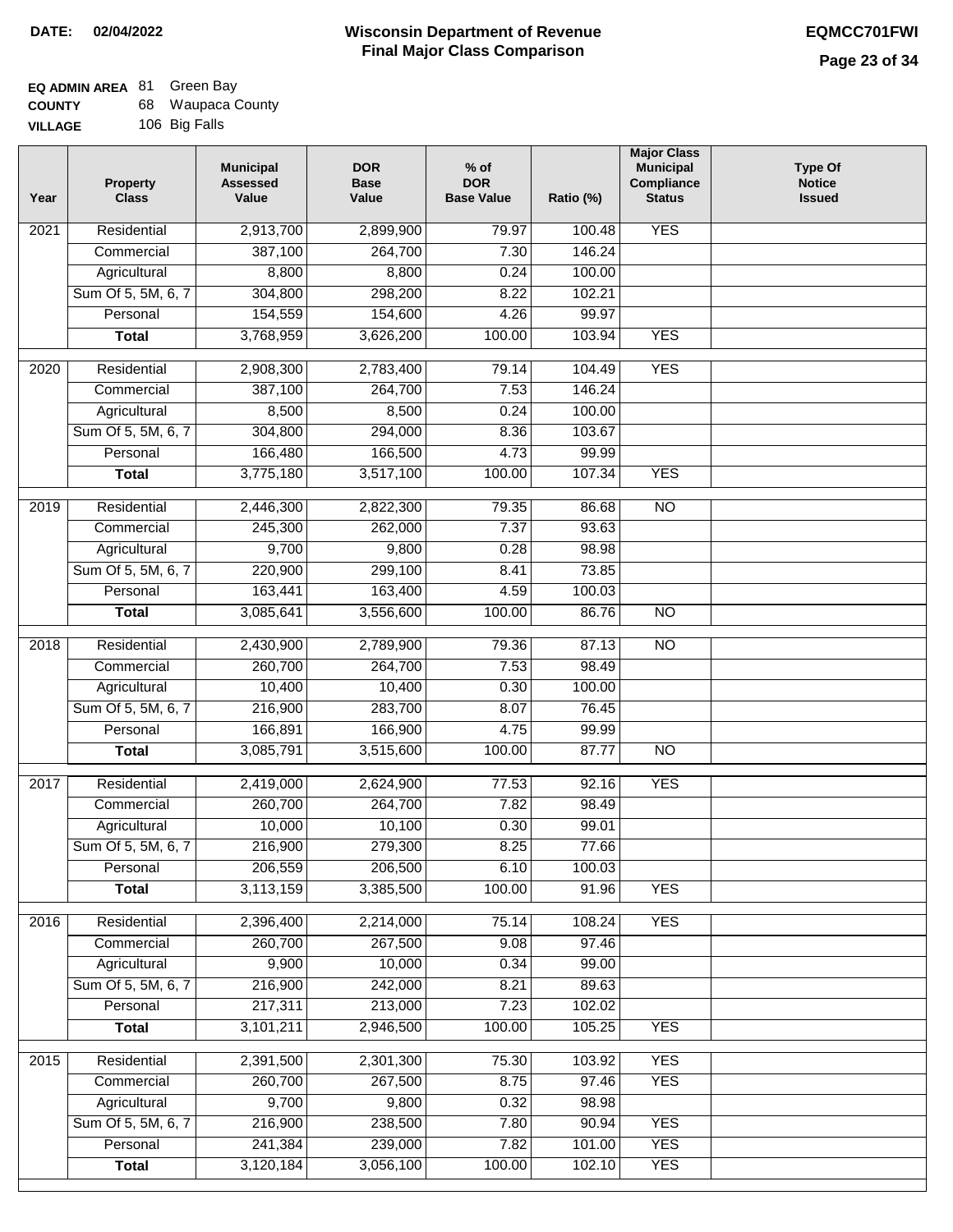# **EQ ADMIN AREA** 81 Green Bay

| <b>COUNTY</b> |  | 68 Waupaca County |  |
|---------------|--|-------------------|--|
|---------------|--|-------------------|--|

**VILLAGE** 121 Embarrass

| Year | <b>Property</b><br><b>Class</b>    | <b>Municipal</b><br><b>Assessed</b><br>Value | <b>DOR</b><br><b>Base</b><br>Value | $%$ of<br><b>DOR</b><br><b>Base Value</b> | Ratio (%)       | <b>Major Class</b><br><b>Municipal</b><br>Compliance<br><b>Status</b> | <b>Type Of</b><br><b>Notice</b><br><b>Issued</b> |
|------|------------------------------------|----------------------------------------------|------------------------------------|-------------------------------------------|-----------------|-----------------------------------------------------------------------|--------------------------------------------------|
| 2021 | Residential                        | 11,580,500                                   | 13,103,500                         | 74.86                                     | 88.38           | $\overline{NO}$                                                       |                                                  |
|      | Commercial                         | 3,130,100                                    | 3,276,300                          | 18.72                                     | 95.54           | <b>YES</b>                                                            |                                                  |
|      | Agricultural                       | 52,700                                       | 56,800                             | 0.32                                      | 92.78           |                                                                       |                                                  |
|      | Sum Of 5, 5M, 6, 7                 | 716,500                                      | 742,000                            | 4.24                                      | 96.56           |                                                                       |                                                  |
|      | Personal                           | 302,600                                      | 325,400                            | 1.86                                      | 92.99           |                                                                       |                                                  |
|      | <b>Total</b>                       | 15,782,400                                   | 17,504,000                         | 100.00                                    | 90.16           | $\overline{NO}$                                                       |                                                  |
| 2020 | Residential                        | 11,331,900                                   | 12,342,500                         | 74.06                                     | 91.81           | <b>YES</b>                                                            |                                                  |
|      | Commercial                         | 3,075,100                                    | 3,217,200                          | 19.30                                     | 95.58           | <b>YES</b>                                                            |                                                  |
|      | Agricultural                       | 50,000                                       | 54,500                             | 0.33                                      | 91.74           |                                                                       |                                                  |
|      | Sum Of 5, 5M, 6, 7                 | 716,500                                      | 716,000                            | 4.30                                      | 100.07          |                                                                       |                                                  |
|      | Personal                           | 309,200                                      | 336,100                            | 2.02                                      | 92.00           |                                                                       |                                                  |
|      | <b>Total</b>                       | 15,482,700                                   | 16,666,300                         | 100.00                                    | 92.90           | <b>YES</b>                                                            |                                                  |
| 2019 | Residential                        | 11,307,500                                   | 12,562,800                         | 76.45                                     | 90.01           | <b>YES</b>                                                            |                                                  |
|      | Commercial                         | 2,811,900                                    | 2,902,200                          | 17.66                                     | 96.89           | <b>YES</b>                                                            |                                                  |
|      | Agricultural                       | 48,000                                       | 51,800                             | 0.32                                      | 92.66           |                                                                       |                                                  |
|      | Sum Of 5, 5M, 6, 7                 | 714,000                                      | 716,600                            | 4.36                                      | 99.64           |                                                                       |                                                  |
|      | Personal                           | 185,600                                      | 199,500                            | 1.21                                      | 93.03           |                                                                       |                                                  |
|      | <b>Total</b>                       | 15,067,000                                   | 16,432,900                         | 100.00                                    | 91.69           | <b>YES</b>                                                            |                                                  |
|      |                                    |                                              |                                    |                                           |                 |                                                                       |                                                  |
| 2018 | Residential                        | 11,026,000                                   | 12,290,200                         | 77.73                                     | 89.71           | NO                                                                    |                                                  |
|      | Commercial                         | 2,514,900                                    | 2,568,600                          | 16.24                                     | 97.91           | <b>YES</b>                                                            |                                                  |
|      | Agricultural                       | 48,100                                       | 51,000                             | 0.32                                      | 94.31           |                                                                       |                                                  |
|      | Sum Of 5, 5M, 6, 7                 | 706,200                                      | 710,100                            | 4.49                                      | 99.45           |                                                                       |                                                  |
|      | Personal                           | 184,200                                      | 191,900                            | 1.21                                      | 95.99           |                                                                       |                                                  |
|      | <b>Total</b>                       | 14,479,400                                   | 15,811,800                         | 100.00                                    | 91.57           | NO                                                                    |                                                  |
| 2017 | Residential                        | 10,932,900                                   | 11,512,000                         | 75.99                                     | 94.97           | <b>YES</b>                                                            |                                                  |
|      | Commercial                         | 2,514,900                                    | 2,568,600                          | 16.95                                     | 97.91           | <b>YES</b>                                                            |                                                  |
|      | Agricultural                       | 52,500                                       | 49,100                             | 0.32                                      | 106.92          |                                                                       |                                                  |
|      | Sum Of 5, 5M, 6, 7                 | 706,200                                      | 710,100                            | 4.69                                      | 99.45           |                                                                       |                                                  |
|      | Personal                           | 328,800                                      | 310,200                            | 2.05                                      | 106.00          |                                                                       |                                                  |
|      | <b>Total</b>                       | 14,535,300                                   | 15,150,000                         | 100.00                                    | 95.94           | <b>YES</b>                                                            |                                                  |
| 2016 | Residential                        | 10,915,400                                   | 10,040,900                         | 73.02                                     | 108.71          | <b>YES</b>                                                            |                                                  |
|      | Commercial                         | 2,513,400                                    | 2,503,500                          | 18.21                                     | 100.40          | <b>YES</b>                                                            |                                                  |
|      | Agricultural                       | 50,100                                       | 48,300                             | 0.35                                      | 103.73          |                                                                       |                                                  |
|      | Sum Of 5, 5M, 6, 7                 | 706,200                                      | 766,800                            | 5.58                                      | 92.10           |                                                                       |                                                  |
|      | Personal                           | 403,600                                      | 391,800                            | 2.85                                      | 103.01          |                                                                       |                                                  |
|      | <b>Total</b>                       | 14,588,700                                   | 13,751,300                         | 100.00                                    | 106.09          | <b>YES</b>                                                            |                                                  |
|      |                                    |                                              |                                    |                                           |                 |                                                                       |                                                  |
| 2015 | Residential                        | 10,942,700                                   | 10,473,900                         | 73.62                                     | 104.48          | <b>YES</b>                                                            |                                                  |
|      | Commercial                         | 2,563,400<br>49,400                          | 2,503,500                          | 17.60                                     | 102.39          | <b>YES</b>                                                            |                                                  |
|      | Agricultural<br>Sum Of 5, 5M, 6, 7 | 679,700                                      | 47,200<br>728,800                  | 0.33<br>5.12                              | 104.66<br>93.26 | <b>YES</b>                                                            |                                                  |
|      | Personal                           | 487,200                                      | 473,100                            | 3.33                                      | 102.98          |                                                                       |                                                  |
|      | <b>Total</b>                       | 14,722,400                                   | 14,226,500                         | 100.00                                    | 103.49          | <b>YES</b>                                                            |                                                  |
|      |                                    |                                              |                                    |                                           |                 |                                                                       |                                                  |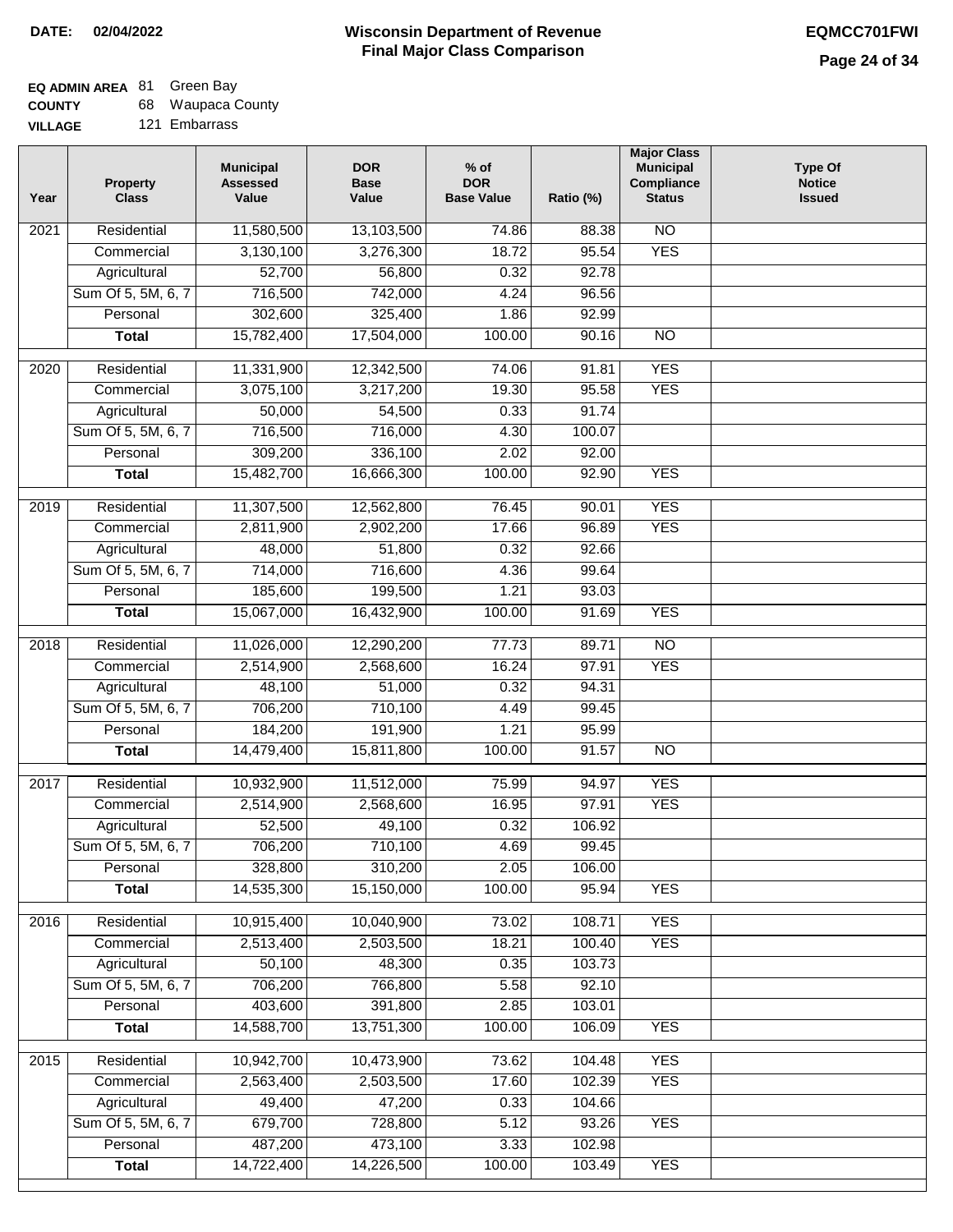# **EQ ADMIN AREA** 81 Green Bay

| <b>COUNTY</b> |  | 68 Waupaca County |  |
|---------------|--|-------------------|--|
|---------------|--|-------------------|--|

**VILLAGE** 126 Fremont

| Year | <b>Property</b><br><b>Class</b> | <b>Municipal</b><br><b>Assessed</b><br>Value | <b>DOR</b><br><b>Base</b><br>Value | $%$ of<br><b>DOR</b><br><b>Base Value</b> | Ratio (%) | <b>Major Class</b><br><b>Municipal</b><br>Compliance<br><b>Status</b> | <b>Type Of</b><br><b>Notice</b><br><b>Issued</b> |
|------|---------------------------------|----------------------------------------------|------------------------------------|-------------------------------------------|-----------|-----------------------------------------------------------------------|--------------------------------------------------|
| 2021 | Residential                     | 65,172,900                                   | 79,829,800                         | 90.44                                     | 81.64     | <b>NO</b>                                                             |                                                  |
|      | Commercial                      | 7,617,700                                    | 7,777,500                          | 8.81                                      | 97.95     |                                                                       |                                                  |
|      | Agricultural                    | 7,900                                        | 8,400                              | 0.01                                      | 94.05     |                                                                       |                                                  |
|      | Sum Of 5, 5M, 6, 7              | 28,700                                       | 32,300                             | 0.04                                      | 88.85     |                                                                       |                                                  |
|      | Personal                        | 586,914                                      | 624,400                            | 0.71                                      | 94.00     |                                                                       |                                                  |
|      | <b>Total</b>                    | 73,414,114                                   | 88,272,400                         | 100.00                                    | 83.17     | $\overline{NO}$                                                       |                                                  |
| 2020 | Residential                     | 64,621,500                                   | 68,920,600                         | 88.53                                     | 93.76     | <b>YES</b>                                                            |                                                  |
|      | Commercial                      | 7,668,000                                    | 8,244,700                          | 10.59                                     | 93.01     | <b>YES</b>                                                            |                                                  |
|      | Agricultural                    | 7,700                                        | 8,100                              | 0.01                                      | 95.06     |                                                                       |                                                  |
|      | Sum Of 5, 5M, 6, 7              | 28,700                                       | 33,300                             | 0.04                                      | 86.19     |                                                                       |                                                  |
|      | Personal                        | 615,500                                      | 641,100                            | 0.82                                      | 96.01     |                                                                       |                                                  |
|      | <b>Total</b>                    | 72,941,400                                   | 77,847,800                         | 100.00                                    | 93.70     | <b>YES</b>                                                            |                                                  |
| 2019 | Residential                     | 64,144,900                                   | 67,082,400                         | 88.53                                     | 95.62     | <b>YES</b>                                                            |                                                  |
|      | Commercial                      | 7,668,000                                    | 8,083,100                          | 10.67                                     | 94.86     | <b>YES</b>                                                            |                                                  |
|      | Agricultural                    | 7,500                                        | 7,800                              | 0.01                                      | 96.15     |                                                                       |                                                  |
|      | Sum Of 5, 5M, 6, 7              | 28,700                                       | 33,300                             | 0.04                                      | 86.19     |                                                                       |                                                  |
|      | Personal                        | 567,080                                      | 567,100                            | 0.75                                      | 100.00    |                                                                       |                                                  |
|      | <b>Total</b>                    | 72,416,180                                   | 75,773,700                         | 100.00                                    | 95.57     | <b>YES</b>                                                            |                                                  |
| 2018 | Residential                     | 63,257,800                                   | 63,043,100                         | 87.76                                     | 100.34    | <b>YES</b>                                                            |                                                  |
|      | Commercial                      | 8,177,500                                    | 8,259,400                          | 11.50                                     | 99.01     | <b>YES</b>                                                            |                                                  |
|      | Agricultural                    | 7,500                                        | 7,600                              | 0.01                                      | 98.68     |                                                                       |                                                  |
|      | Sum Of 5, 5M, 6, 7              | 28,700                                       | 34,400                             | 0.05                                      | 83.43     |                                                                       |                                                  |
|      | Personal                        | 488,190                                      | 493,100                            | 0.69                                      | 99.00     |                                                                       |                                                  |
|      | <b>Total</b>                    | 71,959,690                                   | 71,837,600                         | 100.00                                    | 100.17    | <b>YES</b>                                                            |                                                  |
| 2017 | Residential                     | 62,638,300                                   |                                    | 87.70                                     | 99.35     | <b>YES</b>                                                            |                                                  |
|      | Commercial                      | 8,174,600                                    | 63,047,800<br>8,174,700            | 11.37                                     | 100.00    | <b>YES</b>                                                            |                                                  |
|      | Agricultural                    | 7,400                                        | 7,400                              | 0.01                                      | 100.00    |                                                                       |                                                  |
|      | Sum Of 5, 5M, 6, 7              | 28,700                                       | 34,400                             | 0.05                                      | 83.43     |                                                                       |                                                  |
|      | Personal                        | 635,812                                      | 629,500                            | 0.88                                      | 101.00    |                                                                       |                                                  |
|      | <b>Total</b>                    | 71,484,812                                   | 71,893,800                         | 100.00                                    | 99.43     | <b>YES</b>                                                            |                                                  |
|      |                                 |                                              |                                    |                                           |           |                                                                       |                                                  |
| 2016 | Residential                     | 61,918,300                                   | 61,112,600                         | 87.90                                     | 101.32    | <b>YES</b>                                                            |                                                  |
|      | Commercial                      | 7,989,200                                    | 7,786,000                          | 11.20                                     | 102.61    | <b>YES</b>                                                            |                                                  |
|      | Agricultural                    | 7,000                                        | 7,200                              | 0.01                                      | 97.22     |                                                                       |                                                  |
|      | Sum Of 5, 5M, 6, 7              | 28,700                                       | 34,400                             | 0.05                                      | 83.43     |                                                                       |                                                  |
|      | Personal                        | 569,060                                      | 586,600                            | 0.84                                      | 97.01     |                                                                       |                                                  |
|      | <b>Total</b>                    | 70,512,260                                   | 69,526,800                         | 100.00                                    | 101.42    | <b>YES</b>                                                            |                                                  |
| 2015 | Residential                     | 61,100,600                                   | 63,441,700                         | 88.65                                     | 96.31     | <b>YES</b>                                                            |                                                  |
|      | Commercial                      | 7,703,400                                    | 7,417,200                          | 10.36                                     | 103.86    | <b>YES</b>                                                            |                                                  |
|      | Agricultural                    | 7,100                                        | 7,200                              | 0.01                                      | 98.61     |                                                                       |                                                  |
|      | Sum Of 5, 5M, 6, 7              | 28,700                                       | 32,300                             | 0.05                                      | 88.85     |                                                                       |                                                  |
|      | Personal                        | 658,895                                      | 665,600                            | 0.93                                      | 98.99     |                                                                       |                                                  |
|      | <b>Total</b>                    | 69,498,695                                   | 71,564,000                         | 100.00                                    | 97.11     | <b>YES</b>                                                            |                                                  |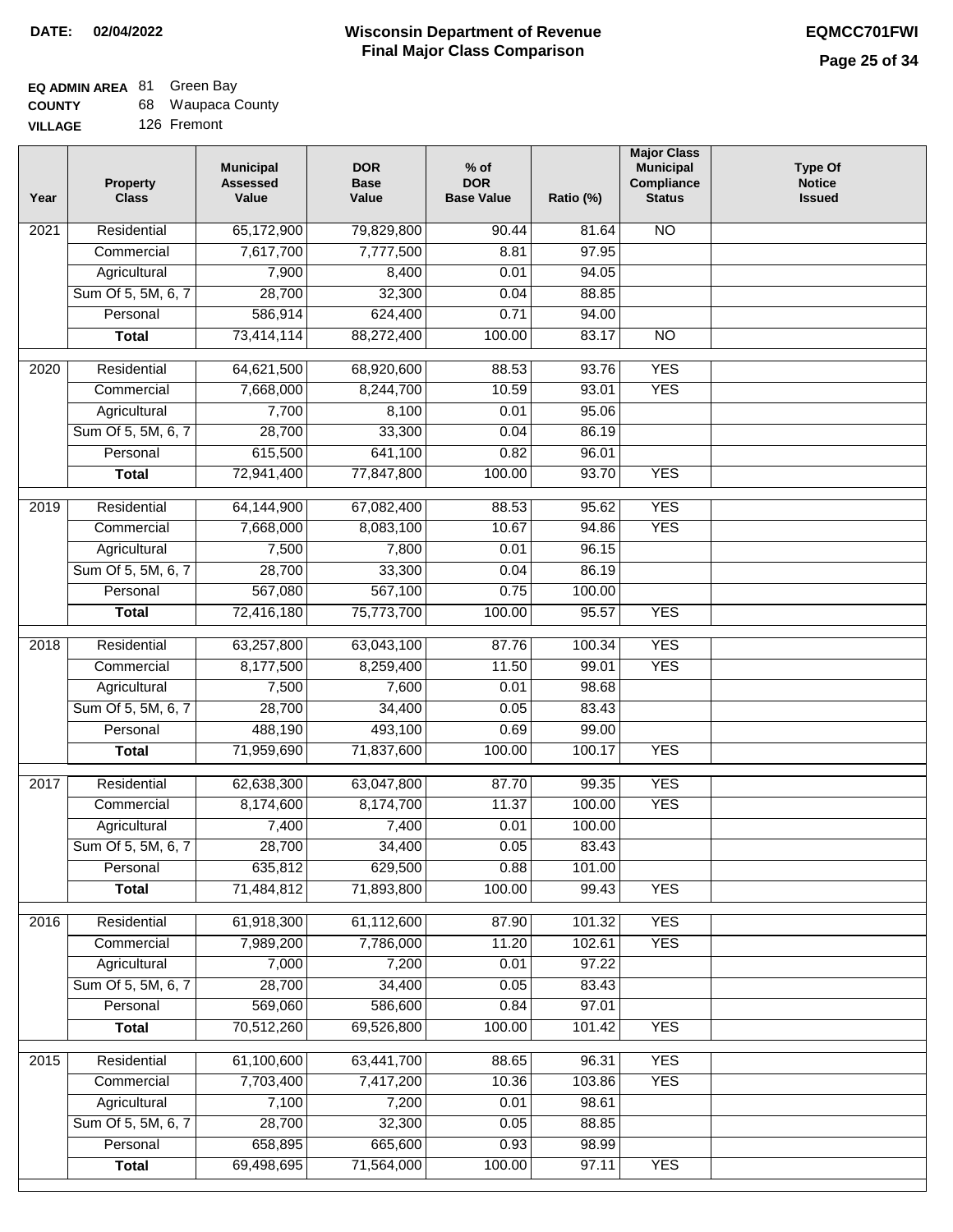#### **Wisconsin Department of Revenue Final Major Class Comparison DATE: 02/04/2022 EQMCC701FWI**

٦

#### **EQ ADMIN AREA** 81 Green Bay

| <b>COUNTY</b>  | 68 Waupaca County |
|----------------|-------------------|
| <b>VILLAGE</b> | 141 Iola          |

| Year              | <b>Property</b><br><b>Class</b> | <b>Municipal</b><br><b>Assessed</b><br>Value | <b>DOR</b><br><b>Base</b><br>Value | $%$ of<br><b>DOR</b><br><b>Base Value</b> | Ratio (%) | <b>Major Class</b><br><b>Municipal</b><br>Compliance<br><b>Status</b> | <b>Type Of</b><br><b>Notice</b><br><b>Issued</b> |
|-------------------|---------------------------------|----------------------------------------------|------------------------------------|-------------------------------------------|-----------|-----------------------------------------------------------------------|--------------------------------------------------|
| 2021              | Residential                     | 52,031,100                                   | 56,268,100                         | 83.56                                     | 92.47     | <b>YES</b>                                                            |                                                  |
|                   | Commercial                      | 9,170,000                                    | 10,186,700                         | 15.13                                     | 90.02     | <b>YES</b>                                                            |                                                  |
|                   | Agricultural                    | 0                                            | 0                                  | 0.00                                      | 0.00      |                                                                       |                                                  |
|                   | Sum Of 5, 5M, 6, 7              | 112,800                                      | 125,700                            | 0.19                                      | 89.74     |                                                                       |                                                  |
|                   | Personal                        | 734,900                                      | 756,100                            | 1.12                                      | 97.20     |                                                                       |                                                  |
|                   | <b>Total</b>                    | 62,048,800                                   | 67,336,600                         | 100.00                                    | 92.15     | <b>YES</b>                                                            |                                                  |
| $\overline{2020}$ | Residential                     | 51,068,600                                   | 52,098,500                         | 82.87                                     | 98.02     | <b>YES</b>                                                            |                                                  |
|                   | Commercial                      | 9,208,500                                    | 9,888,700                          | 15.73                                     | 93.12     | <b>YES</b>                                                            |                                                  |
|                   | Agricultural                    | 0                                            | 0                                  | 0.00                                      | 0.00      |                                                                       |                                                  |
|                   | Sum Of 5, 5M, 6, 7              | 111,300                                      | 125,700                            | 0.20                                      | 88.54     |                                                                       |                                                  |
|                   | Personal                        | 725,700                                      | 756,000                            | 1.20                                      | 95.99     |                                                                       |                                                  |
|                   | <b>Total</b>                    | 61,114,100                                   | 62,868,900                         | 100.00                                    | 97.21     | <b>YES</b>                                                            |                                                  |
|                   |                                 |                                              |                                    |                                           |           |                                                                       |                                                  |
| 2019              | Residential                     | 50,632,900                                   | 52,242,800                         | 83.29                                     | 96.92     | <b>YES</b>                                                            |                                                  |
|                   | Commercial                      | 9,051,000                                    | 9,822,900                          | 15.66                                     | 92.14     | <b>YES</b>                                                            |                                                  |
|                   | Agricultural                    | 0                                            | $\Omega$                           | 0.00                                      | 0.00      |                                                                       |                                                  |
|                   | Sum Of 5, 5M, 6, 7              | 111,300                                      | 118,500                            | 0.19                                      | 93.92     |                                                                       |                                                  |
|                   | Personal                        | 510,500                                      | 543,100                            | 0.87                                      | 94.00     |                                                                       |                                                  |
|                   | <b>Total</b>                    | 60,305,700                                   | 62,727,300                         | 100.00                                    | 96.14     | <b>YES</b>                                                            |                                                  |
| 2018              | Residential                     | 50,246,100                                   | 54,071,900                         | 80.77                                     | 92.92     | <b>YES</b>                                                            |                                                  |
|                   | Commercial                      | 10,958,400                                   | 12,046,400                         | 18.00                                     | 90.97     | <b>YES</b>                                                            |                                                  |
|                   | Agricultural                    | 0                                            | $\Omega$                           | 0.00                                      | 0.00      |                                                                       |                                                  |
|                   | Sum Of 5, 5M, 6, 7              | 111,300                                      | 120,400                            | 0.18                                      | 92.44     |                                                                       |                                                  |
|                   | Personal                        | 689,800                                      | 703,900                            | 1.05                                      | 98.00     |                                                                       |                                                  |
|                   | <b>Total</b>                    | 62,005,600                                   | 66,942,600                         | 100.00                                    | 92.63     | <b>YES</b>                                                            |                                                  |
| 2017              | Residential                     | 50,249,600                                   | 50,912,800                         | 79.92                                     | 98.70     | <b>YES</b>                                                            |                                                  |
|                   | Commercial                      | 11,001,900                                   | 11,402,500                         | 17.90                                     | 96.49     | <b>YES</b>                                                            |                                                  |
|                   | Agricultural                    | 0                                            | 0                                  | 0.00                                      | 0.00      |                                                                       |                                                  |
|                   | Sum Of 5, 5M, 6, 7              | 111,300                                      | 119,200                            | 0.19                                      | 93.37     |                                                                       |                                                  |
|                   | Personal                        | 1,305,200                                    | 1,267,200                          | 1.99                                      | 103.00    |                                                                       |                                                  |
|                   | <b>Total</b>                    | 62,668,000                                   | 63,701,700                         | 100.00                                    | 98.38     | <b>YES</b>                                                            |                                                  |
| 2016              | Residential                     | 50,192,800                                   | 48,424,000                         | 79.56                                     | 103.65    | <b>YES</b>                                                            |                                                  |
|                   | Commercial                      | 11,001,900                                   | 10,982,900                         | 18.05                                     | 100.17    | <b>YES</b>                                                            |                                                  |
|                   | Agricultural                    | 0                                            | 0                                  | 0.00                                      | 0.00      |                                                                       |                                                  |
|                   | Sum Of 5, 5M, 6, 7              | 111,300                                      | 119,200                            | 0.20                                      | 93.37     |                                                                       |                                                  |
|                   | Personal                        | 1,336,600                                    | 1,336,600                          | 2.20                                      | 100.00    |                                                                       |                                                  |
|                   | <b>Total</b>                    | 62,642,600                                   | 60,862,700                         | 100.00                                    | 102.92    | <b>YES</b>                                                            |                                                  |
|                   |                                 |                                              |                                    |                                           |           |                                                                       |                                                  |
| 2015              | Residential                     | 50,085,900                                   | 49,774,800                         | 80.02                                     | 100.63    | <b>YES</b>                                                            |                                                  |
|                   | Commercial                      | 11,008,200                                   | 10,999,500                         | 17.68                                     | 100.08    | <b>YES</b>                                                            |                                                  |
|                   | Agricultural                    | 0                                            | 0                                  | 0.00                                      | 0.00      |                                                                       |                                                  |
|                   | Sum Of 5, 5M, 6, 7              | 124,500                                      | 140,400                            | 0.23                                      | 88.68     |                                                                       |                                                  |
|                   | Personal                        | 1,286,398                                    | 1,286,400                          | 2.07                                      | 100.00    |                                                                       |                                                  |
|                   | <b>Total</b>                    | 62,504,998                                   | 62,201,100                         | 100.00                                    | 100.49    | <b>YES</b>                                                            |                                                  |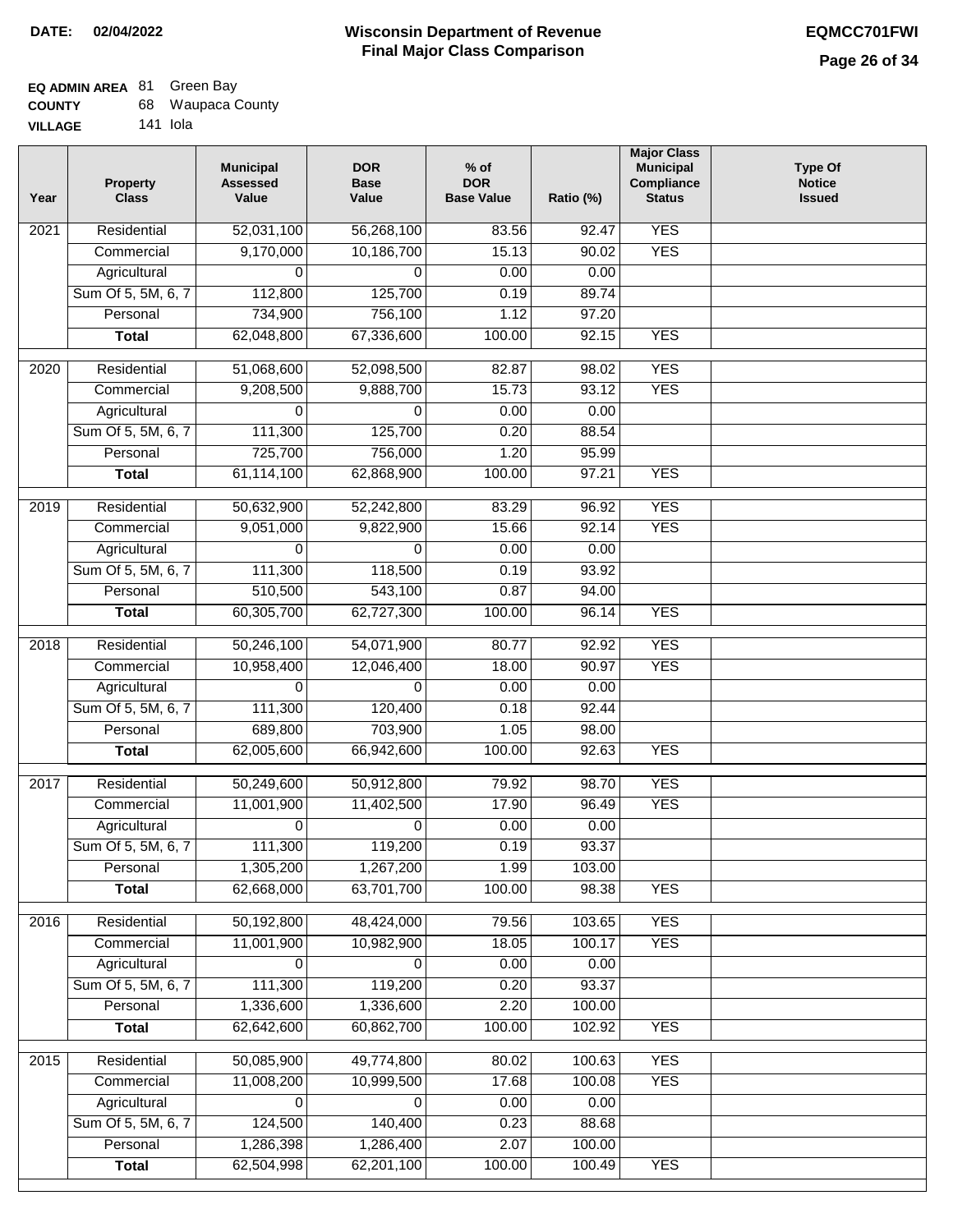| <b>COUNTY</b>  | 68. | <b>Waupaca County</b> |
|----------------|-----|-----------------------|
| <b>VILLAGE</b> |     | 165 Ogdensburg        |

| Year | <b>Property</b><br><b>Class</b> | <b>Municipal</b><br><b>Assessed</b><br>Value | <b>DOR</b><br><b>Base</b><br>Value | % of<br><b>DOR</b><br><b>Base Value</b> | Ratio (%) | <b>Major Class</b><br><b>Municipal</b><br>Compliance<br><b>Status</b> | <b>Type Of</b><br><b>Notice</b><br><b>Issued</b> |
|------|---------------------------------|----------------------------------------------|------------------------------------|-----------------------------------------|-----------|-----------------------------------------------------------------------|--------------------------------------------------|
| 2021 | Residential                     | 7,245,900                                    | 7,491,500                          | 90.77                                   | 96.72     | <b>YES</b>                                                            |                                                  |
|      | Commercial                      | 190,600                                      | 193,700                            | 2.35                                    | 98.40     |                                                                       |                                                  |
|      | Agricultural                    | 14,900                                       | 15,500                             | 0.19                                    | 96.13     |                                                                       |                                                  |
|      | Sum Of 5, 5M, 6, 7              | 504,300                                      | 539,600                            | 6.54                                    | 93.46     |                                                                       |                                                  |
|      | Personal                        | 13,000                                       | 13,400                             | 0.16                                    | 97.01     |                                                                       |                                                  |
|      | <b>Total</b>                    | 7,968,700                                    | 8,253,700                          | 100.00                                  | 96.55     | <b>YES</b>                                                            |                                                  |
| 2020 | Residential                     | 7,102,200                                    | 7,343,300                          | 90.10                                   | 96.72     | <b>YES</b>                                                            |                                                  |
|      | Commercial                      | 251,600                                      | 255,300                            | 3.13                                    | 98.55     |                                                                       |                                                  |
|      | Agricultural                    | 15,100                                       | 16,100                             | 0.20                                    | 93.79     |                                                                       |                                                  |
|      | Sum Of 5, 5M, 6, 7              | 503,100                                      | 519,200                            | 6.37                                    | 96.90     |                                                                       |                                                  |
|      | Personal                        | 15,400                                       | 16,200                             | 0.20                                    | 95.06     |                                                                       |                                                  |
|      | <b>Total</b>                    | 7,887,400                                    | 8,150,100                          | 100.00                                  | 96.78     | <b>YES</b>                                                            |                                                  |
| 2019 | Residential                     | 6,726,800                                    | 7,099,300                          | 89.85                                   | 94.75     | <b>YES</b>                                                            |                                                  |
|      | Commercial                      | 251,600                                      | 255,300                            | 3.23                                    | 98.55     |                                                                       |                                                  |
|      | Agricultural                    | 14,800                                       | 15,500                             | 0.20                                    | 95.48     |                                                                       |                                                  |
|      | Sum Of 5, 5M, 6, 7              | 489,300                                      | 522,700                            | 6.62                                    | 93.61     |                                                                       |                                                  |
|      | Personal                        | 7,700                                        | 8,100                              | 0.10                                    | 95.06     |                                                                       |                                                  |
|      | <b>Total</b>                    | 7,490,200                                    | 7,900,900                          | 100.00                                  | 94.80     | <b>YES</b>                                                            |                                                  |
| 2018 | Residential                     | 6,711,200                                    | 7,014,300                          | 89.69                                   | 95.68     | <b>YES</b>                                                            |                                                  |
|      | Commercial                      | 251,600                                      | 257,900                            | 3.30                                    | 97.56     |                                                                       |                                                  |
|      | Agricultural                    | 13,900                                       | 13,900                             | 0.18                                    | 100.00    |                                                                       |                                                  |
|      | Sum Of 5, 5M, 6, 7              | 495,100                                      | 525,900                            | 6.72                                    | 94.14     |                                                                       |                                                  |
|      | Personal                        | 8,600                                        | 8,500                              | 0.11                                    | 101.18    |                                                                       |                                                  |
|      | <b>Total</b>                    | 7,480,400                                    | 7,820,500                          | 100.00                                  | 95.65     | <b>YES</b>                                                            |                                                  |
| 2017 | Residential                     | 6,671,100                                    | 6,580,900                          | 89.09                                   | 101.37    | <b>YES</b>                                                            |                                                  |
|      | Commercial                      | 251,600                                      | 257,900                            | 3.49                                    | 97.56     |                                                                       |                                                  |
|      | Agricultural                    | 17,300                                       | 15,500                             | 0.21                                    | 111.61    |                                                                       |                                                  |
|      | Sum Of 5, 5M, 6, 7              | 480,200                                      | 513,800                            | 6.96                                    | 93.46     |                                                                       |                                                  |
|      | Personal                        | 20,600                                       | 18,700                             | 0.25                                    | 110.16    |                                                                       |                                                  |
|      | <b>Total</b>                    | 7,440,800                                    | 7,386,800                          | 100.00                                  | 100.73    | <b>YES</b>                                                            |                                                  |
| 2016 | Residential                     | 6,601,900                                    | 5,896,600                          | 88.46                                   | 111.96    | $\overline{NO}$                                                       |                                                  |
|      | Commercial                      | 251,600                                      | 229,900                            | 3.45                                    | 109.44    |                                                                       |                                                  |
|      | Agricultural                    | 16,100                                       | 15,300                             | 0.23                                    | 105.23    |                                                                       |                                                  |
|      | Sum Of 5, 5M, 6, 7              | 480,200                                      | 503,200                            | 7.55                                    | 95.43     |                                                                       |                                                  |
|      | Personal                        | 21,900                                       | 20,600                             | 0.31                                    | 106.31    |                                                                       |                                                  |
|      | <b>Total</b>                    | 7,371,700                                    | 6,665,600                          | 100.00                                  | 110.59    | $\overline{NO}$                                                       |                                                  |
| 2015 | Residential                     | 6,590,800                                    | 6,124,000                          | 89.01                                   | 107.62    | <b>YES</b>                                                            |                                                  |
|      | Commercial                      | 251,600                                      | 229,900                            | 3.34                                    | 109.44    |                                                                       |                                                  |
|      | Agricultural                    | 15,900                                       | 15,000                             | 0.22                                    | 106.00    |                                                                       |                                                  |
|      | Sum Of 5, 5M, 6, 7              | 480,200                                      | 488,000                            | 7.09                                    | 98.40     | <b>YES</b>                                                            |                                                  |
|      | Personal                        | 24,000                                       | 23,100                             | 0.34                                    | 103.90    |                                                                       |                                                  |
|      | <b>Total</b>                    | 7,362,500                                    | 6,880,000                          | 100.00                                  | 107.01    | <b>YES</b>                                                            |                                                  |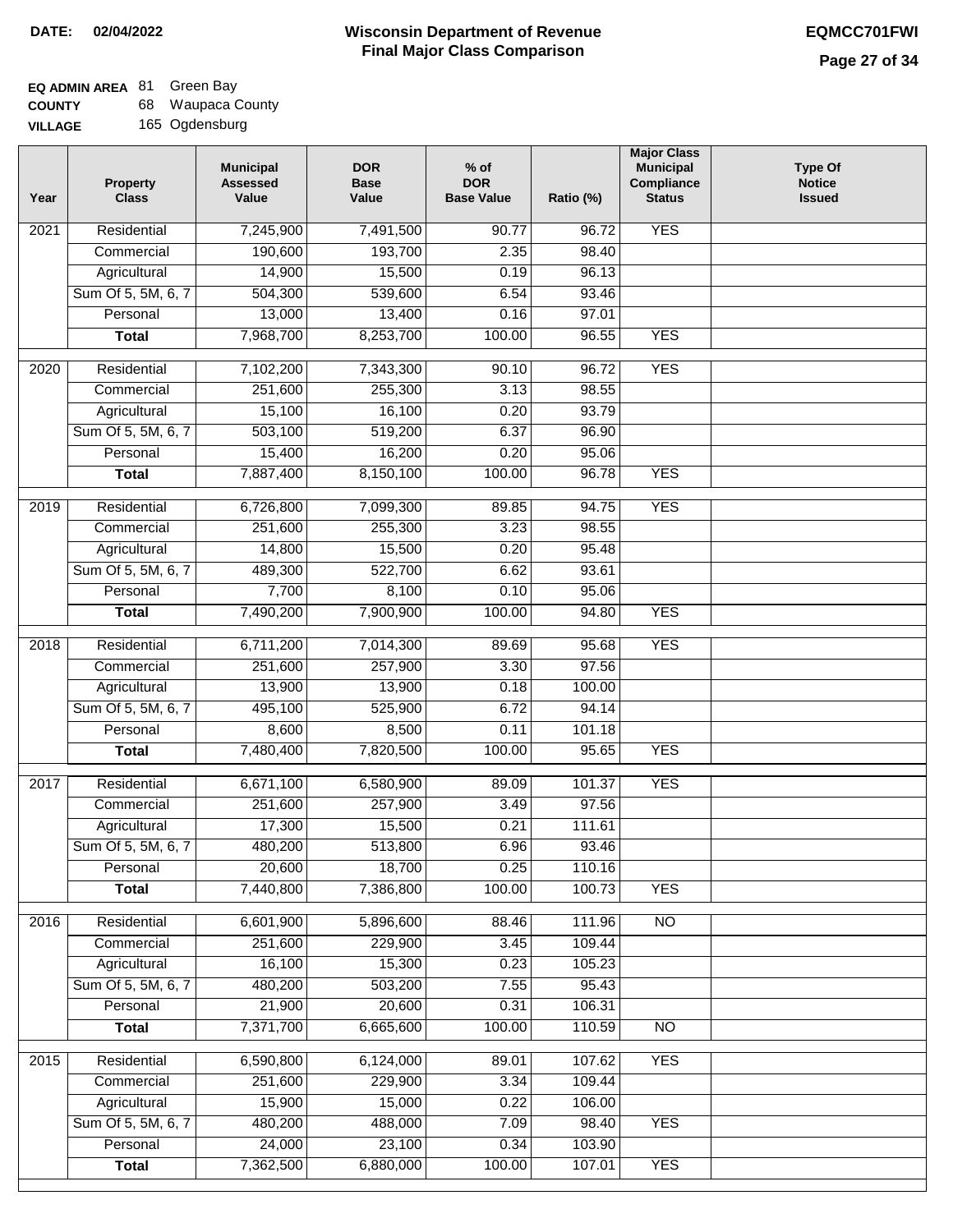# **EQ ADMIN AREA** 81 Green Bay

**COUNTY VILLAGE** 68 Waupaca County

| 181 Scandinavia<br>AGE |  |
|------------------------|--|
|------------------------|--|

| Year              | <b>Property</b><br><b>Class</b> | <b>Municipal</b><br><b>Assessed</b><br>Value | <b>DOR</b><br><b>Base</b><br>Value | $%$ of<br><b>DOR</b><br><b>Base Value</b> | Ratio (%) | <b>Major Class</b><br><b>Municipal</b><br>Compliance<br><b>Status</b> | <b>Type Of</b><br><b>Notice</b><br><b>Issued</b> |
|-------------------|---------------------------------|----------------------------------------------|------------------------------------|-------------------------------------------|-----------|-----------------------------------------------------------------------|--------------------------------------------------|
| 2021              | Residential                     | 13,486,600                                   | 15,766,100                         | 86.41                                     | 85.54     | <b>NO</b>                                                             |                                                  |
|                   | Commercial                      | 1,520,700                                    | 1,691,300                          | 9.27                                      | 89.91     |                                                                       |                                                  |
|                   | Agricultural                    | 15,800                                       | 17,900                             | 0.10                                      | 88.27     |                                                                       |                                                  |
|                   | Sum Of 5, 5M, 6, 7              | 619,000                                      | 674,000                            | 3.69                                      | 91.84     |                                                                       |                                                  |
|                   | Personal                        | 84,490                                       | 96,000                             | 0.53                                      | 88.01     |                                                                       |                                                  |
|                   | <b>Total</b>                    | 15,726,590                                   | 18,245,300                         | 100.00                                    | 86.20     | $\overline{NO}$                                                       |                                                  |
| 2020              | Residential                     | 13,444,600                                   | 14,289,500                         | 85.65                                     | 94.09     | <b>YES</b>                                                            |                                                  |
|                   | Commercial                      | 1,451,900                                    | 1,613,100                          | 9.67                                      | 90.01     |                                                                       |                                                  |
|                   | Agricultural                    | 15,800                                       | 17,500                             | 0.10                                      | 90.29     |                                                                       |                                                  |
|                   | Sum Of 5, 5M, 6, 7              | 619,000                                      | 649,000                            | 3.89                                      | 95.38     |                                                                       |                                                  |
|                   | Personal                        | 103,000                                      | 114,500                            | 0.69                                      | 89.96     |                                                                       |                                                  |
|                   | <b>Total</b>                    | 15,634,300                                   | 16,683,600                         | 100.00                                    | 93.71     | <b>YES</b>                                                            |                                                  |
|                   |                                 |                                              |                                    |                                           |           |                                                                       |                                                  |
| 2019              | Residential                     | 13,314,300                                   | 14,144,400                         | 84.66                                     | 94.13     | <b>YES</b>                                                            |                                                  |
|                   | Commercial                      | 1,569,900                                    | 1,798,600                          | 10.77                                     | 87.28     | $\overline{NO}$                                                       |                                                  |
|                   | Agricultural                    | 15,700                                       | 16,800                             | 0.10                                      | 93.45     |                                                                       |                                                  |
|                   | Sum Of 5, 5M, 6, 7              | 610,300                                      | 673,500                            | 4.03                                      | 90.62     |                                                                       |                                                  |
|                   | Personal                        | 65,900                                       | 73,200                             | 0.44                                      | 90.03     |                                                                       |                                                  |
|                   | <b>Total</b>                    | 15,576,100                                   | 16,706,500                         | 100.00                                    | 93.23     | $\overline{NO}$                                                       |                                                  |
| $\overline{2018}$ | Residential                     | 13,037,700                                   | 13,714,600                         | 84.37                                     | 95.06     | <b>YES</b>                                                            |                                                  |
|                   | Commercial                      | 1,561,400                                    | 1,807,200                          | 11.12                                     | 86.40     | N <sub>O</sub>                                                        |                                                  |
|                   | Agricultural                    | 16,000                                       | 16,400                             | 0.10                                      | 97.56     |                                                                       |                                                  |
|                   | Sum Of 5, 5M, 6, 7              | 616,700                                      | 640,600                            | 3.94                                      | 96.27     |                                                                       |                                                  |
|                   | Personal                        | 74,800                                       | 77,100                             | 0.47                                      | 97.02     |                                                                       |                                                  |
|                   | <b>Total</b>                    | 15,306,600                                   | 16,255,900                         | 100.00                                    | 94.16     | NO                                                                    |                                                  |
| 2017              | Residential                     | 12,749,400                                   | 12,539,700                         | 82.78                                     | 101.67    | <b>YES</b>                                                            |                                                  |
|                   | Commercial                      | 1,588,600                                    | 1,754,600                          | 11.58                                     | 90.54     | <b>YES</b>                                                            |                                                  |
|                   | Agricultural                    | 16,000                                       | 15,900                             | 0.10                                      | 100.63    |                                                                       |                                                  |
|                   | Sum Of 5, 5M, 6, 7              | 616,700                                      | 614,200                            | 4.05                                      | 100.41    |                                                                       |                                                  |
|                   | Personal                        | 224,600                                      | 224,600                            | 1.48                                      | 100.00    |                                                                       |                                                  |
|                   | <b>Total</b>                    | 15,195,300                                   | 15,149,000                         | 100.00                                    | 100.31    | <b>YES</b>                                                            |                                                  |
| 2016              | Residential                     | 12,725,800                                   | 12,378,300                         | 83.41                                     | 102.81    | <b>YES</b>                                                            |                                                  |
|                   | Commercial                      | 1,588,600                                    | 1,577,800                          | 10.63                                     | 100.68    | <b>YES</b>                                                            |                                                  |
|                   | Agricultural                    | 15,800                                       | 15,700                             | 0.11                                      | 100.64    |                                                                       |                                                  |
|                   | Sum Of 5, 5M, 6, 7              | 616,700                                      | 638,100                            | 4.30                                      | 96.65     |                                                                       |                                                  |
|                   | Personal                        | 231,000                                      | 231,000                            | 1.56                                      | 100.00    |                                                                       |                                                  |
|                   | <b>Total</b>                    | 15,177,900                                   | 14,840,900                         | 100.00                                    | 102.27    | <b>YES</b>                                                            |                                                  |
|                   |                                 |                                              |                                    |                                           |           |                                                                       |                                                  |
| 2015              | Residential                     | 12,535,400                                   | 12,564,800                         | 84.23                                     | 99.77     | <b>YES</b>                                                            |                                                  |
|                   | Commercial                      | 1,588,600                                    | 1,577,800                          | 10.58                                     | 100.68    | <b>YES</b>                                                            |                                                  |
|                   | Agricultural                    | 15,100                                       | 15,500                             | 0.10                                      | 97.42     |                                                                       |                                                  |
|                   | Sum Of 5, 5M, 6, 7              | 481,700                                      | 512,000                            | 3.43                                      | 94.08     |                                                                       |                                                  |
|                   | Personal                        | 237,300                                      | 247,300                            | 1.66                                      | 95.96     |                                                                       |                                                  |
|                   | <b>Total</b>                    | 14,858,100                                   | 14,917,400                         | 100.00                                    | 99.60     | <b>YES</b>                                                            |                                                  |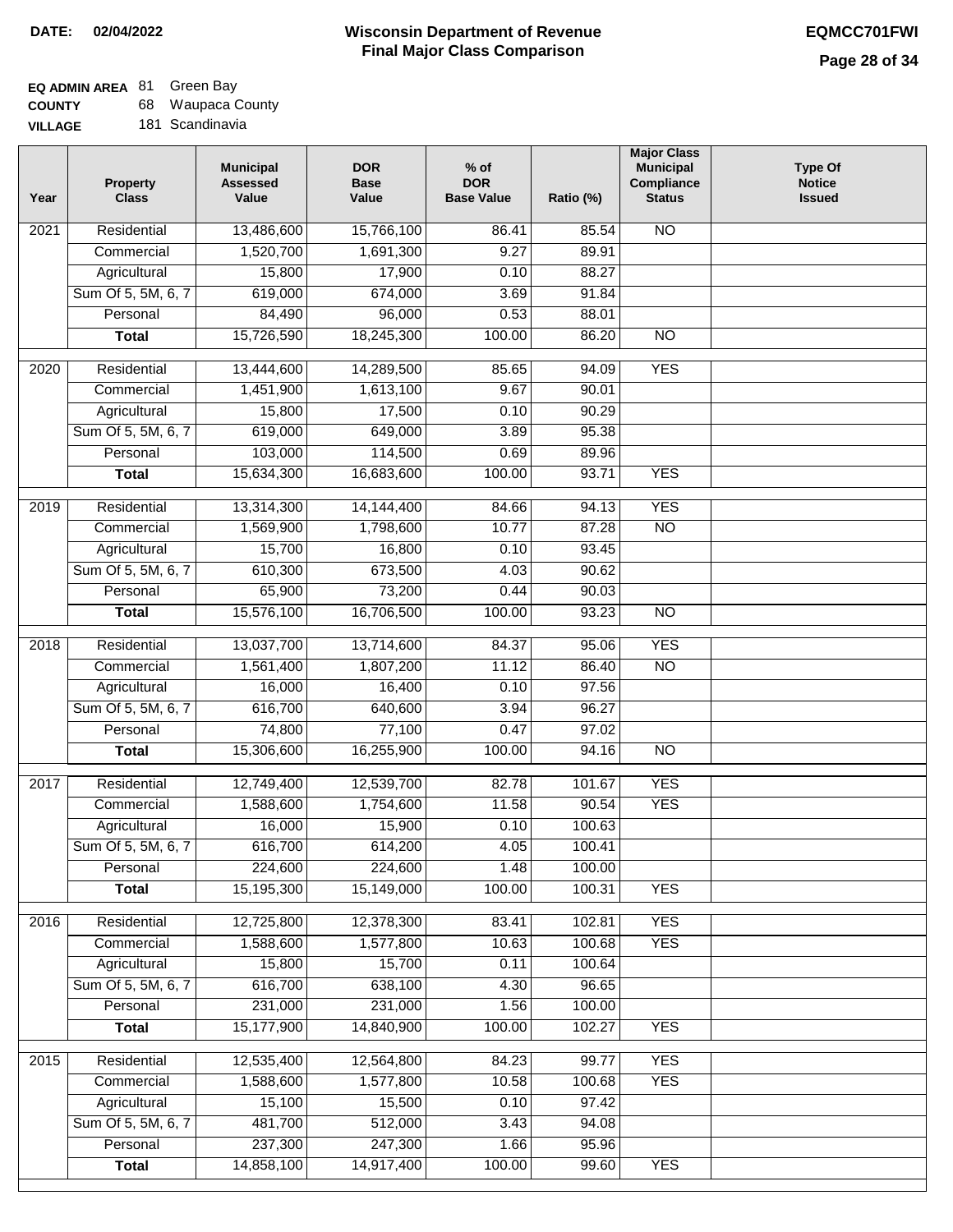### **EQ ADMIN AREA** 81 Green Bay

**COUNTY** 68 Waupaca County

| <b>CITY</b> | 211 Clintonville |
|-------------|------------------|
|             |                  |

| Residential<br>130, 147, 100<br>162,976,700<br>$\overline{NO}$<br>2021<br>74.12<br>79.86<br>53,106,400<br><b>YES</b><br>55,510,300<br>24.15<br>104.53<br>Commercial<br>31,100<br>90.03<br>Agricultural<br>28,000<br>0.01<br>98,100<br>149,700<br>Sum Of 5, 5M, 6, 7<br>0.07<br>65.53<br>Personal<br>3,261,400<br>3,623,800<br>1.65<br>90.00<br>189,044,900<br>219,887,700<br>100.00<br>85.97<br>$\overline{NO}$<br><b>Total</b><br><b>YES</b><br>Residential<br>129,547,500<br>143,596,600<br>70.55<br>90.22<br>2020<br><b>YES</b><br>Commercial<br>55,636,500<br>56,010,100<br>27.52<br>99.33<br>29,900<br>97.99<br>Agricultural<br>29,300<br>0.01<br>Sum Of 5, 5M, 6, 7<br>98,100<br>145,700<br>0.07<br>67.33<br>3,687,100<br>Personal<br>3,762,400<br>1.85<br>98.00<br>188,998,500<br><b>YES</b><br><b>Total</b><br>203,544,700<br>100.00<br>92.85<br><b>YES</b><br>$\frac{1}{2019}$<br>Residential<br>129,573,000<br>139,396,000<br>71.48<br>92.95<br><b>YES</b><br>Commercial<br>52,356,000<br>51,128,900<br>26.22<br>102.40<br>28,700<br>Agricultural<br>28,100<br>0.01<br>97.91<br>Sum Of 5, 5M, 6, 7<br>98,100<br>145,700<br>0.07<br>67.33<br>4,219,100<br>4,305,200<br>2.21<br>Personal<br>98.00<br><b>YES</b><br>186,274,300<br>195,004,500<br>100.00<br>95.52<br><b>Total</b><br><b>YES</b><br>2018<br>Residential<br>128,890,000<br>134,614,800<br>72.01<br>95.75<br>50,536,100<br>48,085,500<br>25.72<br>105.10<br><b>YES</b><br>Commercial<br>Agricultural<br>27,400<br>28,000<br>0.01<br>97.86 |  |
|---------------------------------------------------------------------------------------------------------------------------------------------------------------------------------------------------------------------------------------------------------------------------------------------------------------------------------------------------------------------------------------------------------------------------------------------------------------------------------------------------------------------------------------------------------------------------------------------------------------------------------------------------------------------------------------------------------------------------------------------------------------------------------------------------------------------------------------------------------------------------------------------------------------------------------------------------------------------------------------------------------------------------------------------------------------------------------------------------------------------------------------------------------------------------------------------------------------------------------------------------------------------------------------------------------------------------------------------------------------------------------------------------------------------------------------------------------------------------------------------------------------|--|
|                                                                                                                                                                                                                                                                                                                                                                                                                                                                                                                                                                                                                                                                                                                                                                                                                                                                                                                                                                                                                                                                                                                                                                                                                                                                                                                                                                                                                                                                                                               |  |
|                                                                                                                                                                                                                                                                                                                                                                                                                                                                                                                                                                                                                                                                                                                                                                                                                                                                                                                                                                                                                                                                                                                                                                                                                                                                                                                                                                                                                                                                                                               |  |
|                                                                                                                                                                                                                                                                                                                                                                                                                                                                                                                                                                                                                                                                                                                                                                                                                                                                                                                                                                                                                                                                                                                                                                                                                                                                                                                                                                                                                                                                                                               |  |
|                                                                                                                                                                                                                                                                                                                                                                                                                                                                                                                                                                                                                                                                                                                                                                                                                                                                                                                                                                                                                                                                                                                                                                                                                                                                                                                                                                                                                                                                                                               |  |
|                                                                                                                                                                                                                                                                                                                                                                                                                                                                                                                                                                                                                                                                                                                                                                                                                                                                                                                                                                                                                                                                                                                                                                                                                                                                                                                                                                                                                                                                                                               |  |
|                                                                                                                                                                                                                                                                                                                                                                                                                                                                                                                                                                                                                                                                                                                                                                                                                                                                                                                                                                                                                                                                                                                                                                                                                                                                                                                                                                                                                                                                                                               |  |
|                                                                                                                                                                                                                                                                                                                                                                                                                                                                                                                                                                                                                                                                                                                                                                                                                                                                                                                                                                                                                                                                                                                                                                                                                                                                                                                                                                                                                                                                                                               |  |
|                                                                                                                                                                                                                                                                                                                                                                                                                                                                                                                                                                                                                                                                                                                                                                                                                                                                                                                                                                                                                                                                                                                                                                                                                                                                                                                                                                                                                                                                                                               |  |
|                                                                                                                                                                                                                                                                                                                                                                                                                                                                                                                                                                                                                                                                                                                                                                                                                                                                                                                                                                                                                                                                                                                                                                                                                                                                                                                                                                                                                                                                                                               |  |
|                                                                                                                                                                                                                                                                                                                                                                                                                                                                                                                                                                                                                                                                                                                                                                                                                                                                                                                                                                                                                                                                                                                                                                                                                                                                                                                                                                                                                                                                                                               |  |
|                                                                                                                                                                                                                                                                                                                                                                                                                                                                                                                                                                                                                                                                                                                                                                                                                                                                                                                                                                                                                                                                                                                                                                                                                                                                                                                                                                                                                                                                                                               |  |
|                                                                                                                                                                                                                                                                                                                                                                                                                                                                                                                                                                                                                                                                                                                                                                                                                                                                                                                                                                                                                                                                                                                                                                                                                                                                                                                                                                                                                                                                                                               |  |
|                                                                                                                                                                                                                                                                                                                                                                                                                                                                                                                                                                                                                                                                                                                                                                                                                                                                                                                                                                                                                                                                                                                                                                                                                                                                                                                                                                                                                                                                                                               |  |
|                                                                                                                                                                                                                                                                                                                                                                                                                                                                                                                                                                                                                                                                                                                                                                                                                                                                                                                                                                                                                                                                                                                                                                                                                                                                                                                                                                                                                                                                                                               |  |
|                                                                                                                                                                                                                                                                                                                                                                                                                                                                                                                                                                                                                                                                                                                                                                                                                                                                                                                                                                                                                                                                                                                                                                                                                                                                                                                                                                                                                                                                                                               |  |
|                                                                                                                                                                                                                                                                                                                                                                                                                                                                                                                                                                                                                                                                                                                                                                                                                                                                                                                                                                                                                                                                                                                                                                                                                                                                                                                                                                                                                                                                                                               |  |
|                                                                                                                                                                                                                                                                                                                                                                                                                                                                                                                                                                                                                                                                                                                                                                                                                                                                                                                                                                                                                                                                                                                                                                                                                                                                                                                                                                                                                                                                                                               |  |
|                                                                                                                                                                                                                                                                                                                                                                                                                                                                                                                                                                                                                                                                                                                                                                                                                                                                                                                                                                                                                                                                                                                                                                                                                                                                                                                                                                                                                                                                                                               |  |
|                                                                                                                                                                                                                                                                                                                                                                                                                                                                                                                                                                                                                                                                                                                                                                                                                                                                                                                                                                                                                                                                                                                                                                                                                                                                                                                                                                                                                                                                                                               |  |
|                                                                                                                                                                                                                                                                                                                                                                                                                                                                                                                                                                                                                                                                                                                                                                                                                                                                                                                                                                                                                                                                                                                                                                                                                                                                                                                                                                                                                                                                                                               |  |
|                                                                                                                                                                                                                                                                                                                                                                                                                                                                                                                                                                                                                                                                                                                                                                                                                                                                                                                                                                                                                                                                                                                                                                                                                                                                                                                                                                                                                                                                                                               |  |
|                                                                                                                                                                                                                                                                                                                                                                                                                                                                                                                                                                                                                                                                                                                                                                                                                                                                                                                                                                                                                                                                                                                                                                                                                                                                                                                                                                                                                                                                                                               |  |
| Sum Of 5, 5M, 6, 7<br>145,700<br>98,100<br>0.08<br>67.33                                                                                                                                                                                                                                                                                                                                                                                                                                                                                                                                                                                                                                                                                                                                                                                                                                                                                                                                                                                                                                                                                                                                                                                                                                                                                                                                                                                                                                                      |  |
| 3,989,300<br>4,070,700<br>2.18<br>98.00<br>Personal                                                                                                                                                                                                                                                                                                                                                                                                                                                                                                                                                                                                                                                                                                                                                                                                                                                                                                                                                                                                                                                                                                                                                                                                                                                                                                                                                                                                                                                           |  |
| <b>YES</b><br>183,540,900<br>186,944,700<br>100.00<br>98.18<br><b>Total</b>                                                                                                                                                                                                                                                                                                                                                                                                                                                                                                                                                                                                                                                                                                                                                                                                                                                                                                                                                                                                                                                                                                                                                                                                                                                                                                                                                                                                                                   |  |
| 2017<br>Residential<br>128,410,000<br>126,421,100<br>69.45<br>101.57<br><b>YES</b>                                                                                                                                                                                                                                                                                                                                                                                                                                                                                                                                                                                                                                                                                                                                                                                                                                                                                                                                                                                                                                                                                                                                                                                                                                                                                                                                                                                                                            |  |
| 49,311,200<br>49,121,800<br>26.98<br><b>YES</b><br>Commercial<br>100.39                                                                                                                                                                                                                                                                                                                                                                                                                                                                                                                                                                                                                                                                                                                                                                                                                                                                                                                                                                                                                                                                                                                                                                                                                                                                                                                                                                                                                                       |  |
| 28,200<br>27,200<br>103.68<br>Agricultural<br>0.01                                                                                                                                                                                                                                                                                                                                                                                                                                                                                                                                                                                                                                                                                                                                                                                                                                                                                                                                                                                                                                                                                                                                                                                                                                                                                                                                                                                                                                                            |  |
| Sum Of 5, 5M, 6, 7<br>98,100<br>145,700<br>0.08<br>67.33                                                                                                                                                                                                                                                                                                                                                                                                                                                                                                                                                                                                                                                                                                                                                                                                                                                                                                                                                                                                                                                                                                                                                                                                                                                                                                                                                                                                                                                      |  |
| 6,581,200<br>6,328,100<br>3.48<br>104.00<br>Personal                                                                                                                                                                                                                                                                                                                                                                                                                                                                                                                                                                                                                                                                                                                                                                                                                                                                                                                                                                                                                                                                                                                                                                                                                                                                                                                                                                                                                                                          |  |
| 184,428,700<br>100.00<br><b>YES</b><br>182,043,900<br>101.31<br><b>Total</b>                                                                                                                                                                                                                                                                                                                                                                                                                                                                                                                                                                                                                                                                                                                                                                                                                                                                                                                                                                                                                                                                                                                                                                                                                                                                                                                                                                                                                                  |  |
| Residential<br>128,410,500<br>118,078,000<br>68.68<br>108.75<br><b>YES</b><br>2016                                                                                                                                                                                                                                                                                                                                                                                                                                                                                                                                                                                                                                                                                                                                                                                                                                                                                                                                                                                                                                                                                                                                                                                                                                                                                                                                                                                                                            |  |
| <b>YES</b><br>Commercial<br>49,146,200<br>46,414,400<br>27.00<br>105.89                                                                                                                                                                                                                                                                                                                                                                                                                                                                                                                                                                                                                                                                                                                                                                                                                                                                                                                                                                                                                                                                                                                                                                                                                                                                                                                                                                                                                                       |  |
| Agricultural<br>27,800<br>26,800<br>0.02<br>103.73                                                                                                                                                                                                                                                                                                                                                                                                                                                                                                                                                                                                                                                                                                                                                                                                                                                                                                                                                                                                                                                                                                                                                                                                                                                                                                                                                                                                                                                            |  |
| Sum Of 5, 5M, 6, 7<br>98,100<br>112,900<br>86.89<br>0.07                                                                                                                                                                                                                                                                                                                                                                                                                                                                                                                                                                                                                                                                                                                                                                                                                                                                                                                                                                                                                                                                                                                                                                                                                                                                                                                                                                                                                                                      |  |
| 7,577,500<br>Personal<br>7,286,100<br>4.24<br>104.00                                                                                                                                                                                                                                                                                                                                                                                                                                                                                                                                                                                                                                                                                                                                                                                                                                                                                                                                                                                                                                                                                                                                                                                                                                                                                                                                                                                                                                                          |  |
| 185,260,100<br>171,918,200<br><b>Total</b><br>100.00<br>107.76<br><b>YES</b>                                                                                                                                                                                                                                                                                                                                                                                                                                                                                                                                                                                                                                                                                                                                                                                                                                                                                                                                                                                                                                                                                                                                                                                                                                                                                                                                                                                                                                  |  |
| 128,517,800<br>125,560,300<br><b>YES</b><br>2015<br>Residential<br>69.22<br>102.36                                                                                                                                                                                                                                                                                                                                                                                                                                                                                                                                                                                                                                                                                                                                                                                                                                                                                                                                                                                                                                                                                                                                                                                                                                                                                                                                                                                                                            |  |
| 49,673,900<br>48,299,000<br>26.63<br>102.85<br><b>YES</b><br>Commercial                                                                                                                                                                                                                                                                                                                                                                                                                                                                                                                                                                                                                                                                                                                                                                                                                                                                                                                                                                                                                                                                                                                                                                                                                                                                                                                                                                                                                                       |  |
| 26,500<br>104.15<br>Agricultural<br>27,600<br>0.01                                                                                                                                                                                                                                                                                                                                                                                                                                                                                                                                                                                                                                                                                                                                                                                                                                                                                                                                                                                                                                                                                                                                                                                                                                                                                                                                                                                                                                                            |  |
| Sum Of 5, 5M, 6, 7<br>97,600<br>110,900<br>0.06<br>88.01                                                                                                                                                                                                                                                                                                                                                                                                                                                                                                                                                                                                                                                                                                                                                                                                                                                                                                                                                                                                                                                                                                                                                                                                                                                                                                                                                                                                                                                      |  |
| 7,691,100<br>7,395,400<br>4.08<br>104.00<br>Personal                                                                                                                                                                                                                                                                                                                                                                                                                                                                                                                                                                                                                                                                                                                                                                                                                                                                                                                                                                                                                                                                                                                                                                                                                                                                                                                                                                                                                                                          |  |
| 186,008,000<br>181,392,100<br>100.00<br><b>YES</b><br><b>Total</b><br>102.54                                                                                                                                                                                                                                                                                                                                                                                                                                                                                                                                                                                                                                                                                                                                                                                                                                                                                                                                                                                                                                                                                                                                                                                                                                                                                                                                                                                                                                  |  |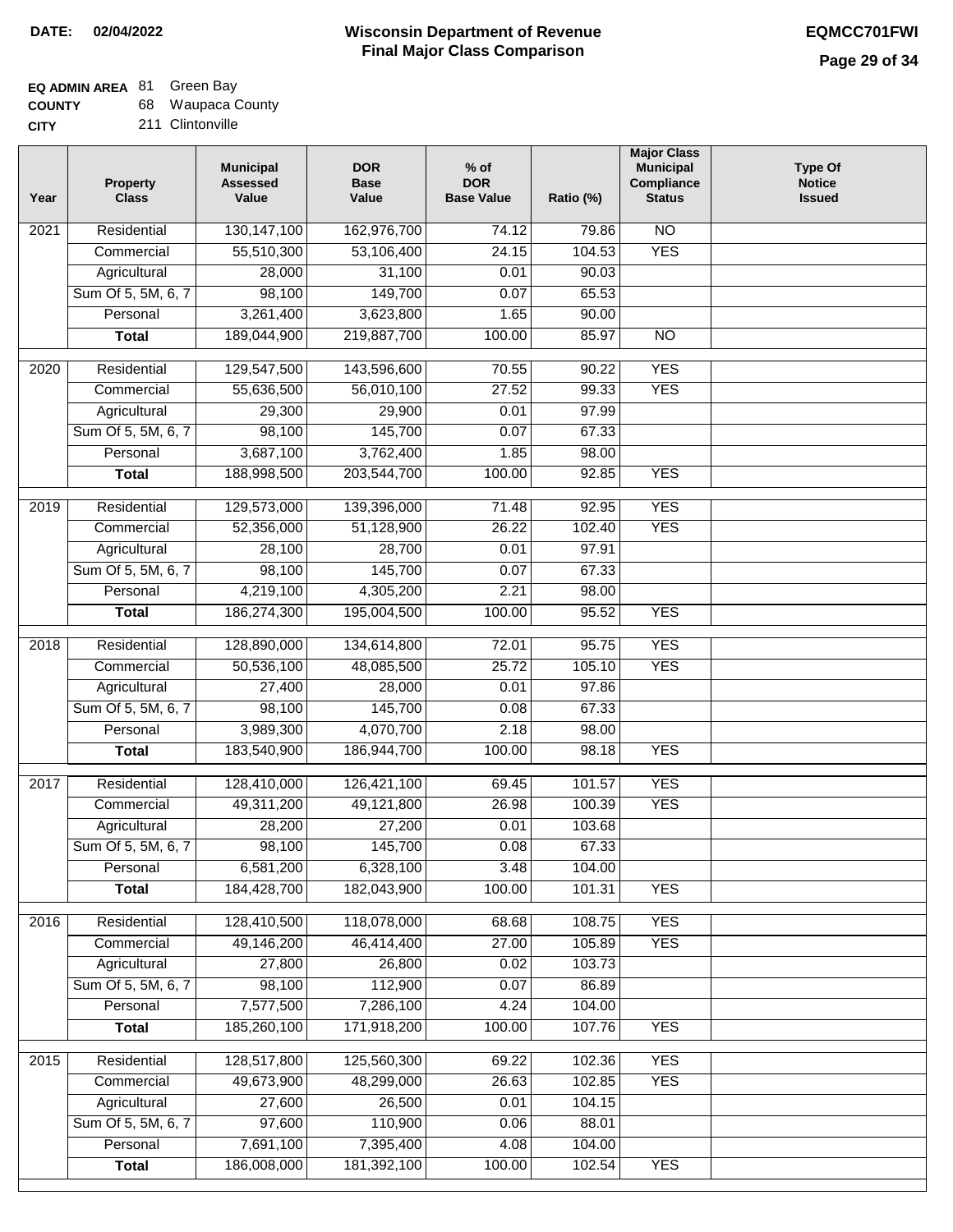**CITY**

#### **Wisconsin Department of Revenue Final Major Class Comparison DATE: 02/04/2022 EQMCC701FWI**

### **EQ ADMIN AREA** 81 Green Bay

| <b>COUNTY</b> |  | 68 Waupaca County |  |
|---------------|--|-------------------|--|
|---------------|--|-------------------|--|

251 Manawa

| Year | <b>Property</b><br><b>Class</b> | <b>Municipal</b><br><b>Assessed</b><br>Value | <b>DOR</b><br><b>Base</b><br>Value | $%$ of<br><b>DOR</b><br><b>Base Value</b> | Ratio (%) | <b>Major Class</b><br><b>Municipal</b><br>Compliance<br><b>Status</b> | <b>Type Of</b><br><b>Notice</b><br><b>Issued</b> |
|------|---------------------------------|----------------------------------------------|------------------------------------|-------------------------------------------|-----------|-----------------------------------------------------------------------|--------------------------------------------------|
| 2021 | Residential                     | 41,557,500                                   | 48,286,200                         | 80.29                                     | 86.06     | N <sub>O</sub>                                                        |                                                  |
|      | Commercial                      | 11,475,800                                   | 10,803,900                         | 17.96                                     | 106.22    | <b>YES</b>                                                            |                                                  |
|      | Agricultural                    | 52,000                                       | 53,100                             | 0.09                                      | 97.93     |                                                                       |                                                  |
|      | Sum Of 5, 5M, 6, 7              | 200,600                                      | 270,800                            | 0.45                                      | 74.08     |                                                                       |                                                  |
|      | Personal                        | 705,963                                      | 727,800                            | 1.21                                      | 97.00     |                                                                       |                                                  |
|      | <b>Total</b>                    | 53,991,863                                   | 60,141,800                         | 100.00                                    | 89.77     | $\overline{NO}$                                                       |                                                  |
| 2020 | Residential                     | 41,460,400                                   | 43,023,300                         | 77.72                                     | 96.37     | <b>YES</b>                                                            |                                                  |
|      | Commercial                      | 11,497,700                                   | 11,386,700                         | 20.57                                     | 100.97    | <b>YES</b>                                                            |                                                  |
|      | Agricultural                    | 45,300                                       | 46,900                             | 0.08                                      | 96.59     |                                                                       |                                                  |
|      | Sum Of 5, 5M, 6, 7              | 197,200                                      | 267,100                            | 0.48                                      | 73.83     |                                                                       |                                                  |
|      | Personal                        | 608,300                                      | 633,700                            | 1.14                                      | 95.99     |                                                                       |                                                  |
|      | <b>Total</b>                    | 53,808,900                                   | 55,357,700                         | 100.00                                    | 97.20     | <b>YES</b>                                                            |                                                  |
| 2019 | Residential                     | 41,505,500                                   | 43,509,600                         | 78.51                                     | 95.39     | <b>YES</b>                                                            |                                                  |
|      | Commercial                      | 11,110,400                                   | 10,977,200                         | 19.81                                     | 101.21    | <b>YES</b>                                                            |                                                  |
|      | Agricultural                    | 45,000                                       | 45,000                             | 0.08                                      | 100.00    |                                                                       |                                                  |
|      | Sum Of 5, 5M, 6, 7              | 205,100                                      | 277,300                            | 0.50                                      | 73.96     |                                                                       |                                                  |
|      | Personal                        | 610,630                                      | 610,600                            | 1.10                                      | 100.00    |                                                                       |                                                  |
|      | <b>Total</b>                    | 53,476,630                                   | 55,419,700                         | 100.00                                    | 96.49     | <b>YES</b>                                                            |                                                  |
| 2018 | Residential                     | 41,307,000                                   | 39,736,700                         | 77.55                                     | 103.95    | <b>YES</b>                                                            |                                                  |
|      | Commercial                      | 10,030,300                                   | 10,642,000                         | 20.77                                     | 94.25     | <b>YES</b>                                                            |                                                  |
|      | Agricultural                    | 44,500                                       | 43,700                             | 0.09                                      | 101.83    |                                                                       |                                                  |
|      | Sum Of 5, 5M, 6, 7              | 205,100                                      | 273,700                            | 0.53                                      | 74.94     |                                                                       |                                                  |
|      | Personal                        | 540,348                                      | 545,800                            | 1.07                                      | 99.00     |                                                                       |                                                  |
|      | <b>Total</b>                    | 52,127,248                                   | 51,241,900                         | 100.00                                    | 101.73    | <b>YES</b>                                                            |                                                  |
| 2017 | Residential                     | 41,866,600                                   | 41,520,400                         | 77.62                                     | 100.83    | <b>YES</b>                                                            |                                                  |
|      | Commercial                      | 10,025,300                                   | 10,745,400                         | 20.09                                     | 93.30     | <b>YES</b>                                                            |                                                  |
|      | Agricultural                    | 43,200                                       | 42,800                             | 0.08                                      | 100.93    |                                                                       |                                                  |
|      | Sum Of 5, 5M, 6, 7              | 205,100                                      | 273,700                            | 0.51                                      | 74.94     |                                                                       |                                                  |
|      | Personal                        | 910,165                                      | 910,200                            | 1.70                                      | 100.00    |                                                                       |                                                  |
|      | <b>Total</b>                    | 53,050,365                                   | 53,492,500                         | 100.00                                    | 99.17     | <b>YES</b>                                                            |                                                  |
| 2016 | Residential                     | 41,838,200                                   | 41,910,900                         | 79.38                                     | 99.83     | <b>YES</b>                                                            |                                                  |
|      | Commercial                      | 9,890,300                                    | 9,670,900                          | 18.32                                     | 102.27    | <b>YES</b>                                                            |                                                  |
|      | Agricultural                    | 43,400                                       | 42,100                             | 0.08                                      | 103.09    |                                                                       |                                                  |
|      | Sum Of 5, 5M, 6, 7              | 205,100                                      | 264,500                            | 0.50                                      | 77.54     |                                                                       |                                                  |
|      | Personal                        | 928,940                                      | 910,800                            | 1.73                                      | 101.99    |                                                                       |                                                  |
|      | <b>Total</b>                    | 52,905,940                                   | 52,799,200                         | 100.00                                    | 100.20    | <b>YES</b>                                                            |                                                  |
| 2015 | Residential                     | 41,666,500                                   | 40,924,000                         | 78.26                                     | 101.81    | <b>YES</b>                                                            |                                                  |
|      | Commercial                      | 10,011,600                                   | 9,767,900                          | 18.68                                     | 102.49    | <b>YES</b>                                                            |                                                  |
|      | Agricultural                    | 43,400                                       | 41,500                             | 0.08                                      | 104.58    |                                                                       |                                                  |
|      | Sum Of 5, 5M, 6, 7              | 205,100                                      | 260,600                            | 0.50                                      | 78.70     |                                                                       |                                                  |
|      | Personal                        | 1,335,171                                    | 1,296,300                          | 2.48                                      | 103.00    |                                                                       |                                                  |
|      | <b>Total</b>                    | 53,261,771                                   | 52,290,300                         | 100.00                                    | 101.86    | <b>YES</b>                                                            |                                                  |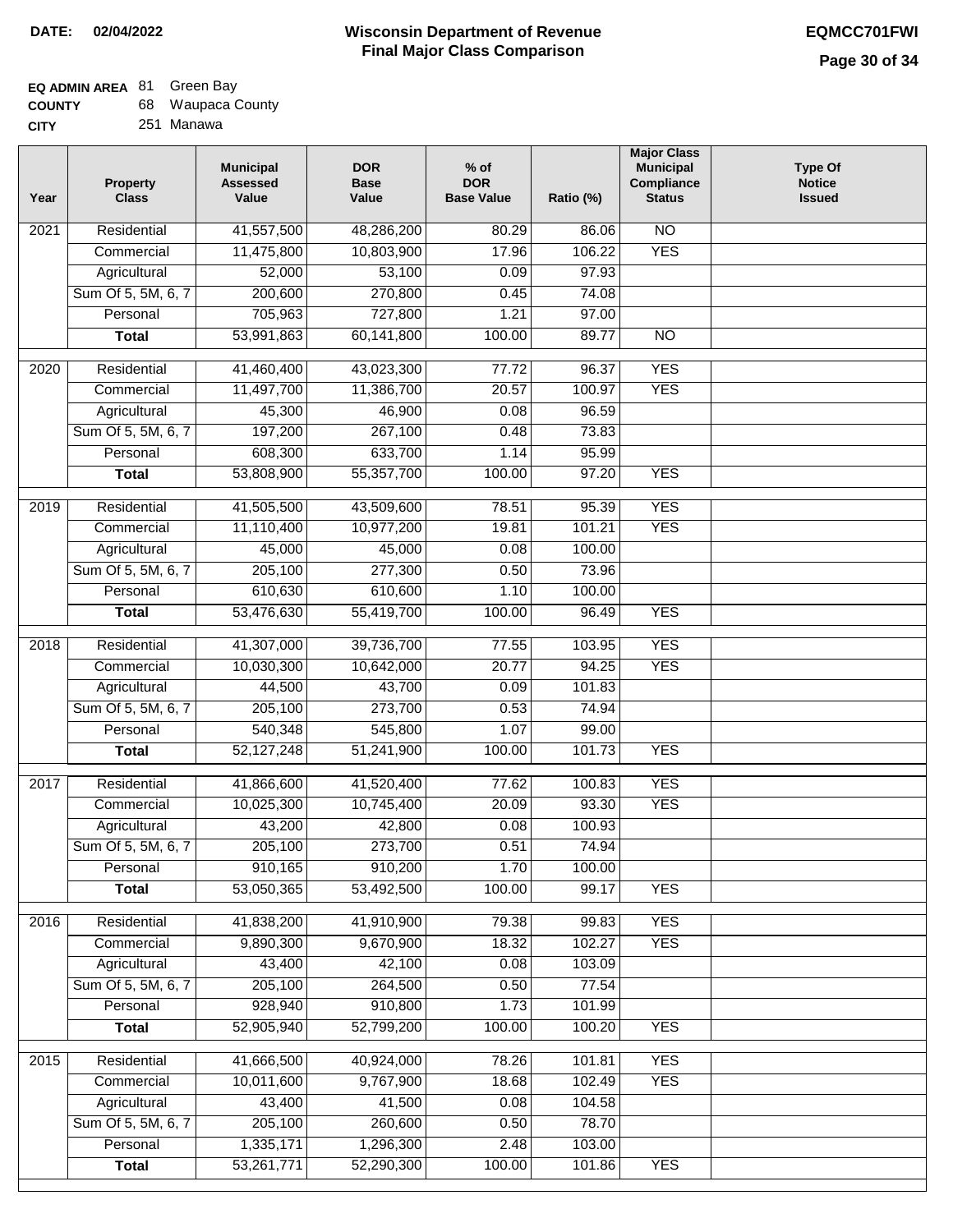| <b>EQ ADMIN AREA 81 Green Bay</b> |                   | 81 Green Bay      |
|-----------------------------------|-------------------|-------------------|
| <b>COUNTY</b>                     | 68 Waupaca County | 58 Shawano County |
| <b>CITY</b>                       | 252 Marion        | 252 Marion        |

| Year | <b>Property</b><br><b>Class</b> | <b>Municipal</b><br><b>Assessed</b><br>Value | <b>DOR</b><br><b>Base</b><br>Value | $%$ of<br><b>DOR</b><br><b>Base Value</b> | Ratio (%) | <b>Major Class</b><br><b>Municipal</b><br>Compliance<br><b>Status</b> | <b>Type Of</b><br><b>Notice</b><br><b>Issued</b> |
|------|---------------------------------|----------------------------------------------|------------------------------------|-------------------------------------------|-----------|-----------------------------------------------------------------------|--------------------------------------------------|
| 2021 | Residential                     | 39,383,650                                   | 43,959,400                         | 80.20                                     | 89.59     | $\overline{NO}$                                                       |                                                  |
|      | Commercial                      | 12,005,300                                   | 9,796,500                          | 17.87                                     | 122.55    | $\overline{NO}$                                                       |                                                  |
|      | Agricultural                    | 15,400                                       | 15,600                             | 0.03                                      | 98.72     |                                                                       |                                                  |
|      | Sum Of 5, 5M, 6, 7              | 152,550                                      | 353,900                            | 0.65                                      | 43.11     |                                                                       |                                                  |
|      | Personal                        | 653,100                                      | 687,500                            | 1.25                                      | 95.00     |                                                                       |                                                  |
|      | <b>Total</b>                    | 52,210,000                                   | 54,812,900                         | 100.00                                    | 95.25     | $\overline{NO}$                                                       | 1st Notice of Non-Compliance                     |
| 2020 | Residential                     | 39,221,250                                   | 40,531,400                         | 78.14                                     | 96.77     | <b>YES</b>                                                            |                                                  |
|      | Commercial                      | 12,053,200                                   | 10,264,100                         | 19.79                                     | 117.43    | $\overline{NO}$                                                       |                                                  |
|      | Agricultural                    | 14,900                                       | 15,200                             | 0.03                                      | 98.03     |                                                                       |                                                  |
|      | Sum Of 5, 5M, 6, 7              | 152,550                                      | 345,400                            | 0.67                                      | 44.17     |                                                                       |                                                  |
|      | Personal                        | 711,700                                      | 711,700                            | 1.37                                      | 100.00    |                                                                       |                                                  |
|      | <b>Total</b>                    | 52,153,600                                   | 51,867,800                         | 100.00                                    | 100.55    | $\overline{NO}$                                                       |                                                  |
|      |                                 |                                              |                                    |                                           |           |                                                                       |                                                  |
| 2019 | Residential                     | 39,123,150                                   | 40,078,500                         | 78.23                                     | 97.62     | <b>YES</b>                                                            |                                                  |
|      | Commercial                      | 12,041,800                                   | 10,130,700                         | 19.77                                     | 118.86    | $\overline{NO}$                                                       |                                                  |
|      | Agricultural                    | 14,400                                       | 14,400                             | 0.03                                      | 100.00    |                                                                       |                                                  |
|      | Sum Of 5, 5M, 6, 7              | 152,550                                      | 334,900                            | 0.65                                      | 45.55     |                                                                       |                                                  |
|      | Personal                        | 674,500                                      | 674,500                            | 1.32                                      | 100.00    |                                                                       |                                                  |
|      | <b>Total</b>                    | 52,006,400                                   | 51,233,000                         | 100.00                                    | 101.51    | $\overline{NO}$                                                       |                                                  |
| 2018 | Residential                     | 38,960,750                                   | 38,752,900                         | 76.50                                     | 100.54    | <b>YES</b>                                                            |                                                  |
|      | Commercial                      | 12,081,700                                   | 10,881,300                         | 21.48                                     | 111.03    | <b>NO</b>                                                             |                                                  |
|      | Agricultural                    | 14,000                                       | 14,100                             | 0.03                                      | 99.29     |                                                                       |                                                  |
|      | Sum Of 5, 5M, 6, 7              | 152,550                                      | 346,200                            | 0.68                                      | 44.06     |                                                                       |                                                  |
|      | Personal                        | 665,400                                      | 665,400                            | 1.31                                      | 100.00    |                                                                       |                                                  |
|      | <b>Total</b>                    | 51,874,400                                   | 50,659,900                         | 100.00                                    | 102.40    | $\overline{10}$                                                       |                                                  |
| 2017 | Residential                     | 39,028,700                                   | 36, 153, 400                       | 74.68                                     | 107.95    | <b>YES</b>                                                            |                                                  |
|      | Commercial                      | 12,064,100                                   | 11,020,400                         | 22.76                                     | 109.47    | <b>YES</b>                                                            |                                                  |
|      | Agricultural                    | 14,300                                       | 13,800                             | 0.03                                      | 103.62    |                                                                       |                                                  |
|      | Sum Of 5, 5M, 6, 7              | 217,850                                      | 395,100                            | 0.82                                      | 55.14     |                                                                       |                                                  |
|      | Personal                        | 871,000                                      | 829,400                            | 1.71                                      | 105.02    |                                                                       |                                                  |
|      | <b>Total</b>                    | 52,195,950                                   | 48,412,100                         | 100.00                                    | 107.82    | <b>YES</b>                                                            |                                                  |
| 2016 | Residential                     | 38,770,400                                   | 32,080,200                         | 74.79                                     | 120.85    | $\overline{NO}$                                                       |                                                  |
|      | Commercial                      | 10,732,700                                   | 9,766,100                          | 22.77                                     | 109.90    | <b>YES</b>                                                            |                                                  |
|      | Agricultural                    | 14,800                                       | 13,400                             | 0.03                                      | 110.45    |                                                                       |                                                  |
|      | Sum Of 5, 5M, 6, 7              | 232,250                                      | 366,800                            | 0.86                                      | 63.32     |                                                                       |                                                  |
|      | Personal                        | 733,600                                      | 666,900                            | 1.55                                      | 110.00    |                                                                       |                                                  |
|      | <b>Total</b>                    | 50,483,750                                   | 42,893,400                         | 100.00                                    | 117.70    | N <sub>O</sub>                                                        |                                                  |
| 2015 | Residential                     | 38,579,400                                   | 35,453,800                         | 76.36                                     | 108.82    | <b>YES</b>                                                            |                                                  |
|      | Commercial                      | 10,738,100                                   | 9,860,600                          | 21.24                                     | 108.90    | <b>YES</b>                                                            |                                                  |
|      | Agricultural                    | 13,300                                       | 13,200                             | 0.03                                      | 100.76    |                                                                       |                                                  |
|      | Sum Of 5, 5M, 6, 7              | 232,250                                      | 363,900                            | 0.78                                      | 63.82     |                                                                       |                                                  |
|      | Personal                        | 736,700                                      | 736,700                            | 1.59                                      | 100.00    |                                                                       |                                                  |
|      | <b>Total</b>                    | 50,299,750                                   | 46,428,200                         | 100.00                                    | 108.34    | <b>YES</b>                                                            |                                                  |
|      |                                 |                                              |                                    |                                           |           |                                                                       |                                                  |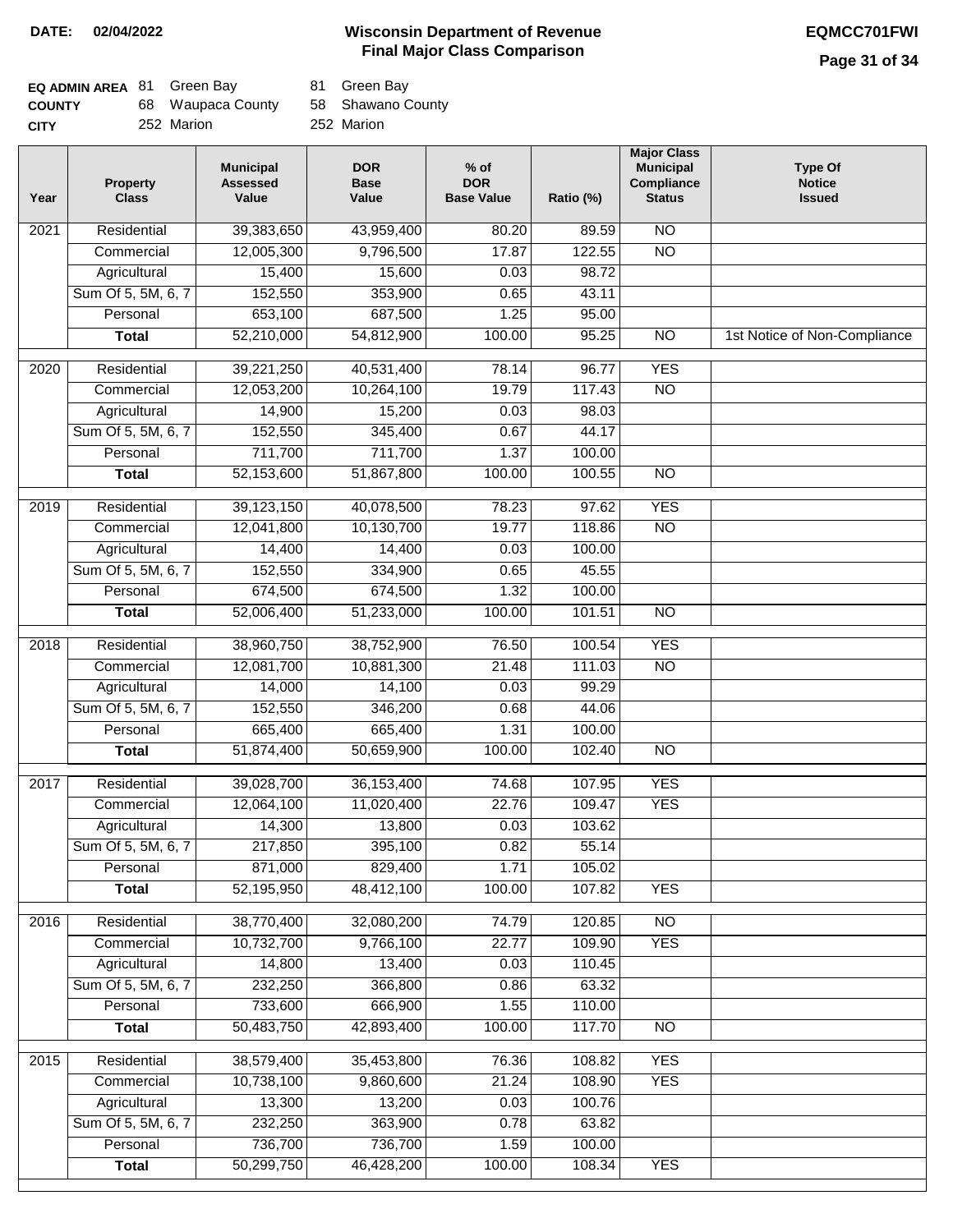### **Page 32 of 34**

| <b>EQ ADMIN AREA 81 Green Bay</b> |                   | 81 Green Bay        |
|-----------------------------------|-------------------|---------------------|
| <b>COUNTY</b>                     | 68 Waupaca County | 44 Outagamie County |
| <b>CITY</b>                       | 261 New London    | 261 New London      |

| Year              | <b>Property</b><br><b>Class</b> | <b>Municipal</b><br><b>Assessed</b><br>Value | <b>DOR</b><br><b>Base</b><br>Value | $%$ of<br><b>DOR</b><br><b>Base Value</b> | Ratio (%) | <b>Major Class</b><br><b>Municipal</b><br>Compliance<br><b>Status</b> | <b>Type Of</b><br><b>Notice</b><br><b>Issued</b> |
|-------------------|---------------------------------|----------------------------------------------|------------------------------------|-------------------------------------------|-----------|-----------------------------------------------------------------------|--------------------------------------------------|
| $\overline{202}1$ | Residential                     | 261,991,500                                  | 311,510,500                        | 77.19                                     | 84.10     | $\overline{NO}$                                                       |                                                  |
|                   | Commercial                      | 87,935,200                                   | 85,953,900                         | 21.30                                     | 102.31    | <b>YES</b>                                                            |                                                  |
|                   | Agricultural                    | 66,400                                       | 72,400                             | 0.02                                      | 91.71     |                                                                       |                                                  |
|                   | Sum Of 5, 5M, 6, 7              | 440,500                                      | 1,077,300                          | 0.27                                      | 40.89     |                                                                       |                                                  |
|                   | Personal                        | 4,480,600                                    | 4,923,700                          | 1.22                                      | 91.00     |                                                                       |                                                  |
|                   | <b>Total</b>                    | 354,914,200                                  | 403,537,800                        | 100.00                                    | 87.95     | <b>NO</b>                                                             |                                                  |
| 2020              | Residential                     | 259,649,600                                  | 273, 137, 700                      | 73.44                                     | 95.06     | <b>YES</b>                                                            |                                                  |
|                   | Commercial                      | 87,765,100                                   | 92,590,000                         | 24.90                                     | 94.79     | <b>YES</b>                                                            |                                                  |
|                   | Agricultural                    | 70,100                                       | 72,400                             | 0.02                                      | 96.82     |                                                                       |                                                  |
|                   | Sum Of 5, 5M, 6, 7              | 441,400                                      | 921,200                            | 0.25                                      | 47.92     |                                                                       |                                                  |
|                   | Personal                        | 5,031,300                                    | 5,186,900                          | 1.39                                      | 97.00     |                                                                       |                                                  |
|                   | <b>Total</b>                    | 352,957,500                                  | 371,908,200                        | 100.00                                    | 94.90     | <b>YES</b>                                                            |                                                  |
|                   |                                 |                                              |                                    |                                           |           |                                                                       |                                                  |
| 2019              | Residential                     | 256,689,900                                  | 262,094,000                        | 72.23                                     | 97.94     | <b>YES</b>                                                            |                                                  |
|                   | Commercial                      | 86,852,200                                   | 94,179,200                         | 25.95                                     | 92.22     | <b>YES</b>                                                            |                                                  |
|                   | Agricultural                    | 66,600                                       | 66,900                             | 0.02                                      | 99.55     |                                                                       |                                                  |
|                   | Sum Of 5, 5M, 6, 7              | 440,400                                      | 950,400                            | 0.26                                      | 46.34     |                                                                       |                                                  |
|                   | Personal                        | 5,567,000                                    | 5,567,000                          | 1.53                                      | 100.00    |                                                                       |                                                  |
|                   | <b>Total</b>                    | 349,616,100                                  | 362,857,500                        | 100.00                                    | 96.35     | <b>YES</b>                                                            |                                                  |
| 2018              | Residential                     | 255,033,600                                  | 250, 241, 700                      | 72.45                                     | 101.91    | <b>YES</b>                                                            |                                                  |
|                   | Commercial                      | 85,658,800                                   | 89,736,700                         | 25.98                                     | 95.46     | <b>YES</b>                                                            |                                                  |
|                   | Agricultural                    | 66,000                                       | 66,500                             | 0.02                                      | 99.25     |                                                                       |                                                  |
|                   | Sum Of 5, 5M, 6, 7              | 425,000                                      | 870,100                            | 0.25                                      | 48.84     |                                                                       |                                                  |
|                   | Personal                        | 4,550,300                                    | 4,461,200                          | 1.29                                      | 102.00    |                                                                       |                                                  |
|                   | <b>Total</b>                    | 345,733,700                                  | 345,376,200                        | 100.00                                    | 100.10    | <b>YES</b>                                                            |                                                  |
| 2017              | Residential                     | 254,312,300                                  | 254,221,800                        | 74.18                                     | 100.04    | <b>YES</b>                                                            |                                                  |
|                   | Commercial                      | 81,050,900                                   | 79,591,400                         | 23.22                                     | 101.83    | <b>YES</b>                                                            |                                                  |
|                   | Agricultural                    | 64,100                                       | 64,200                             | 0.02                                      | 99.84     |                                                                       |                                                  |
|                   | Sum Of 5, 5M, 6, 7              | 426,000                                      | 852,900                            | 0.25                                      | 49.95     |                                                                       |                                                  |
|                   | Personal                        | 7,991,500                                    | 7,991,500                          | 2.33                                      | 100.00    |                                                                       |                                                  |
|                   | <b>Total</b>                    | 343,844,800                                  | 342,721,800                        | 100.00                                    | 100.33    | <b>YES</b>                                                            |                                                  |
| 2016              | Residential                     | 247,362,100                                  | 236,769,600                        | 73.84                                     | 104.47    | <b>YES</b>                                                            |                                                  |
|                   | Commercial                      | 79,515,700                                   | 75,521,400                         | 23.55                                     | 105.29    | <b>YES</b>                                                            |                                                  |
|                   | Agricultural                    | 64,700                                       | 62,200                             | 0.02                                      | 104.02    |                                                                       |                                                  |
|                   | Sum Of 5, 5M, 6, 7              | 414,000                                      | 814,700                            | 0.25                                      | 50.82     |                                                                       |                                                  |
|                   | Personal                        | 7,803,600                                    | 7,503,500                          | 2.34                                      | 104.00    |                                                                       |                                                  |
|                   | <b>Total</b>                    | 335,160,100                                  | 320,671,400                        | 100.00                                    | 104.52    | <b>YES</b>                                                            |                                                  |
|                   |                                 |                                              |                                    |                                           |           |                                                                       |                                                  |
| 2015              | Residential                     | 247,225,900                                  | 234,018,600                        | 73.27                                     | 105.64    | <b>YES</b>                                                            |                                                  |
|                   | Commercial                      | 78,761,400                                   | 77,644,600                         | 24.31                                     | 101.44    | <b>YES</b>                                                            |                                                  |
|                   | Agricultural                    | 59,400                                       | 59,300                             | 0.02                                      | 100.17    |                                                                       |                                                  |
|                   | Sum Of 5, 5M, 6, 7              | 412,800                                      | 742,000                            | 0.23                                      | 55.63     |                                                                       |                                                  |
|                   | Personal                        | 7,277,000                                    | 6,930,400                          | 2.17                                      | 105.00    |                                                                       |                                                  |
|                   | <b>Total</b>                    | 333,736,500                                  | 319,394,900                        | 100.00                                    | 104.49    | <b>YES</b>                                                            |                                                  |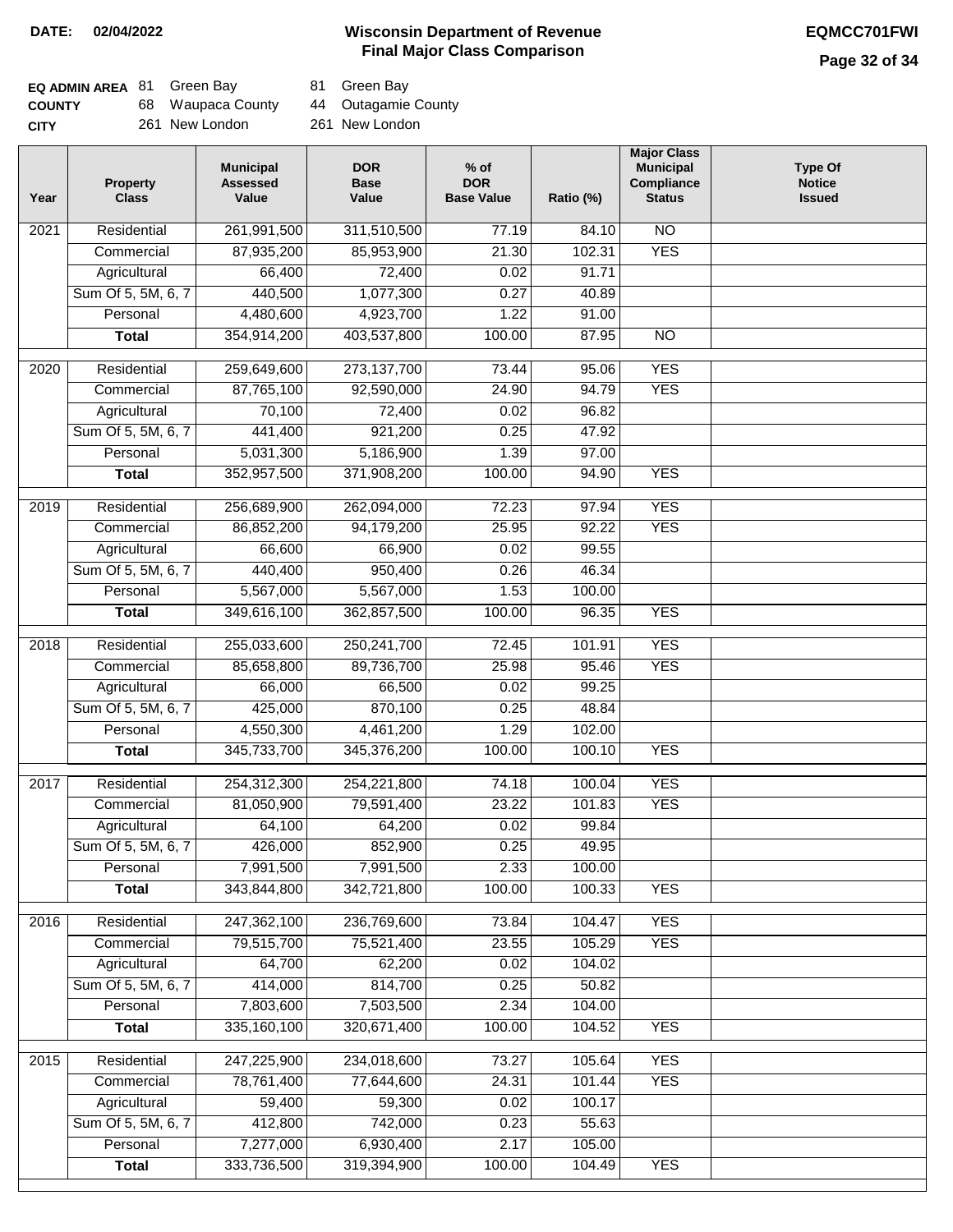| <b>COUNTY</b> | 68 Waupaca County |
|---------------|-------------------|
| CITY          | 291 Waupaca       |

|  | 291 Waupaca |
|--|-------------|
|--|-------------|

| Year | <b>Property</b><br><b>Class</b> | <b>Municipal</b><br><b>Assessed</b><br>Value | <b>DOR</b><br><b>Base</b><br>Value | $%$ of<br><b>DOR</b><br><b>Base Value</b> | Ratio (%) | <b>Major Class</b><br><b>Municipal</b><br>Compliance<br><b>Status</b> | <b>Type Of</b><br><b>Notice</b><br><b>Issued</b> |
|------|---------------------------------|----------------------------------------------|------------------------------------|-------------------------------------------|-----------|-----------------------------------------------------------------------|--------------------------------------------------|
| 2021 | Residential                     | 195,627,900                                  | 236,408,100                        | 55.79                                     | 82.75     | <b>NO</b>                                                             |                                                  |
|      | Commercial                      | 166,842,200                                  | 177,263,600                        | 41.83                                     | 94.12     | <b>YES</b>                                                            |                                                  |
|      | Agricultural                    | 38,700                                       | 44,300                             | 0.01                                      | 87.36     |                                                                       |                                                  |
|      | Sum Of 5, 5M, 6, 7              | 307,700                                      | 570,000                            | 0.13                                      | 53.98     |                                                                       |                                                  |
|      | Personal                        | 8,235,500                                    | 9,466,100                          | 2.23                                      | 87.00     |                                                                       |                                                  |
|      | <b>Total</b>                    | 371,052,000                                  | 423,752,100                        | 100.00                                    | 87.56     | $\overline{NO}$                                                       |                                                  |
| 2020 | Residential                     | 192,071,300                                  | 215,917,600                        | 51.50                                     | 88.96     | $\overline{10}$                                                       |                                                  |
|      | Commercial                      | 165,478,000                                  | 192,961,300                        | 46.03                                     | 85.76     | $\overline{NO}$                                                       |                                                  |
|      | Agricultural                    | 38,400                                       | 42,700                             | 0.01                                      | 89.93     |                                                                       |                                                  |
|      | Sum Of 5, 5M, 6, 7              | 307,700                                      | 557,200                            | 0.13                                      | 55.22     |                                                                       |                                                  |
|      | Personal                        | 8,794,100                                    | 9,771,200                          | 2.33                                      | 90.00     |                                                                       |                                                  |
|      | <b>Total</b>                    | 366,689,500                                  | 419,250,000                        | 100.00                                    | 87.46     | <b>NO</b>                                                             |                                                  |
|      |                                 |                                              |                                    |                                           |           |                                                                       |                                                  |
| 2019 | Residential                     | 190,303,400                                  | 203,814,100                        | 51.15                                     | 93.37     | <b>YES</b>                                                            |                                                  |
|      | Commercial                      | 164,346,800                                  | 183,194,300                        | 45.98                                     | 89.71     | $\overline{NO}$                                                       |                                                  |
|      | Agricultural                    | 35,800                                       | 40,900                             | 0.01                                      | 87.53     |                                                                       |                                                  |
|      | Sum Of 5, 5M, 6, 7              | 316,000                                      | 570,000                            | 0.14                                      | 55.44     |                                                                       |                                                  |
|      | Personal                        | 10,284,900                                   | 10,826,200                         | 2.72                                      | 95.00     |                                                                       |                                                  |
|      | <b>Total</b>                    | 365,286,900                                  | 398,445,500                        | 100.00                                    | 91.68     | $\overline{NO}$                                                       |                                                  |
| 2018 | Residential                     | 189,229,400                                  | 191,185,100                        | 50.60                                     | 98.98     | <b>YES</b>                                                            |                                                  |
|      | Commercial                      | 160,649,400                                  | 175,709,400                        | 46.50                                     | 91.43     | <b>YES</b>                                                            |                                                  |
|      | Agricultural                    | 38,900                                       | 43,100                             | 0.01                                      | 90.26     |                                                                       |                                                  |
|      | Sum Of 5, 5M, 6, 7              | 275,700                                      | 522,800                            | 0.14                                      | 52.74     |                                                                       |                                                  |
|      | Personal                        | 10,090,200                                   | 10,402,300                         | 2.75                                      | 97.00     |                                                                       |                                                  |
|      | <b>Total</b>                    | 360,283,600                                  | 377,862,700                        | 100.00                                    | 95.35     | <b>YES</b>                                                            |                                                  |
| 2017 | Residential                     | 188,828,600                                  | 193,968,700                        | 51.62                                     | 97.35     | <b>YES</b>                                                            |                                                  |
|      | Commercial                      | 161,912,700                                  | 166,493,600                        | 44.30                                     | 97.25     | <b>YES</b>                                                            |                                                  |
|      | Agricultural                    | 38,900                                       | 42,200                             | 0.01                                      | 92.18     |                                                                       |                                                  |
|      | Sum Of 5, 5M, 6, 7              | 340,700                                      | 549,900                            | 0.15                                      | 61.96     |                                                                       |                                                  |
|      | Personal                        | 14,743,100                                   | 14,743,100                         | 3.92                                      | 100.00    |                                                                       |                                                  |
|      | <b>Total</b>                    | 365,864,000                                  | 375,797,500                        | 100.00                                    | 97.36     | <b>YES</b>                                                            |                                                  |
| 2016 | Residential                     | 185,852,000                                  | 176,763,900                        | 50.51                                     | 105.14    | <b>YES</b>                                                            |                                                  |
|      | Commercial                      | 162,004,500                                  | 159,995,000                        | 45.71                                     | 101.26    | <b>YES</b>                                                            |                                                  |
|      | Agricultural                    | 38,900                                       | 41,600                             | 0.01                                      | 93.51     |                                                                       |                                                  |
|      | Sum Of 5, 5M, 6, 7              | 340,700                                      | 549,900                            | 0.16                                      | 61.96     |                                                                       |                                                  |
|      | Personal                        | 13,652,700                                   | 12,641,300                         | 3.61                                      | 108.00    |                                                                       |                                                  |
|      | <b>Total</b>                    | 361,888,800                                  | 349,991,700                        | 100.00                                    | 103.40    | <b>YES</b>                                                            |                                                  |
|      |                                 |                                              |                                    |                                           |           |                                                                       |                                                  |
| 2015 | Residential                     | 186,010,400                                  | 182,305,700                        | 50.80                                     | 102.03    | <b>YES</b>                                                            |                                                  |
|      | Commercial                      | 160,221,100                                  | 161,318,100                        | 44.95                                     | 99.32     | <b>YES</b>                                                            |                                                  |
|      | Agricultural                    | 38,900                                       | 41,100                             | 0.01                                      | 94.65     |                                                                       |                                                  |
|      | Sum Of 5, 5M, 6, 7              | 340,700                                      | 545,000                            | 0.15                                      | 62.51     |                                                                       |                                                  |
|      | Personal                        | 15,108,100                                   | 14,668,000                         | 4.09                                      | 103.00    |                                                                       |                                                  |
|      | <b>Total</b>                    | 361,719,200                                  | 358,877,900                        | 100.00                                    | 100.79    | <b>YES</b>                                                            |                                                  |